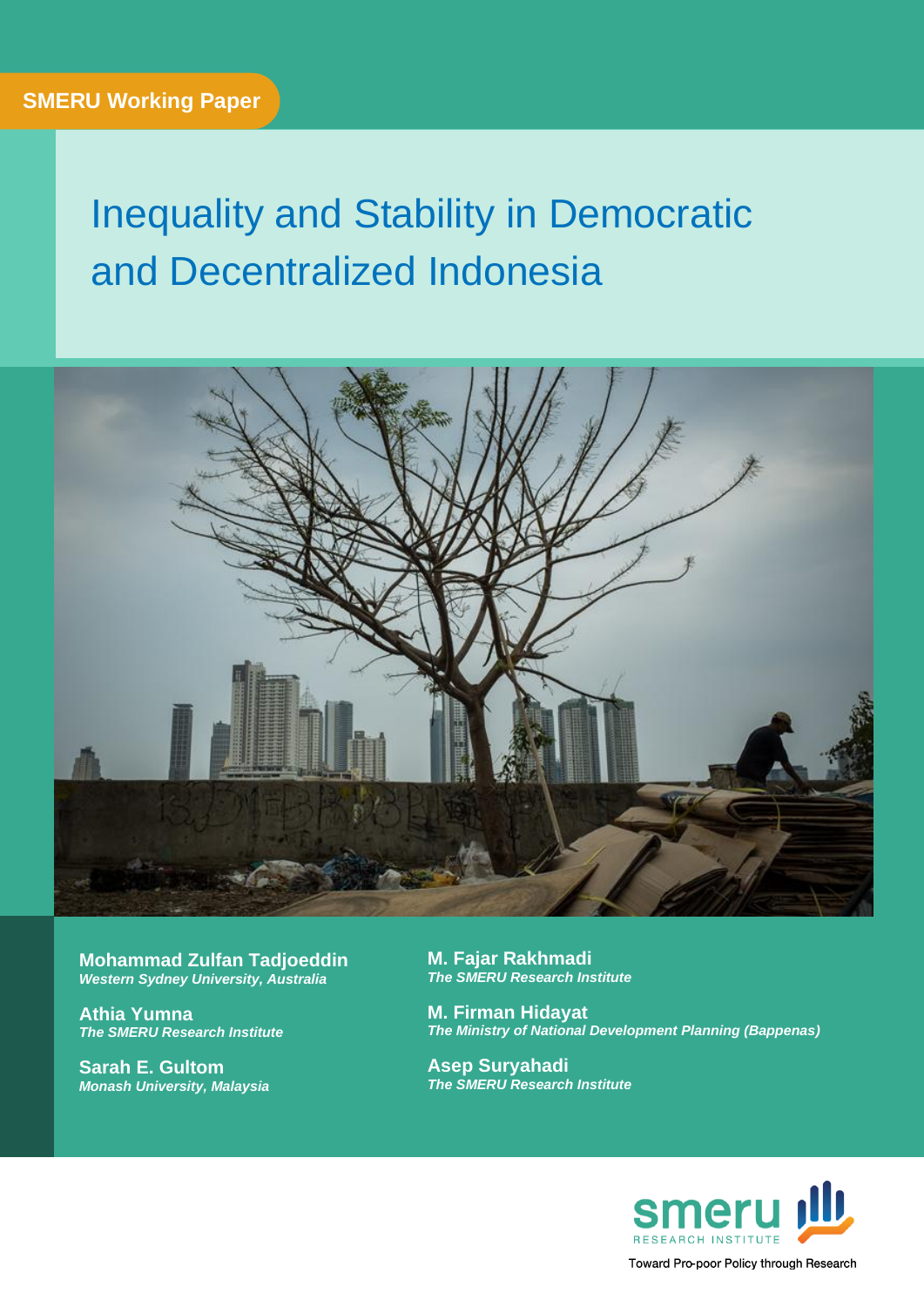#### **SMERU WORKING PAPER**

## Inequality and Stability in Democratic and Decentralized Indonesia

Mohammad Zulfan Tadjoeddin *Western Sydney University, Australia*

Athia Yumna *The SMERU Research Institute*

Sarah E. Gultom *Monash University, Malaysia*

M. Fajar Rakhmadi *The SMERU Research Institute*

M. Firman Hidayat *The Ministry of National Development Planning (Bappenas)*

> Asep Suryahadi *The SMERU Research Institute*

#### **Editor**

Bree Ahrens *(Australian Volunteers International)*

### **The SMERU Research Institute April 2016**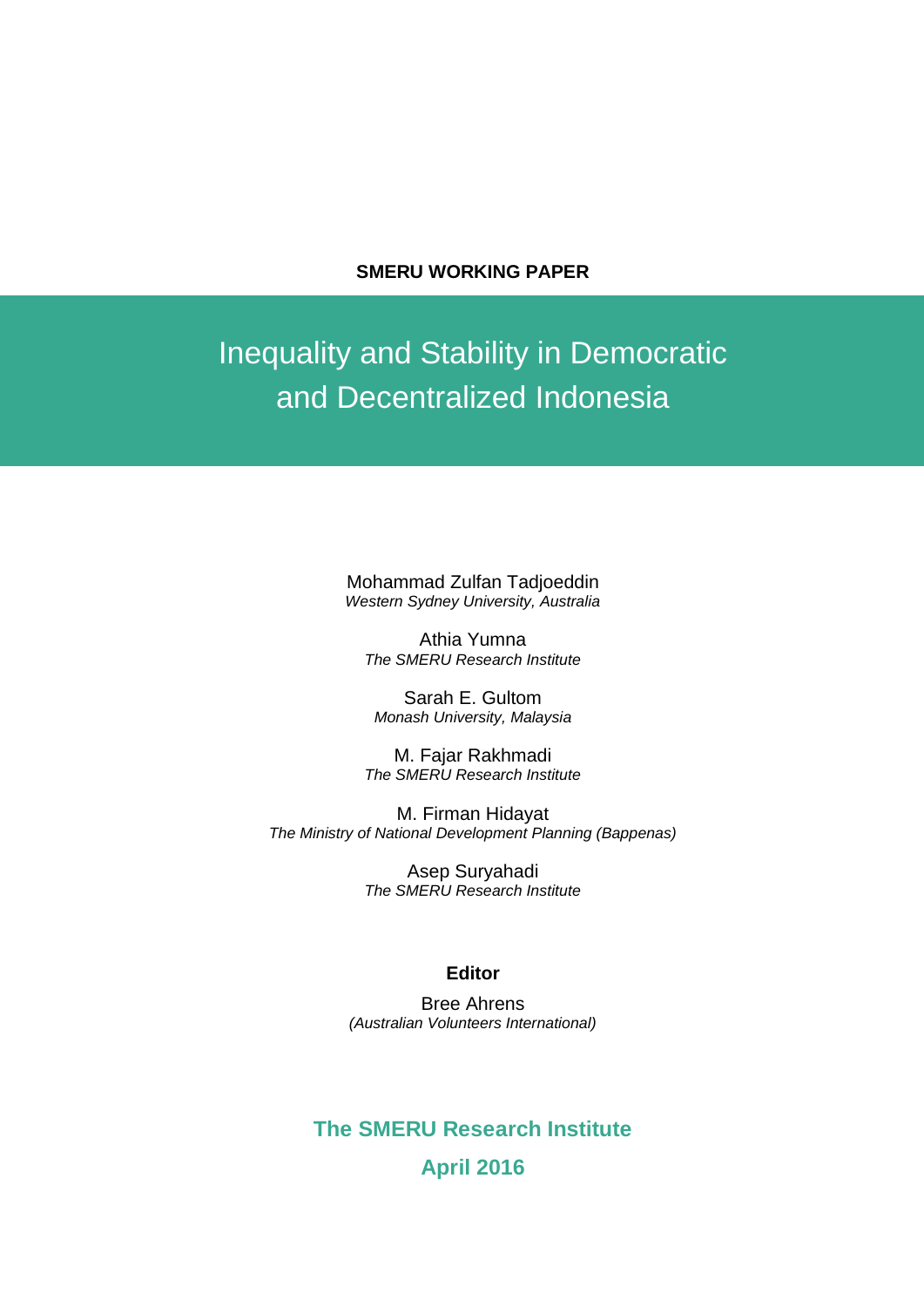Cover photo: M. Fajar Rakhmadi

The SMERU Research Institute Cataloging-in-Publication Data

Tadjoeddin, Mohammad Zulfan.

Inequality and stability in democratic and desentralized Indonesia.

/ written by Muhammad Zulfan Tadjoeddin...[et al].; edited by Bree Ahrens. iv, 26 p. ; 30 cm.

Includes index. ISBN 978-602-7901-28-5

1. Inequality. I. Title

362.5--ddc22

The findings, views, and interpretations published in this report are those of the authors and should not be attributed to any of the agencies providing financial support to The SMERU Research Institute.

For further information on SMERU's publications, please contact us on 62-21-31936336 (phone), 62-21-31930850 (fax), or smeru@smeru.or.id (e-mail); or visit www.smeru.or.id.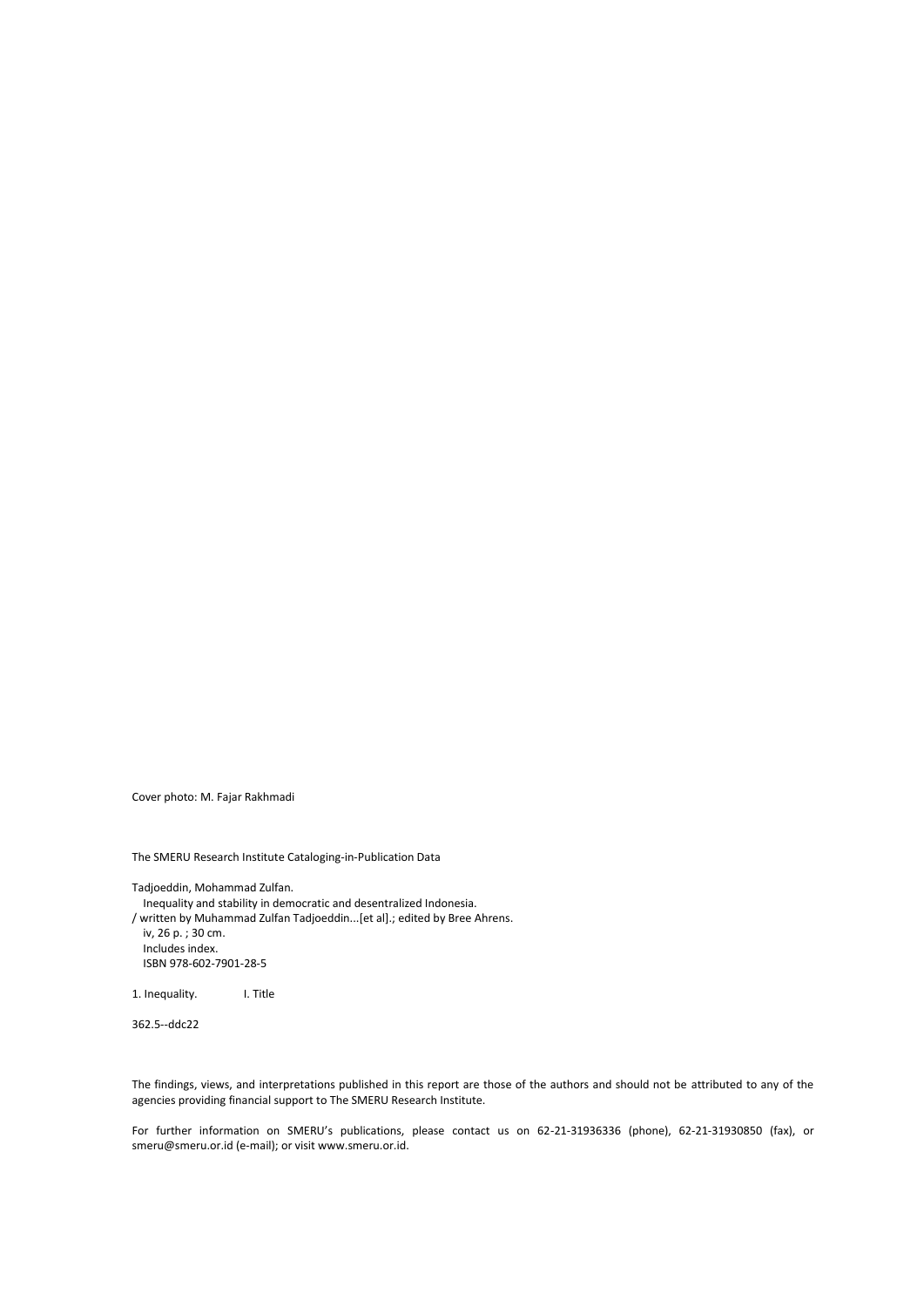## <span id="page-3-0"></span>ACKNOWLEDGEMENTS

We would like to thank Neil McCulloch, David Gottlieb, and Sudarno Sumarto for comments on an earlier draft. However, they bear no responsibility for remaining errors and weaknesses.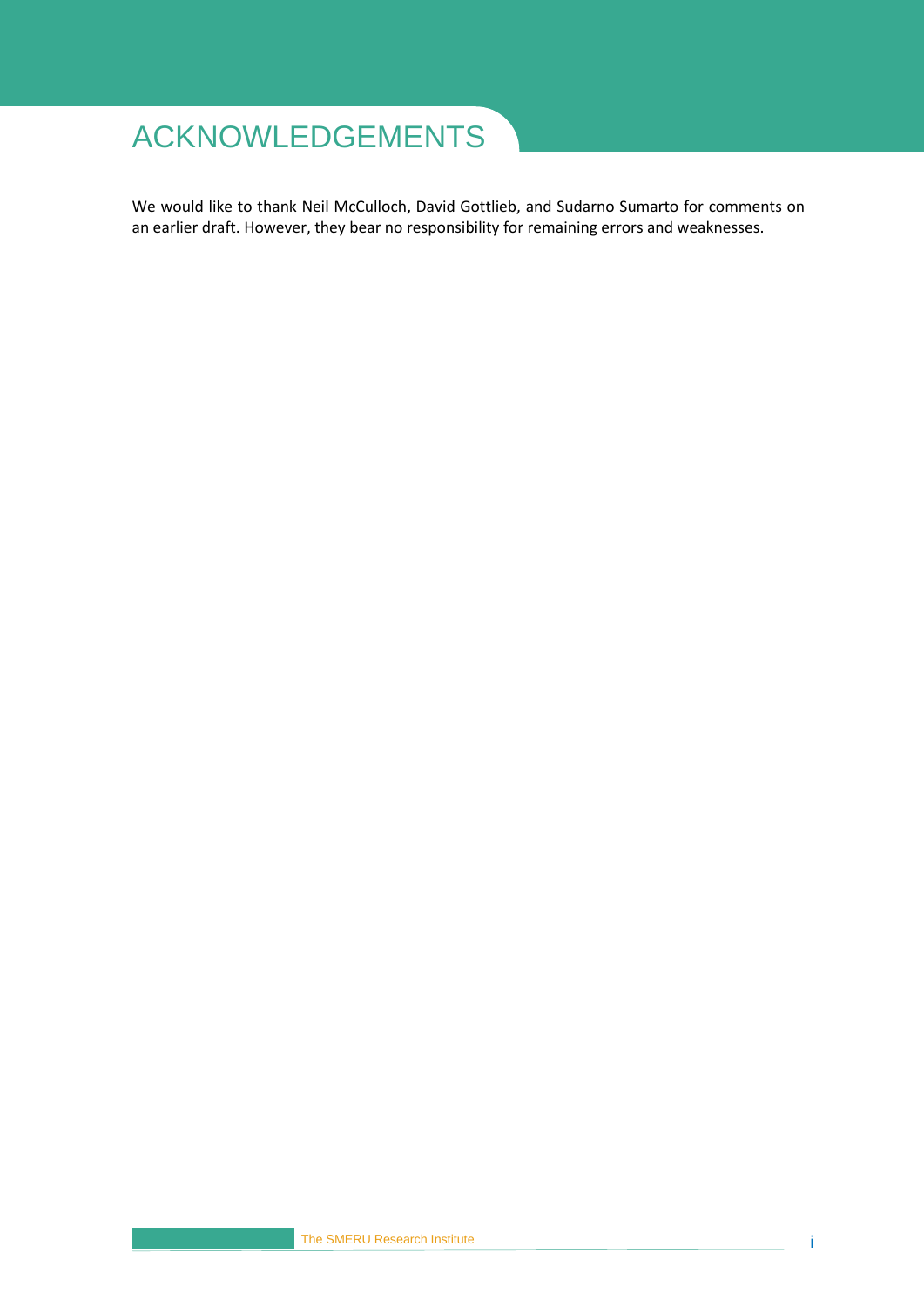# <span id="page-4-0"></span>ABSTRACT

### Inequality and Stability in Democratic and Decentralized Indonesia

Mohammad Zulfan Tadjoeddin (*Western Sydney University, Australia),* Athia Yumna (*The SMERU Research Institute)*, Sarah E. Gultom (*Monash University, Malaysia)*, M. Fajar Rakhmadi (*The SMERU Research Institute)*, M. Firman Hidayat (*The Ministry of National Development Planning (Bappenas)*, and Asep Suryahadi (*The SMERU Research Institute)*

Economic inequality in Indonesia has been on the rise and recently reached a record high level of 0.41 measured by the Gini index of household consumption expenditure. Aside from economic implications, the issue of rising inequality is also socially and politically important as it may harm societal stability, especially in a large, diverse and young democracy plagued by widespread poverty and vulnerability amid rising expectations. This study finds empirical support for the violence-increasing effects of higher inequality across districts in provinces previously considered as 'high conflict' regions. The result is robust after controlling for province and time effects, ethnic and religious fractionalizations and series of usual determinants of violence, as well as across different measures of violence. This new evidence implies that it is important to include measures to tackle inequality as an explicit focus in the development agenda.

Keywords: inequality and stability, inequality and violence, district panel, crime in Indonesia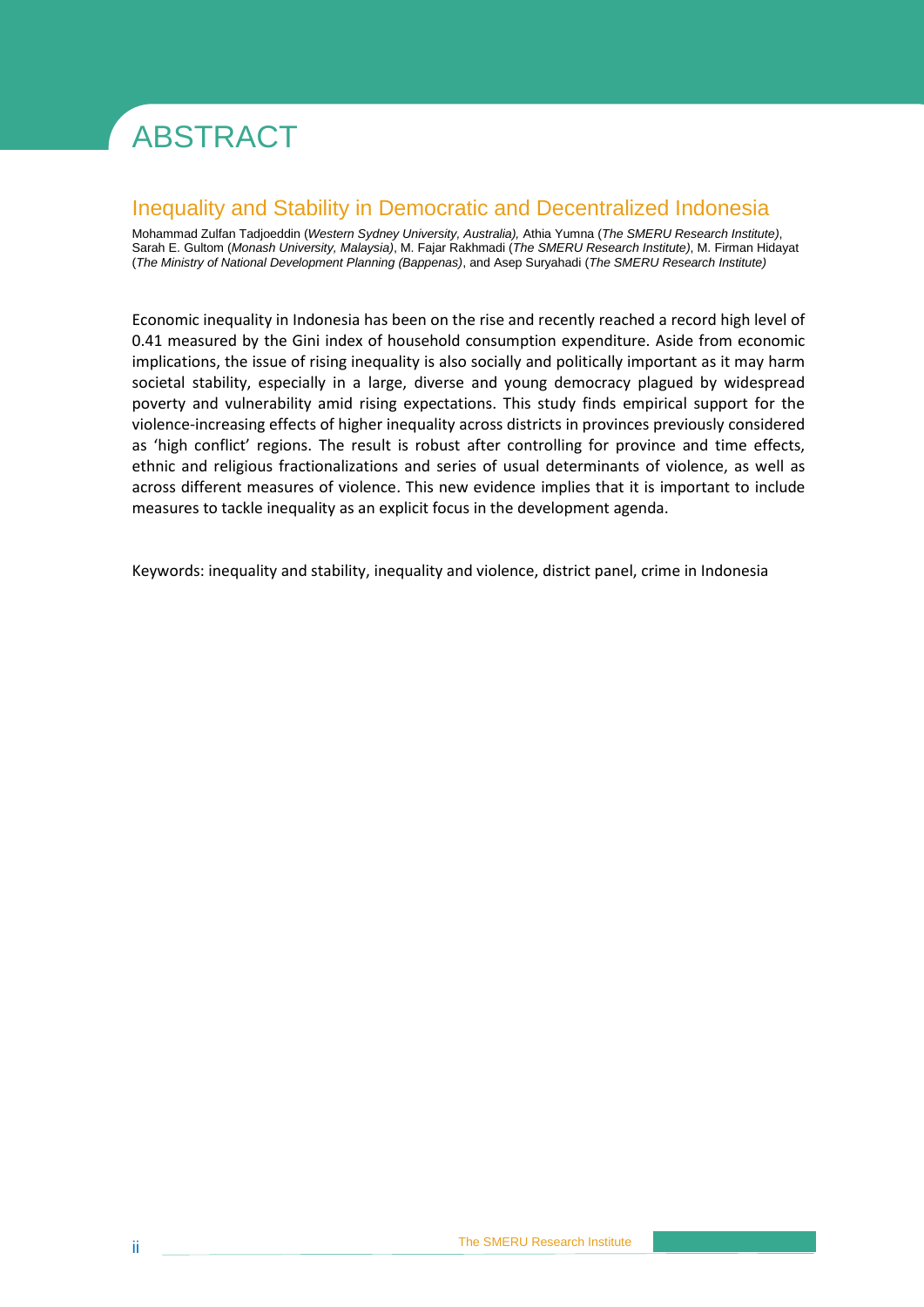## <span id="page-5-0"></span>TABLE OF CONTENTS

|      | <b>ACKNOWLEDGEMENTS</b>                                                                                     | i                          |
|------|-------------------------------------------------------------------------------------------------------------|----------------------------|
|      | ABSTRACT                                                                                                    | ii                         |
|      | <b>TABLE OF CONTENTS</b>                                                                                    | iii                        |
|      | <b>LIST OF TABLES</b>                                                                                       | iv                         |
|      | <b>LIST OF FIGURES</b>                                                                                      | iv                         |
|      | <b>LIST OF APPENDICES</b>                                                                                   | iv                         |
|      | <b>LIST OF ABBREVIATIONS</b>                                                                                | $\mathsf{v}$               |
| Τ.   | <b>INTRODUCTION</b>                                                                                         | $\mathbf{1}$               |
| II.  | WHY STABILITY AND WHAT DO WE MEAN BY IT                                                                     | 3                          |
| III. | <b>INEQUALITY IN DEVELOPMENT</b>                                                                            | 8                          |
| IV.  | <b>INEQUALITY AND CONFLICT</b>                                                                              | 9                          |
| V.   | <b>EMPIRICAL ESTIMATION STRATEGY</b>                                                                        | 11                         |
| VI.  | <b>RESULTS</b><br>6.1 Routine Violence<br>6.2 Violent Crime<br>6.3 Ethnic Violence<br>6.4 Robustness Checks | 14<br>14<br>16<br>17<br>19 |
|      | VII. CONCLUSION                                                                                             | 20                         |
|      | <b>LIST OF REFERENCES</b>                                                                                   | 21                         |
|      | <b>APPENDICES</b>                                                                                           | 27                         |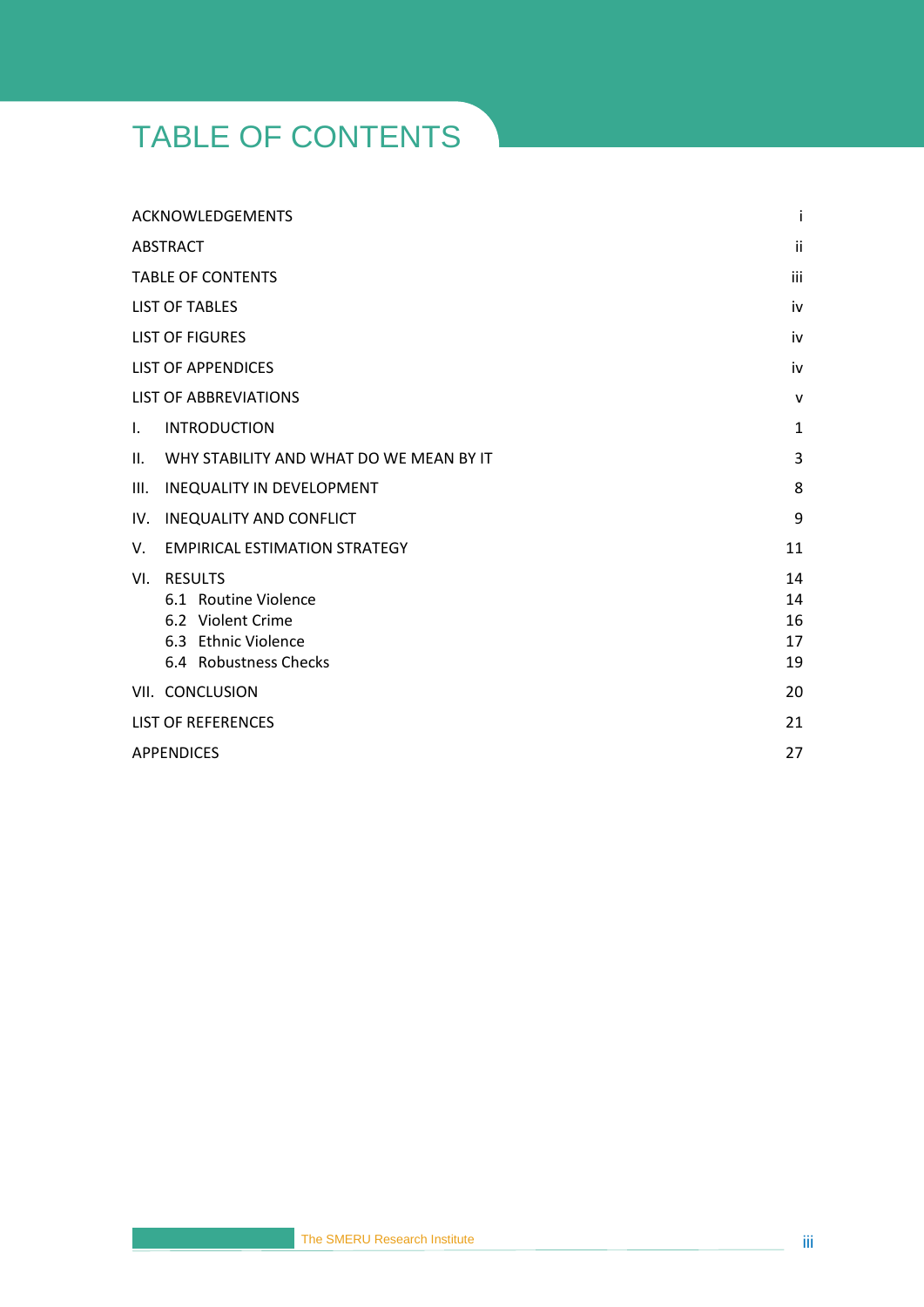## <span id="page-6-0"></span>LIST OF TABLES

| Table 1. Deaths in Routine Violence, 2005–2012                                     | 6  |
|------------------------------------------------------------------------------------|----|
| Table 2. Incidence of Routine Violence, 2005-2012                                  | 6  |
| Table 3. SNPK Area Coverage                                                        | 12 |
| Table 4. Vertical Inequality and Routine Violence (Negative Binomial Regressions)  | 15 |
| Table 5. Vertical Inequality and Violent Crime (Negative Binomial Regressions)     | 17 |
| Table 6. Vertical Inequality and Ethnic Violence (Negative Binomial Regressions)   | 18 |
| Table 7. Horizontal Inequality and Ethnic Violence (Negative Binomial Regressions) | 19 |

## <span id="page-6-1"></span>LIST OF FIGURES

| Figure 1. Incidents of collective violence in previously "high conflict" regions, 2005–2012 | 5. |
|---------------------------------------------------------------------------------------------|----|
| Figure 2. Death due to collective violence in previously "high conflict" regions, 2005-2012 | -5 |
| Figure 3. Routine violence: incidents and damage caused, 2005–2012                          | 7  |
| Figure 4. Ethnic violence, incidents, and damage caused, 2005–2012                          | 7  |
| Figure 5. Vertical inequality (Gini), income, and violence                                  | 16 |

## <span id="page-6-2"></span>LIST OF APPENDICES

| Appendix 1 Table A1. Vertical Inequality and Routine Violence (Death Measure)             | 28 |
|-------------------------------------------------------------------------------------------|----|
| Appendix 2 Table A2. Vertical Inequality and Ethnic Violence (Death Measure)              | 29 |
| Appendix 3 Table A3. Horizontal Inequality and Ethnic Violence (Death Measure)            | 30 |
| Appendix 4 Table A4. Vertical Inequality and Routine Violence (Lag Independent Variables) | 31 |
| Appendix 5 Table A5. Vertical Inequality and Ethnic Violence (Lag Independent Variables)  | 32 |
| Appendix 6 Table A6. Vertical Inequality and Violent Crime (Lag Independent Variables)    | 33 |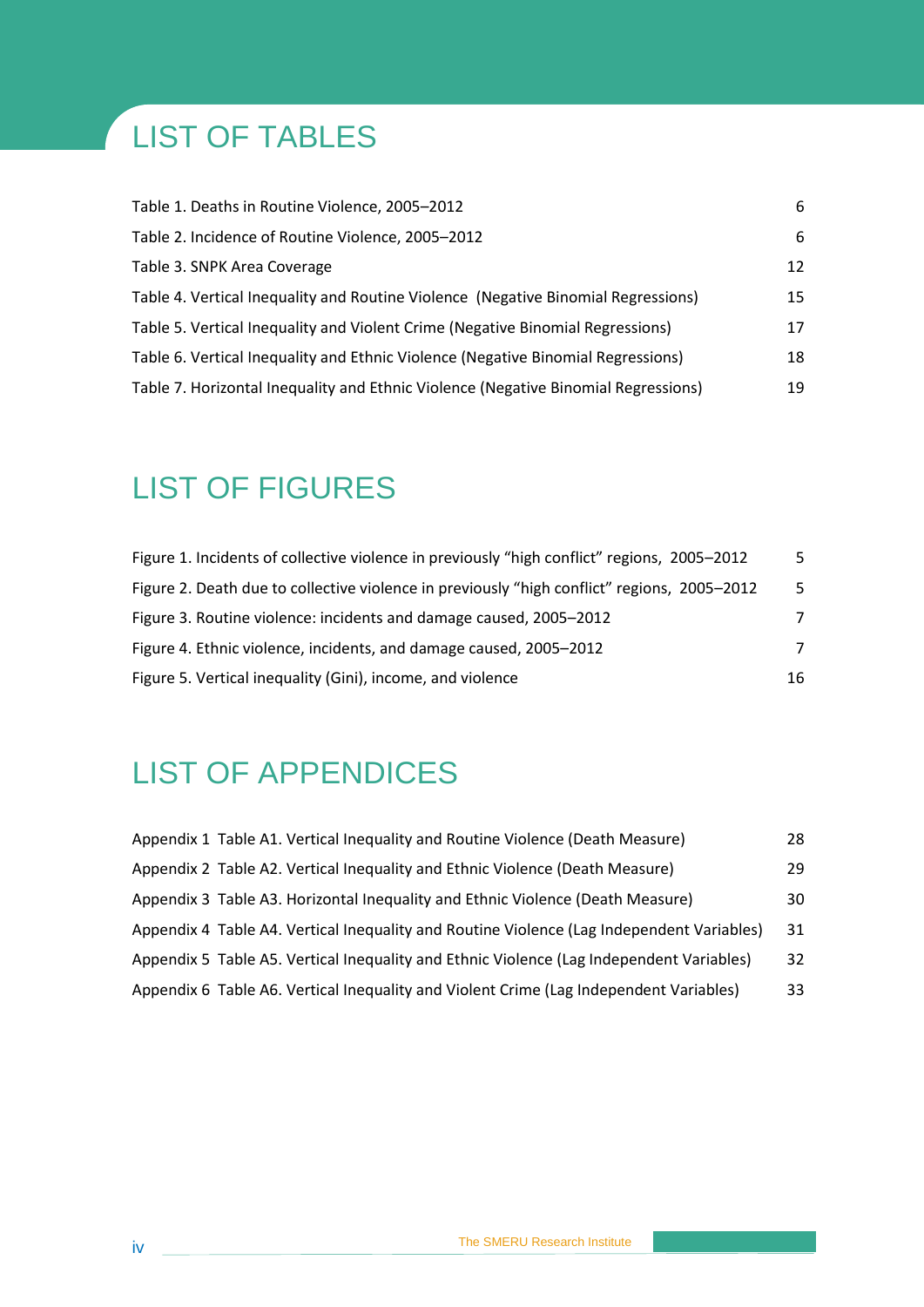## <span id="page-7-0"></span>LIST OF ABBREVIATIONS

| <b>GAM</b>    | Gerakan Aceh Merdeka                 | Free Aceh Movement                                         |
|---------------|--------------------------------------|------------------------------------------------------------|
| <b>OPM</b>    | Organisasi Papua Merdeka             | Free Papua Organization                                    |
| <b>PDP</b>    | Presidium Dewan Papua                | Presidium of Papua Council                                 |
| <b>RGDP</b>   |                                      | regional gross domestic product                            |
| <b>SIRA</b>   | Sentra Informasi Referendum Aceh     | Information Center for Referendum in<br>Aceh               |
| <b>SNPK</b>   | Sistem Nasional Pemantauan Kekerasan | Indonesian National Violence Monitoring<br>System          |
| <b>UNDP</b>   |                                      | United Nations Development<br>Programme                    |
| <b>UNSFIR</b> |                                      | United Nations Support Facility for<br>Indonesian Recovery |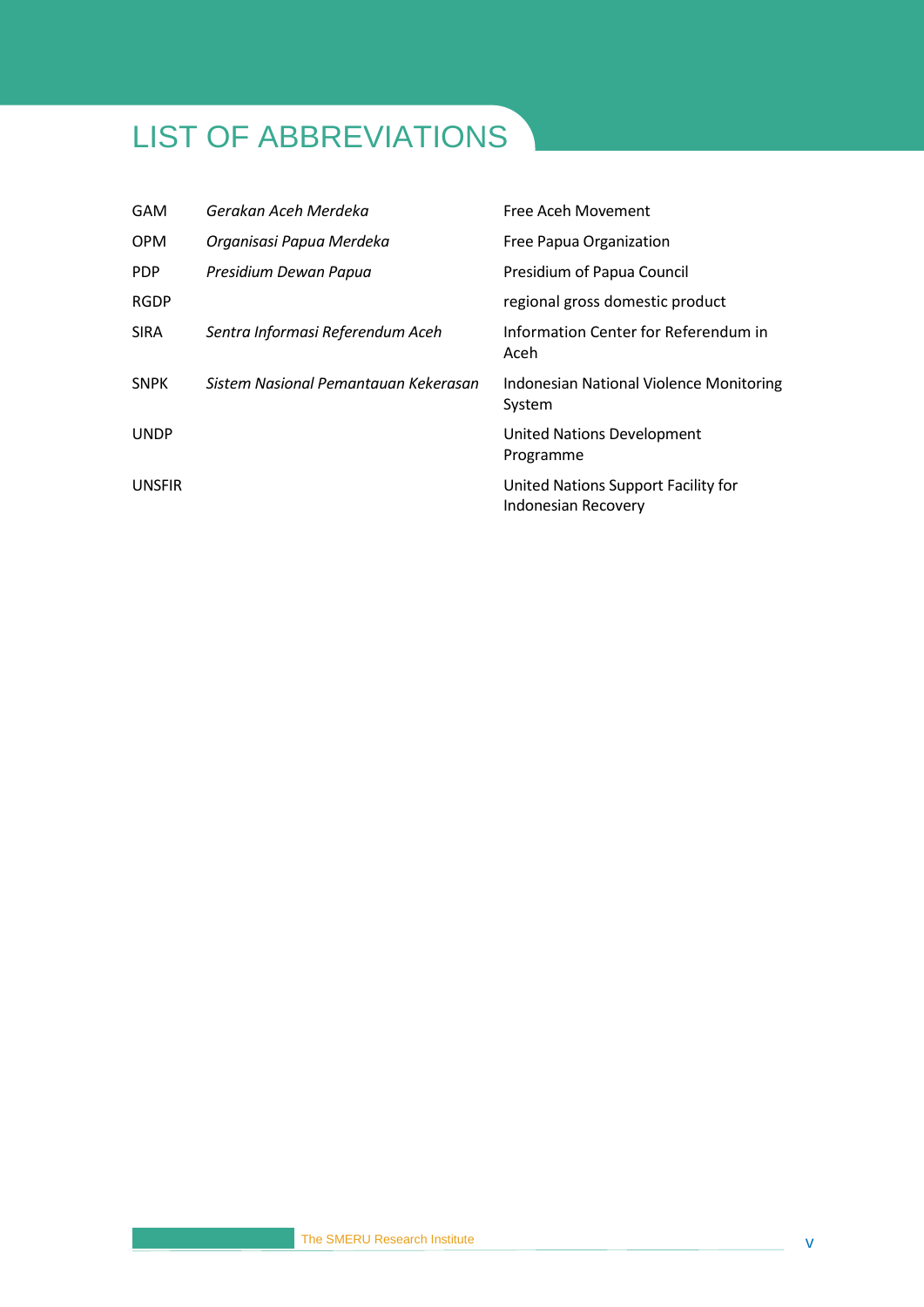### <span id="page-8-0"></span>I. INTRODUCTION

In recent years, rising income inequality has become increasingly a global concern. In the last two decades, income inequality has risen in the majority of advanced economies and some large developing countries. Domestic inequality of disposable income increased in 65 out of 130 countries for which data is available, and these countries are home to more than two thirds of the world's population (UN, 2013). The US economy, which was the epicentre of the two major global economic crises over the past century (the Great Depression, starting in 1929, and the Global Financial Crisis starting in 2007), experienced a sharp increase in income and wealth inequality leading up to these two events (Kumhof and Rancière, 2010; Rajan, 2010).

Rising inequality, more specifically between the richest 1%and the remaining 99%, and corporate greed are at the heart of the Occupy Wall Street movement which started in the United States and spread to other developed economies (Dube and Kaplan, 2012). More recently, Pope Francis stated that "inequality is the root of social evil" (Christian, 2014) and Barack Obama labeled income inequality as the "defining challenge of our times" (Newell, 2013). Piketty (2014) argued that rising inequality is embedded in the capitalist economic system because returns to capital have been increasingly higher than the overall economic growth rate since the middle of the last century.

Indonesia shares a similar concern, as income inequality has been on the rise, especially after the late 1990s economic crisis and subsequent reforms. Concerns with the overall (vertical) inequality in Indonesia, so far, is primarily driven by the evolution of Gini coefficient of per capita household expenditure derived from the National Socioeconomic Survey (Susenas). It has been said that during the period of the "East Asian miracle" before the 1997 Asian financial crisis (AFC), the Indonesian economy did not follow Kuznets' (1955) prediction of a trade-off between income and equality in the early stages of development. Three decades of sustained high growth was achieved while maintaining a relatively constant overall inequality level, as measured by the Gini coefficient of household expenditure (around 0.33) (World Bank, 1993).

However, the story is different in post-crisis Indonesia. While the economy recovered fairly quickly from the AFC and the growth has been assessed to be quite robust amid the recent global financial crisis (GFC), overall inequality has increased. The expenditure Gini ratio reached a record high at 0.41 in 2011 and 2012, surpassing the warning level of 0.4 for the first time.<sup>1</sup> Since 2011, Indonesia could be categorized as a country with low income and high inequality, moving away from the low income and low inequality situation of a decade earlier (Yusuf, 2014).

A cautionary approach should be adopted when using the Susenas-based expenditure Gini coefficient in gauging the magnitude of economic inequality in Indonesia both during the 'miracle' New Order economy as well as during the recent period of rising inequality. It has been argued that the Susenas expenditure Gini tends to seriously underestimate the true level of economic inequality. The reason for this are firstly conceptual, but also technical.

<u>.</u>

 $^{1}$ A Gini coefficient of 0.4 is considered as the international warning level for dangerous levels of inequality. This is a widely cited reference when China published its Gini index in early 2013 for the first time in 12 years, see for example, 'China's 'Above Warning Level' Income Gap Shows Inequality' (http://www.globaltimes.cn/ content/756786. shtml) and 'Gini Coefficient Release Highlights China's Resolve to Bridge Wealth Gap' (http://news.xinhuanet.com/ english/china/ 2013-01/21/c\_132116852.htm).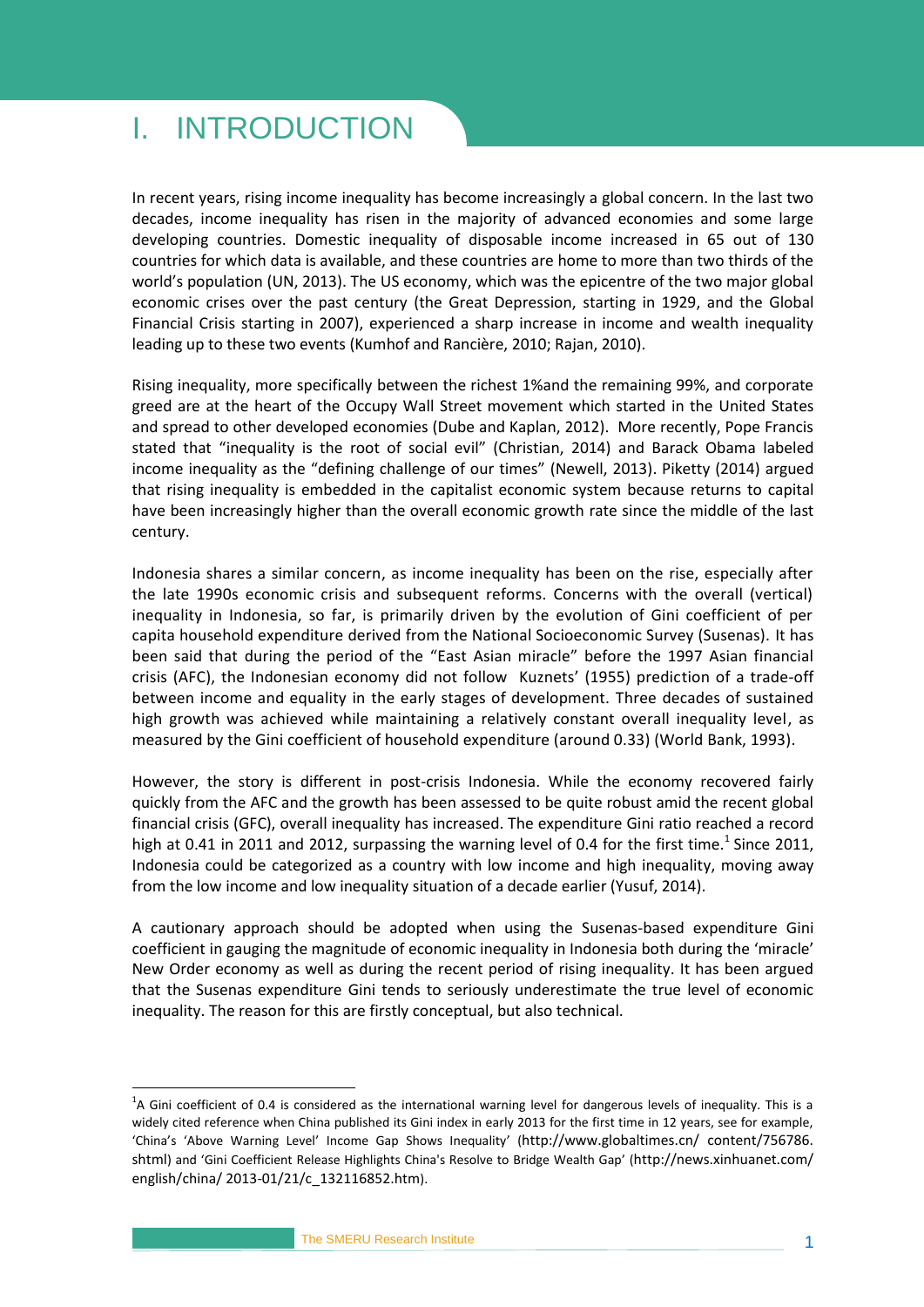On a conceptual level, when using the Gini index of consumption expenditure, it should be remembered that consumption is clearly different from income, let alone wealth or assets. Consumption expenditure only represents part of income earned in a typical household; it has a smoothing effect through savings and withdrawal. In the longer term, income is accumulated in the form of wealth or assets that grow through capital gains or investment returns. Therefore, by definition, expenditure inequality is lower than income inequality, and income inequality should be less than wealth inequality.<sup>2</sup> Economic inequality could refer to any of these inequalities, whether consumption, income or wealth.

On technical grounds, the sampling nature of the Susenas tends to fail to capture the consumption of the very high and very low income groups; it can be difficult to make contact with these groups, and the data collected may not reflect actual consumption patterns (Yusuf, 2006). Therefore, if Indonesia is concerned with the recent rise in expenditure Gini beyond the warning level, one can only imagine the true magnitude of economic inequality based on income or wealth measures.

There are at least two potential effects of inequality that are well-reported in existing literature. First relates to the effect on economic performance or prosperity; and second is how it affects societal stability. Both effects are important and they also influence one another. On the one hand, an equitable and sustainable rise in prosperity is needed for societal stability; on the other hand, stability could be seen a prerequisite for that kind of prosperity. This paper is aimed at examining the possible effects of inequality on societal stability based on recent socioeconomic data in democratic and decentralized Indonesia, which refers to the period after the rather chaotic transition of late 1990s and early 2000s.

This study has three main findings. *First*, it finds a violence increasing effect of vertical inequality that helps in explaining the bell-shaped curve relationship between violence and income. This is done by treating vertical inequality endogenous to income following the Kuznets curve. These findings, in particular, bring together coherent three way relationships of the three variables: inequality, income, and violence. The effect of inequality on violence is much stronger and more consistent than the role of variables belonging to the opportunity hypothesis such as growth, poverty, education, and demography.

*Second*, at a macro level, it highlights a changing nature of collective violence in Indonesia from the dominance of large scale episodic violence during the transition to the dominance of small scale routine violence in post-2005 Indonesia. Closely related to the second finding, the *third* is about the characteristics of post-2005 ethnic violence that show a close resemblance with that of routine violence. This is in contrast to the episodic nature of ethnic violence during the democratic transition. This finding is supported by the fact that the three way relationships of vertical inequality, income, and violence are not only found in the cases of routine violence and violent crime, but also valid for the case of ethnic violence. The shift from episodic to routine

1

 $2$ The following bears testimony to the presence of a tiny, but very wealthy elite in Indonesia. In 1996 the top ten superrich Indonesian families controlled 57.7 per cent of stock market capitalization in the country; this is the highest proportion in East Asia (Claessens, Djankov, and Lang, 1999). In 2011, although Indonesia's richest 43,000 citizens represented less than one hundredth of 1% of the population, their total wealth accounted for 25% of the country's GDP; the average wealth of the 40 richest Indonesians is the highest in the region and their combined wealth is equal to 10.2 per cent of the country's GDP (Winters, 2013). Furthermore, the fragility of the Indonesian economy in the wake of the Asian financial crisis and its subsequent democratic transition indicate that the level of economic inequality in Indonesia had not been low and stable as was commonly perceived (Thee, 2002; UNSFIR, 2003; Dhanani, Islam, and Chowdhury, 2009; Frankema and Mark, 2009). The long-term data (1971–2008) indicates that only a minority share of income (less than 30%) accrued to labor, while the majority belongs to capital; and the proportions have not changed much over the period (Tadjoeddin, 2013b).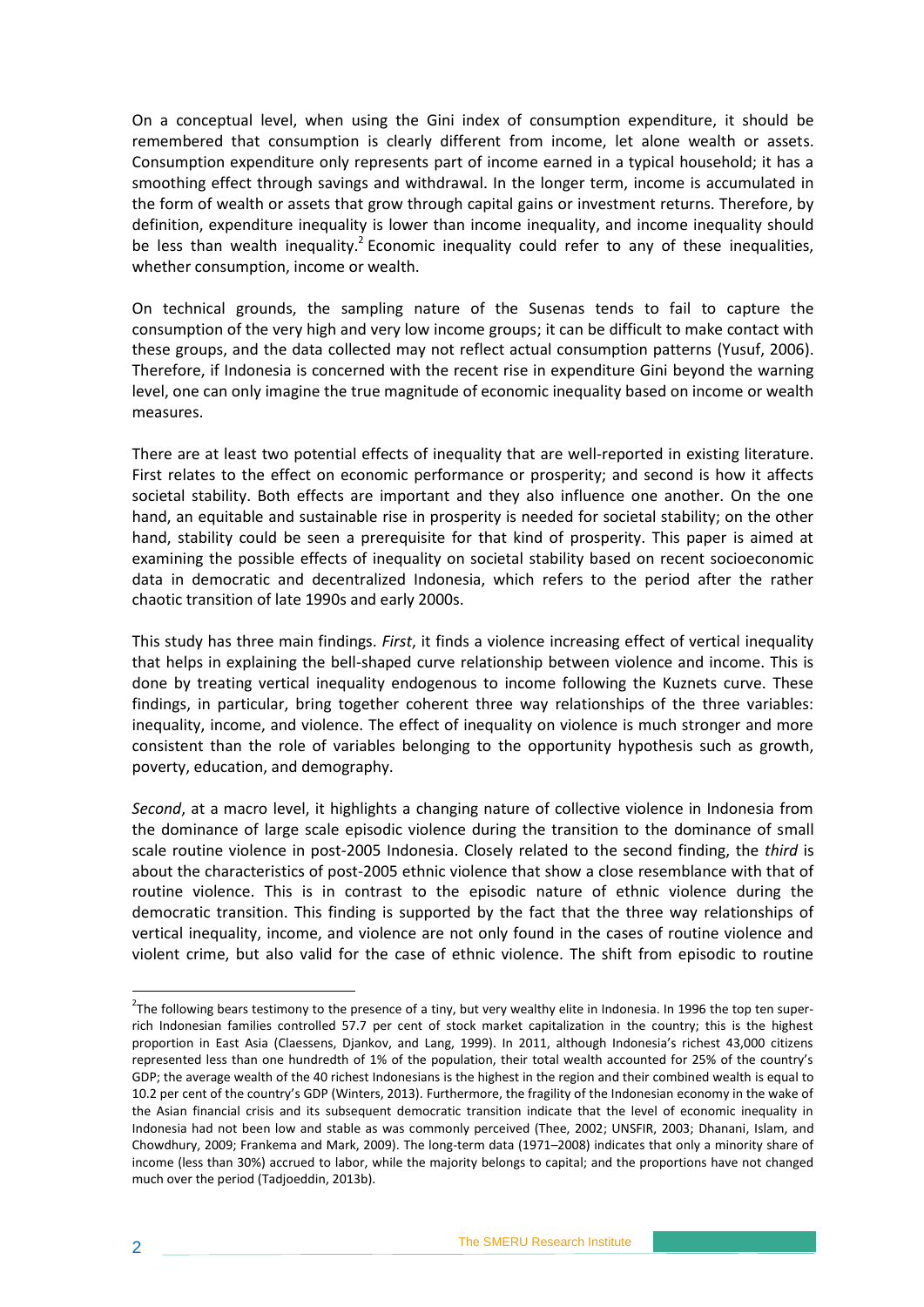violence and the changing nature of ethnic violence point to a process of normalization of collective violence as the effect of the transition shock has largely disappeared since 2005, when the country reached the new equilibrium of social contract in the form of democratic and decentralized Indonesia (Tadjoeddin, 2014).

The rest of the paper is organized as follows. Section II discusses the notion of societal stability as our main concern. Section III traces earlier literature to locate inequality in the process of development and probes its potential links with societal stability. Section IV offers a brief overview of inequality and conflict. Our empirical estimation strategy is detailed in section V, while results are presented in Section VI. A brief conclusion is offered in the last section.

## <span id="page-10-0"></span>II. WHY STABILITY AND WHAT DO WE MEAN BY IT

The importance of societal stability for ethnically diverse Indonesia, with a population of 250 million people cannot be overlooked. The country is a young democracy and the third largest in the world. After being upgraded by the World Bank to the status of a lower-middle income country, more recently Indonesia was upgraded to the  $10<sup>th</sup>$  largest economy in the world by virtue of recent purchasing power parity (PPP) data (*Jakarta Post*, 2014). The country's transition to democracy took place amid a serious economic decline in the wake of the late 1990s AFC.

The transition is, however, regarded as by some as a risky exercise as some authors argue that there is a minimum threshold of income at which democracy can be successful (Przeworksi et al., 2000; Zakaria, 2003). Although democracy is seen as a nonviolent mechanism for conflict resolution, the practice of democracy in low and lower-middle income countries is often complicated by violence, even civil war. The risks of violent conflict during democratic transitions in lower income countries have been strongly attested to, and empirically supported (Hegre et al., 2001; Snyder, 2000). Based on anecdotal evidence, several influential commentators have also suggested that democratization in developing countries produces poor economic outcomes, political instability, and ethnic conflict (Kaplan, 2000; Chua, 2002; and Zakaria, 2003).

To a large extent, the Indonesian experience very much concurs with the above assessment as the country's move toward democracy was accompanied by a significant eruption of violent conflict. In fact, the surge in various kinds of violence during the initial phase of transition led some observers to portray Indonesia as a potential Balkan of Southeast Asia, in reference to the risk of disintegration that the country faced (Booth, 1999; Cribb, 1999).

Violent conflict, or group and collective violence in contemporary Indonesia could be broadly categorized into episodic and routine events (Tadjoeddin and Murshed, 2007; Tadjoeddin 2014). The former consists of separatist and ethnic violence, and the latter centers on group brawls and vigilante violence. While episodic violence is typically associated with a high number of deaths and a relatively low number of incidents, the routine variety is characterized by the converse. Between 1990–2003, ethno-communal violence accounted for 89% of total deaths (9,612 fatalities) in cases cases of nonseparatist collective violence, but it contributed only 17% of total incidents; routine violence accounted for 11% of deaths but 83% of total incidents (Varshney, Tadjoeddin, and Panggabean, 2008).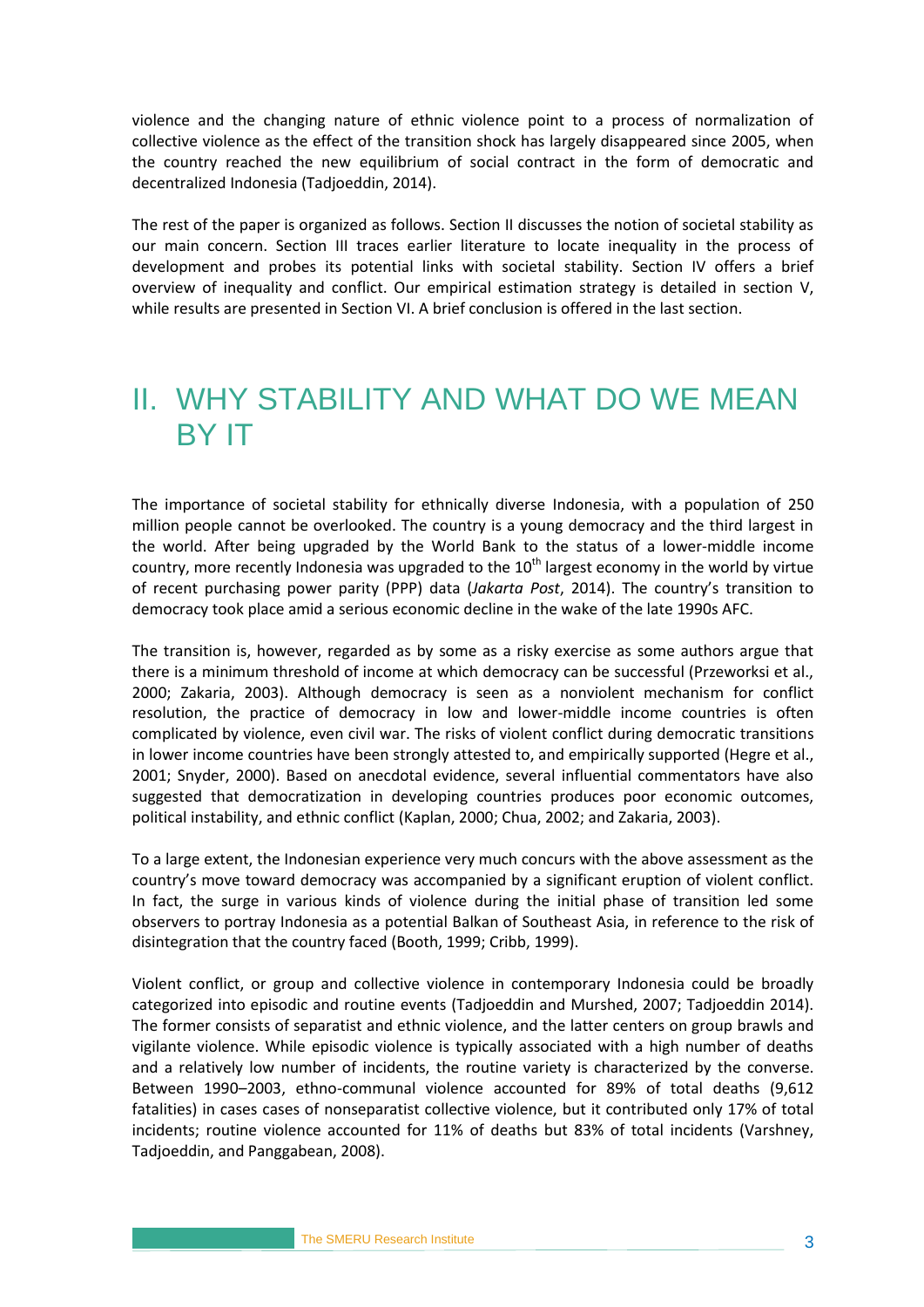Separatist violence was confined to Aceh, Papua, and East Timor before its official independence from Indonesia. Episodic violence has had a major economic impact and displaced many people,<sup>3</sup> while routine violence tends to cause minor damage and is less likely to displace inhabitants. Interestingly, during the peak of the transition, while routine violence occured in almost all areas of Java, episodic violence was concentrated in a few regions in the outer islands.

A surge in separatist and ethnic violence marked the Indonesian transition to democracy. Soon after the fall of Suharto, the new generation of Free Aceh Movement (GAM) rebels, energized by new Libyan-trained recruits, launched a fresh challenge to the Indonesian grip on the Aceh Province. A similar story of a significantly renewed secessionist challenge launched by the Free Papua Organization (OPM) also occurred in Papua in the eastern end of the country. The renewed secessionist challenges were not only articulated militarily (GAM in Aceh and OPM in Papua); they were also complemented with political moves among civil society organizations, as represented by the Information Center for Referendum in Aceh (SIRA) and the Presidium of Papua Council (PDP) in Papua.

Secessionist political movements, complemented by organized rebel wings, were clearly present in Aceh and Papua, and they are categorized as having high and medium levels of separatist violence respectively. The secessionist civil war in Aceh was ended by the 2005 Helsinki Peace Agreement 2005 which offered self-governance for the region, while the separatist violence in Papua has declined significantly since the granting of special autonomy status to the region in 2001. The GAM rebel military organization in Aceh has been transformed into several local political parties that now participate in local democratic processes. In fact, the provincial government has been run by the former rebels since 2007. In Papua, elements of the separatist movement have also been largely absorbed into local political and economic processes under the cloak of decentralization and local democracy.

Inter-ethnic violence rampaged through Maluku, Poso, Sambas, Sampit, and several other locations with a clear pattern of regional concentration, and mainly occurred in the late 1990s and early 2000s during the peak of democratic and decentralization reforms. Ethnic violence occurs among communal groups clearly divided along ethnic lines. Following Horowitz (1985), "ethnic" is broadly defined as ascriptive (birth based) group identities: race, language, religion, tribe, or caste can become the basis of ethnic identities.

The construction of systematic data on collective violence in Indonesia was pioneered by the UNDP-sponsored UN Support Facility for Indonesian Recovery (UNSFIR) (Tadjoeddin, 2002; Varshney, Tadjoeddin, and Panggaben, 2008). Later, the World Bank expanded and deepened the UNSFIR collective violence database through the ViCIS project (Barron et al. 2009). The World Bank collective violence database has been adopted into the Indonesian National Violence Monitoring System<sup>4</sup> (SNPK). The SNPK is officially housed at the Coordinating Ministry for People's Welfare and receives technical support from the Habibie Centre and the World Bank. The SNPK collects data on incidents of collective violence and violent conflict, as well as violent crime.

Looking at the data, there is a clear shift in the pattern of collective violence away from separatist and ethnic violence (as found during the peak of democratic transition in late 1990s and early 2000s) towards the dominance of routine violence in the post-transition period. Figures 1 and 2

1

 $3$ In 2001 during the peak of violent conflicts in Indonesia, it was reported that violent incidents had created 1.3 million internally displaced persons (IDPs) spread across 22 provinces throughout the country (*The Jakarta Post*, 20 November 2001).

<sup>&</sup>lt;sup>4</sup>See www.snpk-indonesia.com for further information about the database and its content.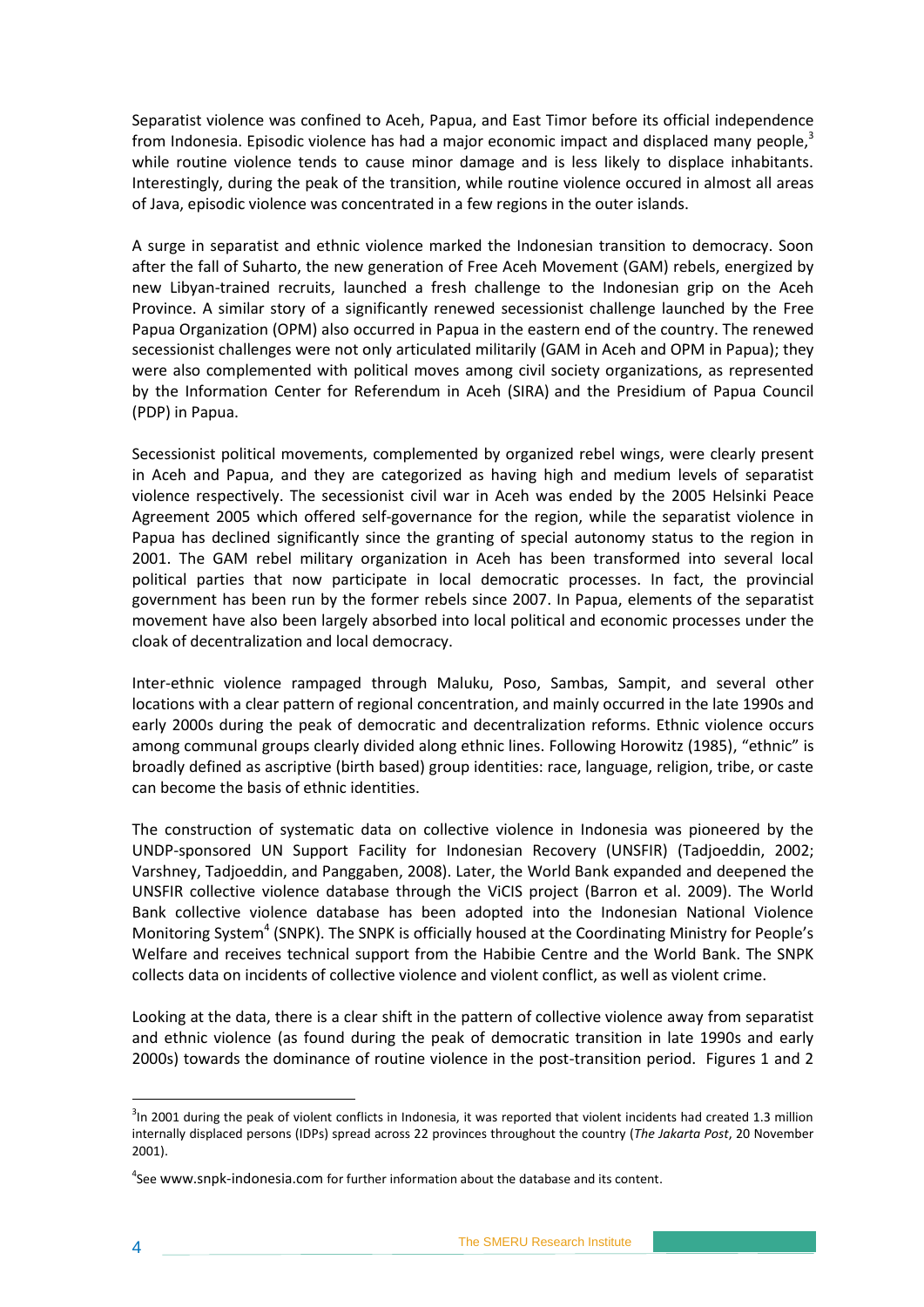present the aggregate trends of collective violence during 2005–2012, the period after major episodes of separatist and ethnic violence during the peak of the transition had been largely resolved.<sup>5</sup> The data is for regions previously considered as "high conflict" during the peak of the transition, including Aceh, Lampung, Jakarta, and some districts (*kabupaten*) in West Java (Bogor, Depok, and Bekasi), Banten (Tangerang), West Nusa Tenggara (NTB), East Nusa Tenggara (NTT), West Kalimantan, Central Kalimantan, Central Sulawesi, Maluku (including North Maluku) and Papua (including West Papua). From both measures, fatalities, and total incidents, routine violence has been by far the most dominant form of collective violence since 2005.



#### <span id="page-12-0"></span>**Figure 1. Incidents of collective violence in previously "high conflict" regions, 2005–2012**

*Source*: Calculated from SNPK data.



#### <span id="page-12-1"></span>**Figure 2. Death due to collective violence in previously "high conflict" regions, 2005–2012**

*Source:* Calculated from the SNPK data.

1

<sup>&</sup>lt;sup>5</sup>See Varshney, Tadjoeddin, and Panggabean (2008) for patterns of collective violence during democratic transition in Indonesia.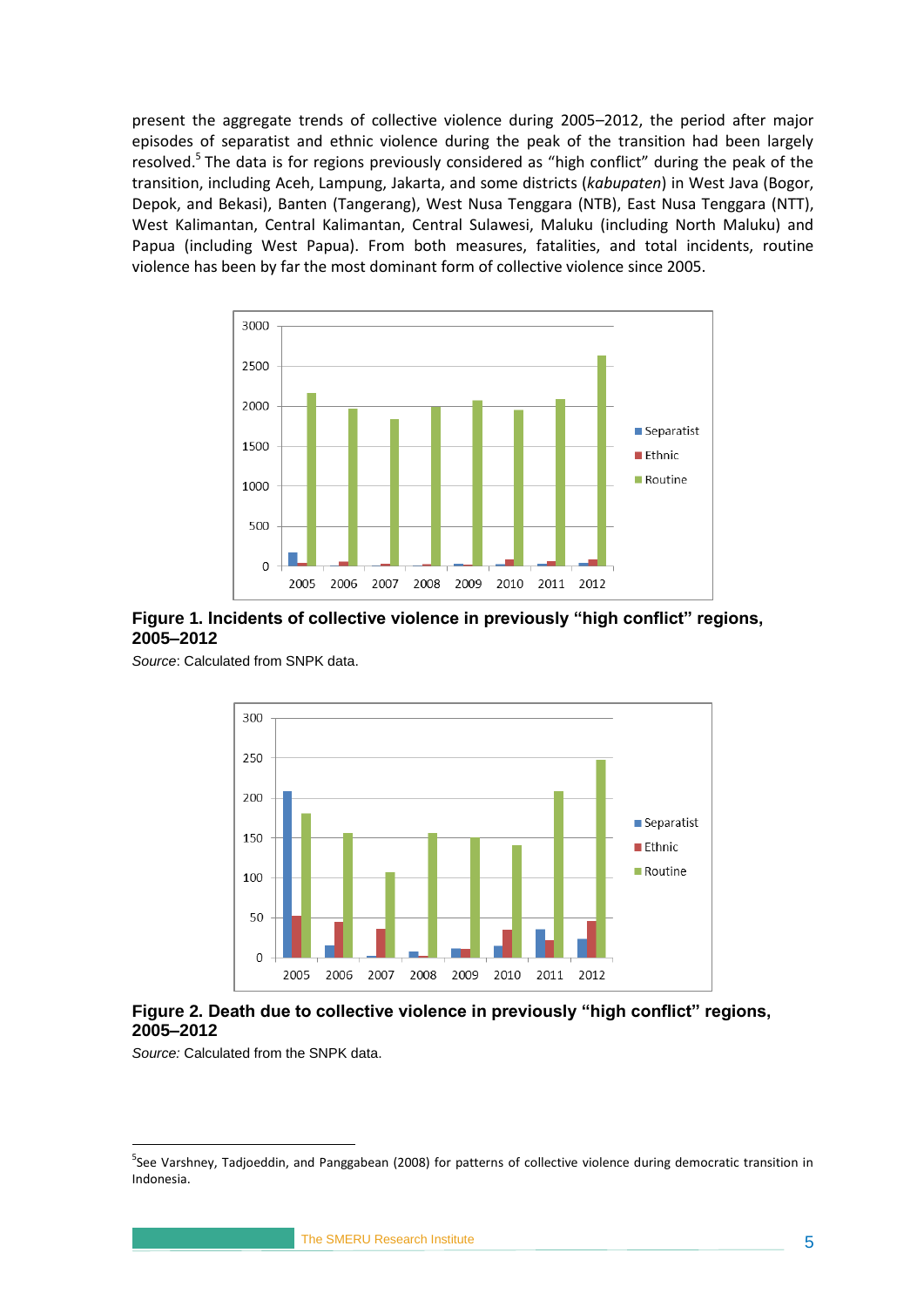The nonepisodic nature of routine violence during 2005–2012 can be seen from tables 1 and 2. Incidents of routine violence and related fatalities are spread over the years without any clear pattern of regional concentration, which is in contrast to separatist and ethnic violence during the peak of the transition. Furthermore, a closer look at the aggregate time series data of incidents and damaged caused (deaths, injuries, and damaged buildings) shows increasing trends of routine and ethnic violence in recent years, particularly during 2009–2012, as depicted in figures 3 and 4. The increasing trend of ethnic violence is more pronouced, which is quite worrying. However, it has to be noted that the magnitude of ethnic violence is far lower than that of routine violence, a comparison depicted earlier in figures 1 and 2.

<span id="page-13-0"></span>

| <b>Region</b>            | 2005           | 2006           | 2007           | 2008           | 2009           | 2010           | 2011           | 2012 |
|--------------------------|----------------|----------------|----------------|----------------|----------------|----------------|----------------|------|
| Aceh                     | $\overline{4}$ | 2              | 2              | 14             | 6              | 6              | 14             | 11   |
| Lampung                  | 22             | 19             | 17             | 25             | 27             | 28             | 26             | 25   |
| Jabodetabek <sup>a</sup> | 78             | 72             | 30             | 47             | 32             | 41             | 58             | 78   |
| West Nusa Tenggara       | 17             | 12             | 17             | 14             | 23             | 12             | 15             | 20   |
| East Nusa Tenggara       | 19             | 14             | 10             | 9              | 12             | 10             | 21             | 18   |
| West Kalimantan          | 3              | 3              | 2              | 2              | $\overline{7}$ | $\overline{7}$ | 5              | 3    |
| Central Kalimantan       | 2              | $\overline{7}$ | 3              | 8              | 5              | 2              | $\overline{7}$ | 5    |
| <b>Central Sulawesi</b>  | 10             | 8              | $\overline{7}$ | $\overline{2}$ | 2              | 11             | $\overline{7}$ | 11   |
| Maluku                   | 11             | 3              | 7              | 22             | $\overline{4}$ | $\overline{7}$ | 12             | 36   |
| Papua                    | 15             | 16             | 12             | 13             | 32             | 17             | 44             | 41   |
| Total                    | 181            | 156            | 107            | 156            | 150            | 141            | 209            | 248  |

#### **Table 1. Deaths in Routine Violence, 2005–2012**

*Source*: Calculated from the SNPK data.

<sup>a</sup>Greater Jakarta (Jakarta, Bogor, Depok, Tangerang, and Bekasi).

<span id="page-13-1"></span>

| <b>Region</b>            | 2005 | 2006 | 2007 | 2008 | 2009 | 2010 | 2011 | 2012 |
|--------------------------|------|------|------|------|------|------|------|------|
| Aceh                     | 30   | 87   | 148  | 227  | 278  | 212  | 216  | 392  |
| Lampung                  | 196  | 214  | 150  | 175  | 201  | 167  | 175  | 161  |
| Jabodetabek <sup>a</sup> | 939  | 763  | 627  | 492  | 568  | 487  | 631  | 716  |
| West Nusa Tenggara       | 201  | 189  | 183  | 195  | 162  | 221  | 170  | 247  |
| East Nusa Tenggara       | 140  | 109  | 100  | 132  | 111  | 116  | 127  | 134  |
| West Kalimantan          | 239  | 227  | 193  | 166  | 201  | 135  | 91   | 95   |
| Central Kalimantan       | 42   | 58   | 61   | 81   | 74   | 59   | 91   | 86   |
| <b>Central Sulawesi</b>  | 83   | 96   | 98   | 90   | 69   | 98   | 113  | 146  |
| Maluku                   | 124  | 94   | 131  | 214  | 165  | 214  | 194  | 280  |
| Papua                    | 178  | 134  | 152  | 220  | 243  | 243  | 281  | 376  |
| <b>Total</b>             | 2172 | 1971 | 1843 | 1992 | 2072 | 1952 | 2089 | 2633 |

#### **Table 2. Incidence of Routine Violence, 2005–2012**

*Source*: Calculated from the SNPK data.

<sup>a</sup>Greater Jakarta (Jakarta, Bogor, Depok, Tangerang, and Bekasi).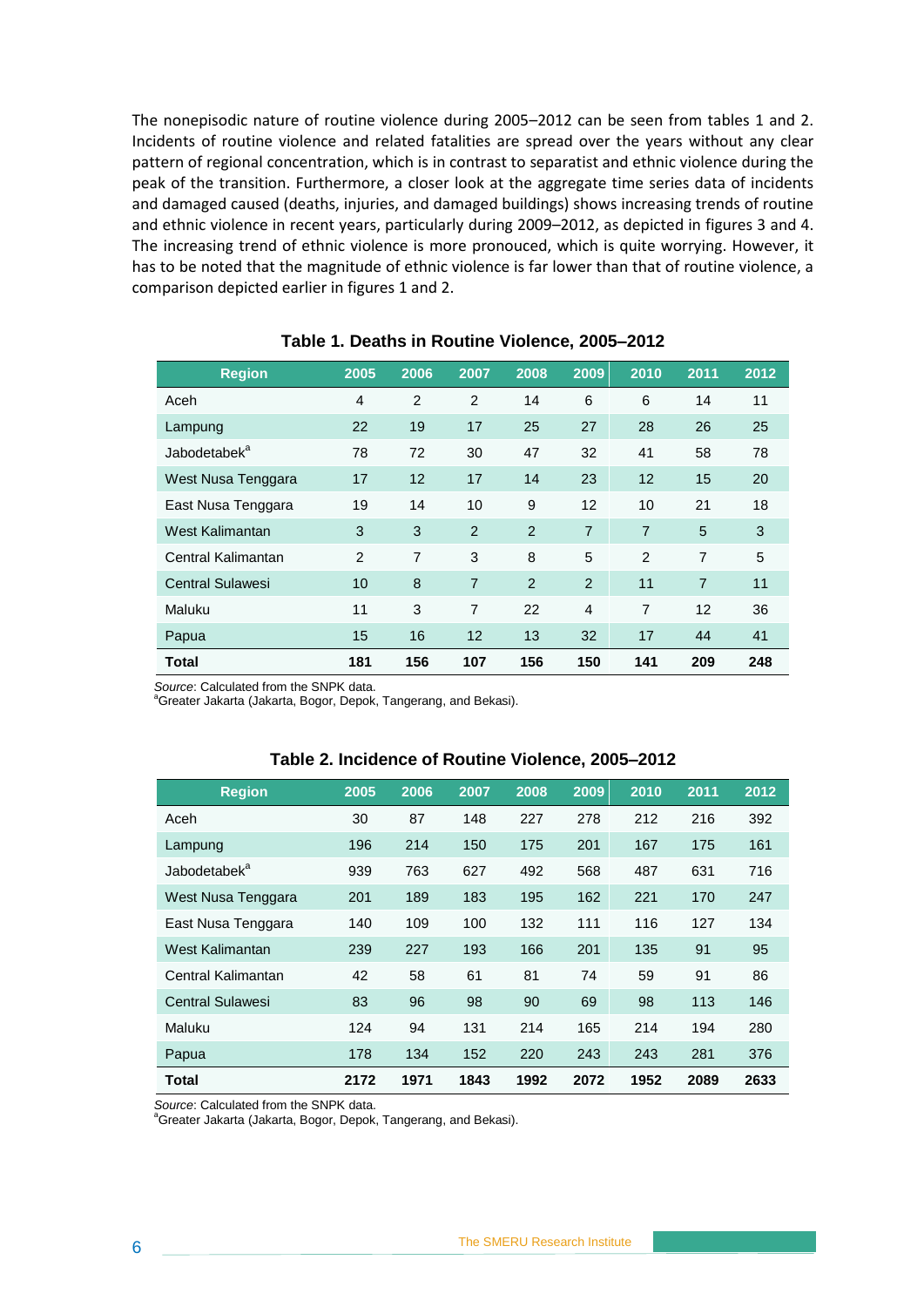

<span id="page-14-0"></span>**Figure 3. Routine violence: incidents and damage caused, 2005–2012** *Source:* Calculated from the SNPK data.



<span id="page-14-1"></span>**Figure 4. Ethnic violence, incidents, and damage caused, 2005–2012** *Source:* Calculated from the SNPK data.

The SMERU Research Institute 7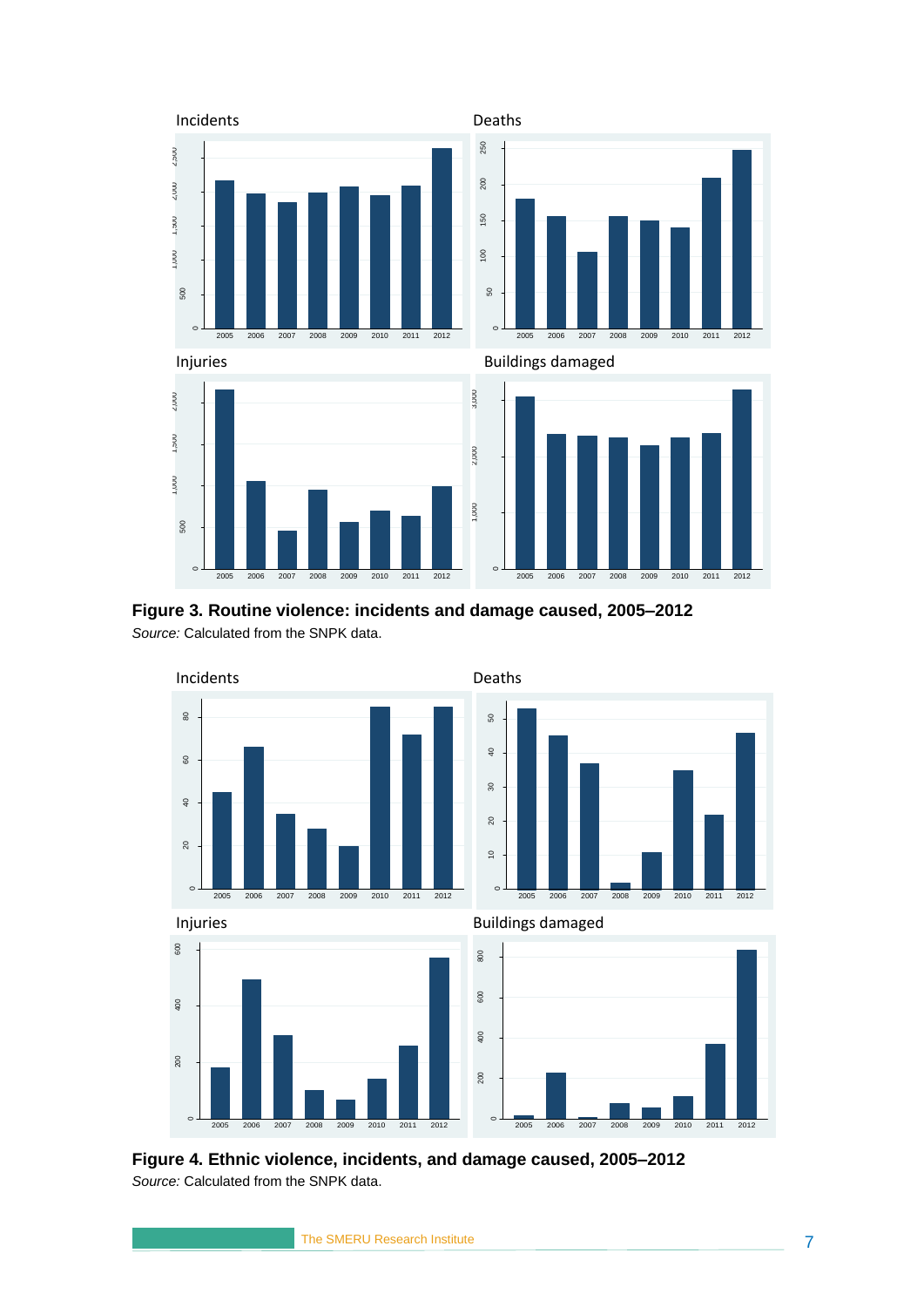Societal stability could be understood as harmony in societal relations. However, this is an abstract desirable outcome that cannot be easily represented by a single indicator, let alone directly measured. In the interest of practicality, it will be easier to focus on variables that may harm societal stability. In this regard, two variables are important: violent conflict and violent crime. For violent conflict, this study concentrates on routine violence during 2005–2012 in regions previously considered as "high conflict" provinces, due to the changing pattern of collective violence in Indonesia explained earlier.

## <span id="page-15-0"></span>III. INEQUALITY IN DEVELOPMENT

Economic inequality within a society is essentially a by-product of the development process. Therefore, the presence of inequality has long been regarded as a natural phenomenon. Suppressing the level of inequality to zero is a utopian ideal and has been proven to be a failed experiment, as evident in economically communist China and the former Soviet Union. The challenge lies in keeping an eye on the level of inequality and maintaining it at a tolerable level.

There is a long list of literature on inequality in development. However, Albert Hirschman, Arthur Lewis, and Simon Kuznets are among the pioneers (Hirschman, 1973; Lewis, 1976; Kuznets, 1955). Lewis (1976) stressed the inevitable presence of inequality during the development process, and famously contended that development must be inegalitarian because "it does not start in every part of the economy at the same time" (26).

Much earlier than that, Kuznets (1955) argued that a trade-off inevitably occurs between income and inequality in the early stage of development, before an economy eventually achieves higher levels of income and reduced inequality. Kuznets' analysis of the evolution of inequality—taking the shape of an inverted-U with regard to income level—is based on the sectoral transition of workers from (traditional) agriculture to (modern) industry. This process implies that: (i) the surge in inequality is temporary and will eventually decline as income progresses; (ii) the higher inequality in the middle part of the inverted-U curve, representing the transitional period from agriculture to industry is driven by income differences between the agricultural and industry sectors; (iii) the levels of inequality within both the agricultural and industrial sectors are lower than the overall inequality when the two sectors are combined.

The concept of tolerance for economic inequality, introduced by Hirschman (1973), expands the discussion on inequality in development to include societal stability. If this tolerance exceeded, hope will transform into grievance. Hirschman (1973) explained the notion of tolerance for economic inequality through the idea of a "tunnel effect". The tunnel illustration is originated from Hirschman's explanatory analogy with traffic in a two-lane tunnel traffic jam. The traffic jam is confined to one lane but is stirred into hope by movement in the second lane; eventually some drivers will illegally cross into that lane, if it seems that the traffic jam appears to be clearing there. In this illustration, the "tolerance limit" is the maximum duration of how long drivers in the first lane remain patient before they start to illegally cross lanes.

Hirschman identified a social mechanism that contains the sense of relative deprivation or envy that emerges due to a rise in inequality. As development proceeds, some people's fortunes improve and others are left behind, and thus inequality typically increases. But rather than being plagued by anger, this may instead lift the expectations of those left behind. Greater inequality communicates information about social and economic advancement that could be interpreted as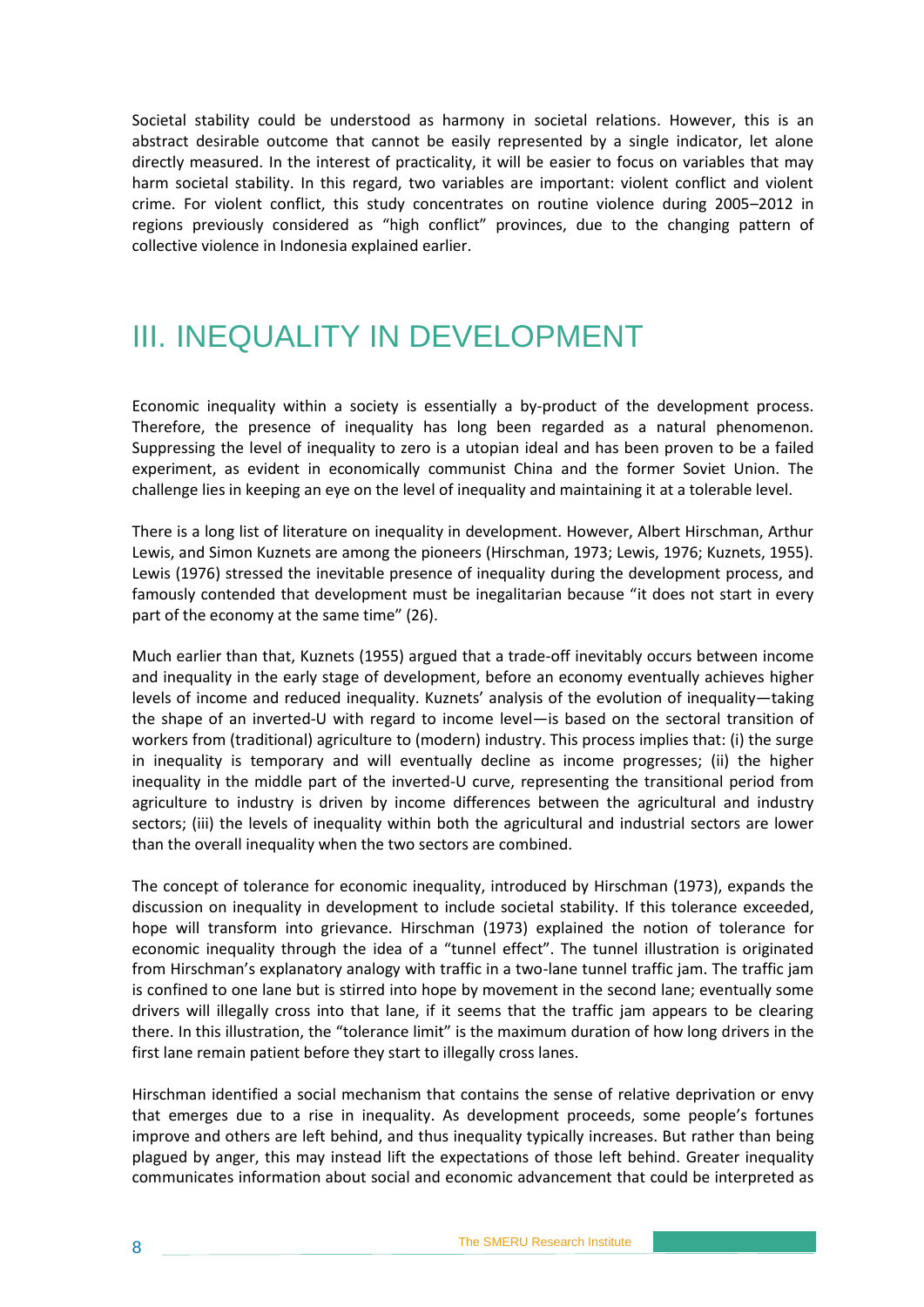a source of hope even for those not immediately benefiting from development. However, hope will be replaced by grievance if the tolerance reaches its limit, and such grievances may endanger societal stability.

Inequality relates to other economic, political, and social issues. Rising inequalities have challenged the notion of the trickle-down effect of economic growth advanced by mainstream economics. High levels of inequality can be a serious obstacle to future economic growth and a potential cause of underdevelopment (Berg, Ostry, and Zettelmeyer, 2012; Easterly, 2007). Poverty reduction is undermined by rising inequality (Ravallion, 2011). Inequality is also found to positively correlate with current account deficits and household debts (Goda, 2013; Kumhof and Rancière, 2010; UNCTAD, 2012); both are sources of macroeconomic instability. Rising inequality undermines democracy (Stiglitz, 2012) and is a primary source of many social ills (Wilkinson and Pickett, 2009). More importantly, and related to the focus of this study, rising inequality has also been associated with violent conflict; this is the issue, in turn, discussed below.

## <span id="page-16-0"></span>IV. INEQUALITY AND CONFLICT

An important dimension in the analysis of violent conflict is the perceived and actual equitability of distribution of the fruits of economic progress among the population. In short, income inequality does matter. There are two types of inequality, vertical and horizontal. Vertical inequality refers to inequality in a general population and is commonly measured by the Gini coefficient.<sup>6</sup> Horizontal inequality refers to inequality between different ethno-social groups or regions. It can be measured simply by the ratio of mean or average incomes of two groups (or regions). It can also be measured by the relative size of different groups' (or regions') share of total income—Gross National Income (GNI), group Gini coefficients or by a metric akin to the coefficient of variation. Horizontal inequality thus shows the relative welfare of different socioeconomic or ethno-religious groups or regions. Horizontal inequality generates a sense of relative group deprivation, while vertical inequality causes a general sense of personal deprivation among the poor and lower-middle income groups.

The link between inequality and conflict is an age-old concern. Many theorists have suggested that the former breeds the latter, for example Gurr (1970), Huntington (1968), and Russett  $(1964).$ <sup>7</sup> Cramer (2005: 1) argues, "it is almost a universal assumption that an inequitable distribution of resources and wealth will provoke violent rebellion." Kanbur (2007:5) states that "it seems to be generally accepted that poverty and inequality breed conflict." In general, inequality creates a sense of injustice that is central to the grievance behind any kind of violent conflict. Nafziger, Wayne, and Auvinen (2002) find that large income inequality exacerbates the vulnerability of populations to humanitarian emergencies.

<u>.</u>

<sup>&</sup>lt;sup>6</sup>Another widely used measure is the decile dispersion ratio, which presents the ratio of the average consumption or income of the richest 10% of the population divided by the average income of the bottom 10%. It indicates how the bottom decile of the population (in terms of income) fairs in comparison with the top decile.

<sup>&</sup>lt;sup>7</sup>Since Aristotle, social philosophers have speculated that economic inequality is a fundamental cause of political violence and revolution. De Tocqueville ([1835] 1961:302) stated the classical hypothesis succinctly: "Almost all of the revolutions which have changed the aspect of nations have been made to consolidate or to destroy social inequality. Remove the secondary causes which have produced the great convulsions of the world, and you will almost always find the principle of inequality at the bottom".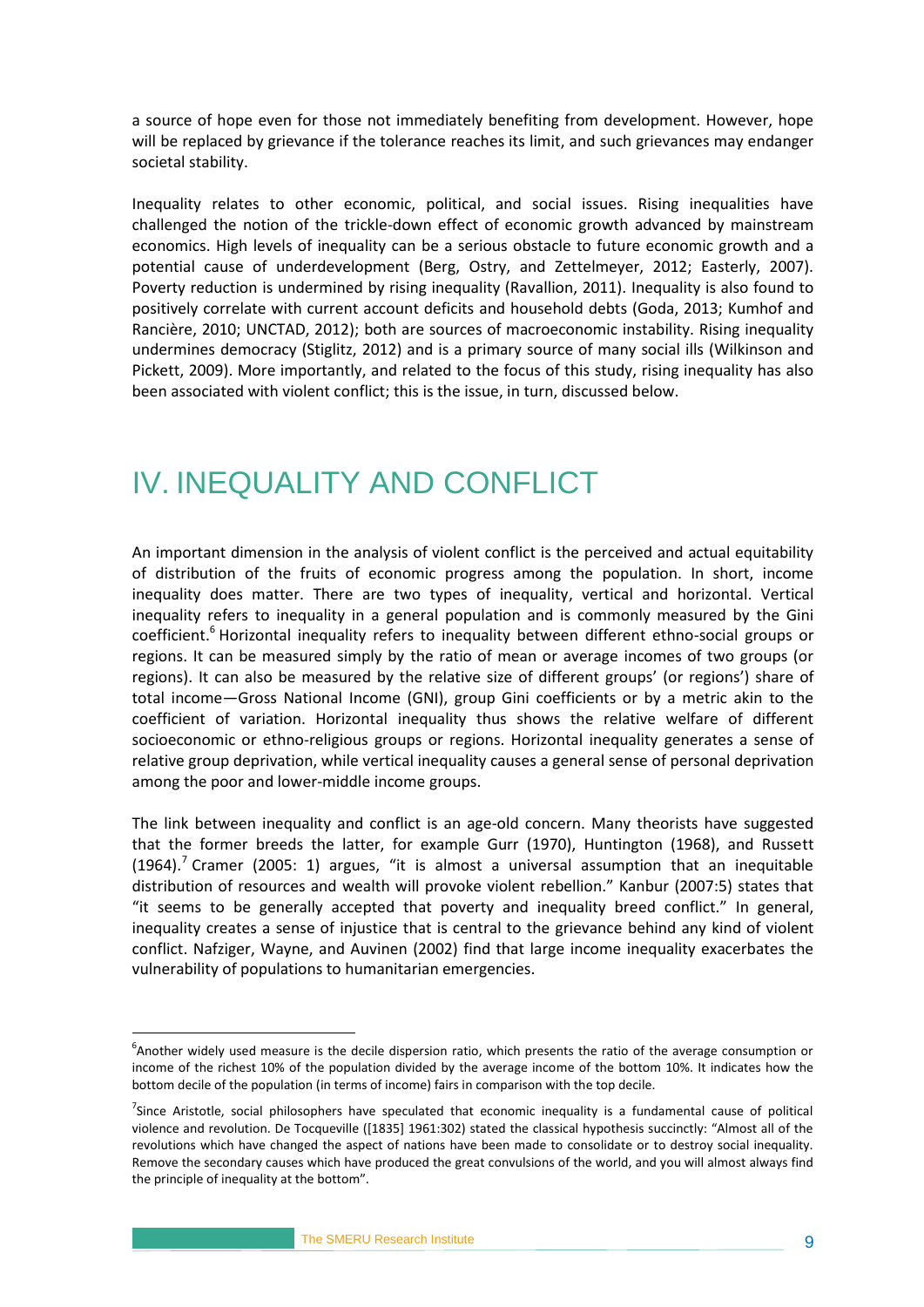Muller (1997: 137) argued that "a high level of income inequality radicalizes the working class, enhances class polarization, and reduces the tolerance of the bourgeoisie for political participation by the lower classes." In a cross-country study, he showed a positive correlation between income inequality and binary variable of stability and instability of democracy between 1960 and 1980. These studies support the work of Alesina and Perotti (1996) who found that income inequality was associated with social discontent and political instability, which in turn are correlated with lower investment.

However, the two most widely cited cross-country empirical studies on civil war by Fearon and Laitin (2003) and Collier and Hoeffler (2004) have largely dismissed the role of inequality in conflict. From a political science perspective, Fearon and Laitin imply that inequality does not matter because of state capacity, referring to the suppressive power of the state. The Collier and Hoeffler view is more akin to banditry or warlordism. For them, the root cause of conflict is not social pathology, such as inequality, but individual pathology like greed. They also ignore the issue of collective action, as discussed in Olson (1965), because political scientists are too often analytically blinded by the concept of power, while neo-classical economists are primarily concerned with selfish motivations.

Since these studies (Fearon and Laitin, 2003; Collier and Hoeffler, 2004) use the Gini index of *vertical* income inequality that measures inequality between individuals for the entire country, its differentiation between this and *horizontal* inequality, which focuses on inequality between groups, becomes critical. In this regard, Stewart (2000, 2008) argues that it is the latter (horizontal inequality) that matters for conflict. Groups' horizontal inequalities help in building in-group solidarity and, in turn, solve develop a basis for collective action. Stewart presents several case studies in support of her argument. Following Stewart's work, an emphasis on horizontal inequality has also received empirical support in a recent cross-country study of civil war (Cederman, Gleditsch, and Buhaug, 2013; Østby, 2008), as well as in ethnic conflict across districts in Indonesia (Mancini, Stewart, and Brown, 2008).

Horizontal inequality between different regional and ethnic groups played a significant role in separatist and ethnic conflicts in Indonesia (Tadjoeddin, 2011; 2013a). In contrast to Stewart (2000, 2008), Tadjoeddin argued that it is not the widening of horizontal inequalities that matters, but the convergence of socioeconomic progresses across regions and between ethnic groups achieved during Suharto's New Order authoritarian setting, which have led to a sense of relative deprivation among the previously richer and more influential groups.

Inter-ethnic conflict arising from a narrowing of horizontal inequality or converging gap between two competing ethnic groups is not unique to Indonesia. It is also the case in India, where Hindu populations are the traditionally privileged group and Muslims are a relatively disadvantaged group. Mitra and Ray (2013) find that an increase in Muslim well-being, proxied by Muslim percapita expenditures, leads to a significant increase in future Hindu-Muslim violence, while an increase in Hindu well-being has no significant effect on future conflict. They interpret this as a product of Hindus acting as the aggressor against the marginalized group (Muslims) who are trying to catch up.

In the case of convergence, we may see that the traditionally privileged groups may act as the aggressor. On the other hand, in the case of divergence, the marginalized group becomes the aggressor, as in the case of the 1969 race riot in Malaysia when marginalized and poorer Malays attacked the wealthier Chinese. The marginalized may also become aggressors in the case of vertical inequality.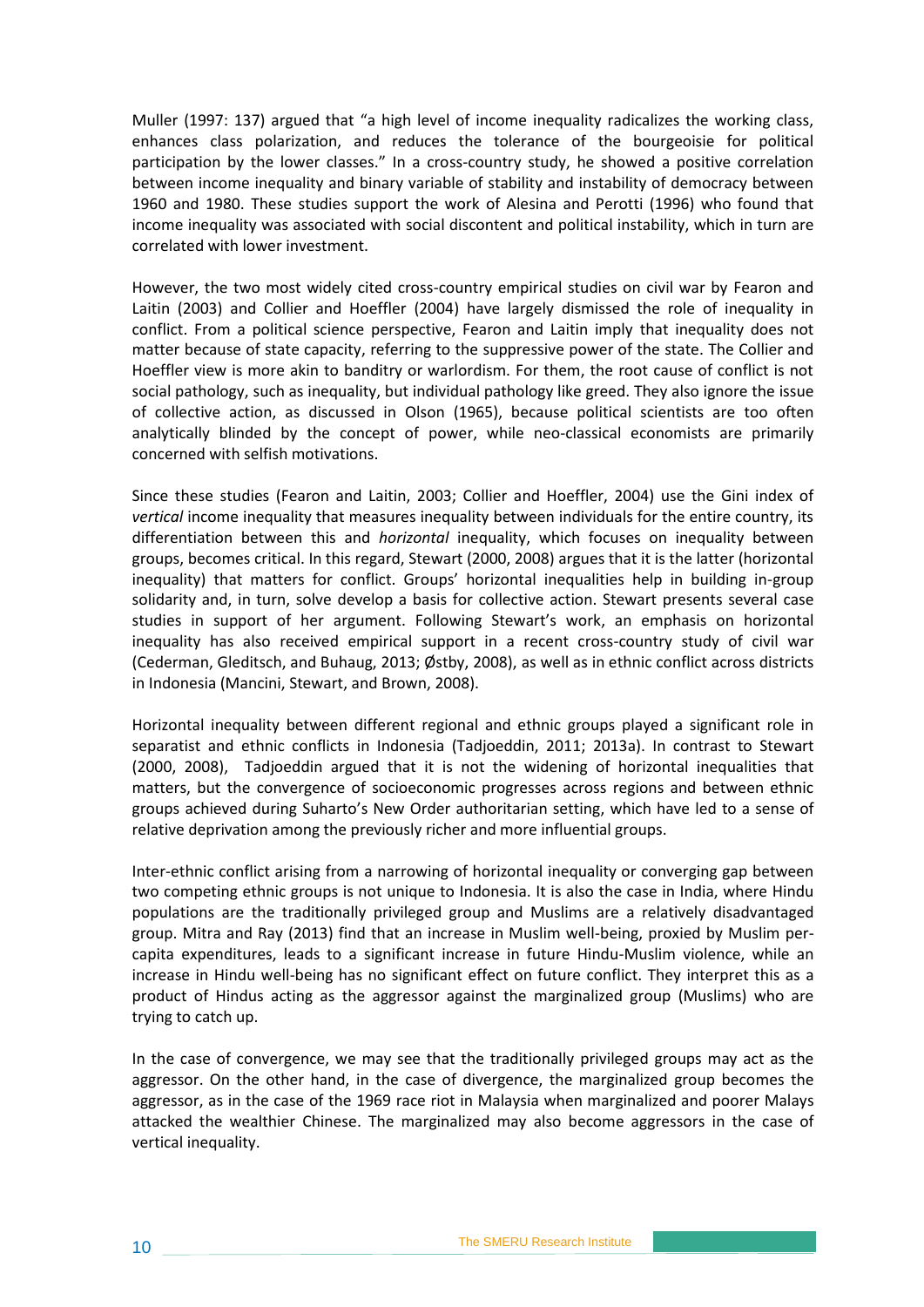Another strand of research relates the role of vertical inequality in conflict related to democratization movements. For example, Acemoglu and Robinson (2006) believe that the demand for democracy is partly driven by aspirations for redistribution. In most cases, the democratization movements in thier early phases have involved violent actions against authoritarian regimes. The violence involves not only the citizens and the security apparatus, but also the beneficiaries of the system (the elites and their private armies) and the general public.

Therefore, it would be unwise to totally discount the role of vertical inequality in conflict and solely focus on horizontal inequality, as the latest research developments seem to suggest, see for example Stewart (2008) and Østby et al. (2011). Both types of inequality create a sense of frustration that is essential in fuelling grievances among the general population and socioeconomic and ethno-religious groups. It is argued that the opposing findings may be due to differences in the type of conflict considered. While the studies do not consider vertical inequality central to high profile violent conflicts such as civil war and ethnic conflict, a recent study by Tadjoeddin et al. (2012) finds that vertical inequality has a violence-increasing effect in the case of low-profile, routine violence in the densely populated and ethnically rather homogenous island of Java. In the case of routine violence, a general sense of deprivation among the population due to high inequality of income and assets may play a significant role. Routine violence in one sense is a manifestation of frustration, and can be seen as a competition among the lower strata of the socioeconomic class in the absence of a class war.

Therefore, recent studies on collective violence in contemporary Indonesia have helped to clarify the different roles of the two types of inequality (horizontal and vertical) within the two broad classifications of collective violence, episodic and routine. Based on the changing nature of collective violence in Indonesia discussed earlier, our empirical examination will focus on routine violence as the most dominant type of collective violence since 2005. In addition, we also examine ethnic violence as it shows an increasing trend, although its magnitude is much smaller than that of routine violence. It has to be noted that the characteristics of post-2005 ethnic violence show close resemblance to that of routine violence.

## <span id="page-18-0"></span>V. EMPIRICAL ESTIMATION STRATEGY

This study is an empirical examination of the link between inequality and societal stability. Stability is proxied by two variables: collective violence and violent crime. Collective violence data is taken from the SNPK dataset.<sup>8</sup> In addition to collective violence, the SNPK also collects violent crime statistics. As explained earlier, the SNPK has its origin in the World Bank's efforts in deepening and expanding of the previous UNSFIR collective violence database. In constructing the database, the SNPK gathers information from local newspapers, complemented by NGO reports and other reputable sources. Each entry provides information on the date, location, and impact of the event; classifications of type, form and trigger of violence; actor affiliation, and intervention. The SNPK is an ongoing effort. The SNPK data dates back to 1997, but the area coverage varies (see Table 3).

1

<sup>&</sup>lt;sup>8</sup>See Barron, Jaffrey, and Varshney (2014) for a detail discussion about the SNPK dataset and how it was constructed.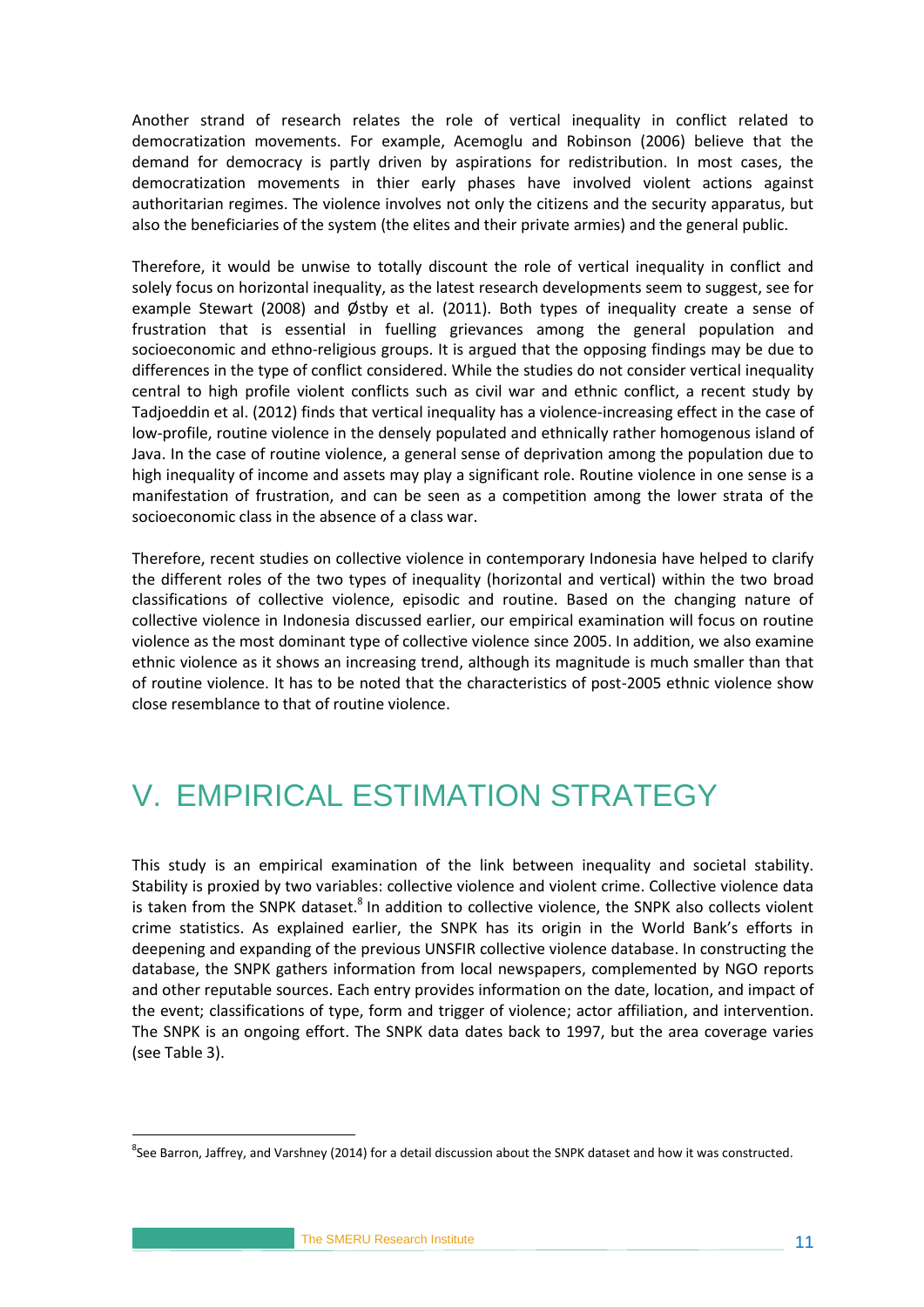<span id="page-19-0"></span>

| <b>Regions</b>           | 1997-2004    | 2005-11      | 2012-13      |
|--------------------------|--------------|--------------|--------------|
| Aceh                     | $\vee$       | $\vee$       | v            |
| Lampung                  |              | $\mathsf{V}$ | $\mathsf{V}$ |
| Jabodetabek <sup>a</sup> |              | $\vee$       | v            |
| West Nusa Tenggara       |              | $\vee$       | $\mathsf{v}$ |
| East Nusa Tenggara       | $\mathsf{v}$ | $\vee$       | $\mathsf{v}$ |
| West Kalimantan          | $\mathsf{V}$ | $\vee$       | $\mathsf{v}$ |
| Central Kalimantan       | $\mathsf{v}$ | $\mathsf{v}$ | v            |
| East Kalimantan          | -            | -            | $\mathsf{V}$ |
| <b>Central Sulawesi</b>  | $\mathsf{v}$ | $\vee$       | v            |
| Maluku                   | $\vee$       | $\mathsf{V}$ | $\mathsf{V}$ |
| North Maluku             | $\mathsf{v}$ | $\vee$       | v            |
| Papua                    | $\mathsf{V}$ | $\vee$       | $\mathsf{v}$ |
| West Papua               | $\mathsf{v}$ | $\vee$       | v            |

#### **Table 3. SNPK Area Coverage**

*Source*: SNPK.

a<br><sup>a</sup>Greater Jakarta (Jakarta, Bogor, Depok, Tangerang, and Bekasi).

Given the SNPK area coverage, for consistency, this study focuses on the period 2005–2012 for the following regions: (i) Aceh, (ii) Lampung, (iii) Jabodetabek, (iv) West Nusa Tenggara, (v) East Nusa Tenggara (vi) West Kalimantan, (vii) Central Kalimantan, (viii) Central Sulawesi, (ix) Maluku, (x) North Maluku, (xi) Papua, and (xii) West Papua. We use district level data to trace patterns back to 2000, before the start of the decentralization, meaning that we merge all new districts with their parent districts in 2000. Therefore we have panel data observations in the form of district-year.

The period 2005–2012 is chosen to achieve consistent coverage using SNPK data and represents a period when the episodic violence seen at the peak of democratic transition had been more or less settled. By 2005 the macro picture of Indonesian decentralization had reached a fairly stable shape. The decentralization laws initially introduced in 1999 (to take effect in 2001) were revised in 2004. The revision included the adoption of direct elections for heads of local government. Special autonomy arrangements in the previously restive regions of Aceh and Papua were confirmed.

Ethnic violence in several regions in the outer islands including Maluku, Sambas, Sampit, and Poso during the peak of decentralization reform has been labelled as communal war by Klinken (2007), while the more sporadic incidents of ethnic violence occuring after 2005 are rather different. The former reflects uncertainties during democratic and decentralization reforms, while the latter (post-2005 ethnic violence) is related more to problems stemming from the the residual illiberal characteristics of Indonesia's democracy due to incompleteness of the reform (Wilson, 2015).

Our main variables of interest are collective violence or violent crime as the inverse measures of societal stability, treated as dependent variables; and inequality as our main independent variable. The relationship is written as follows: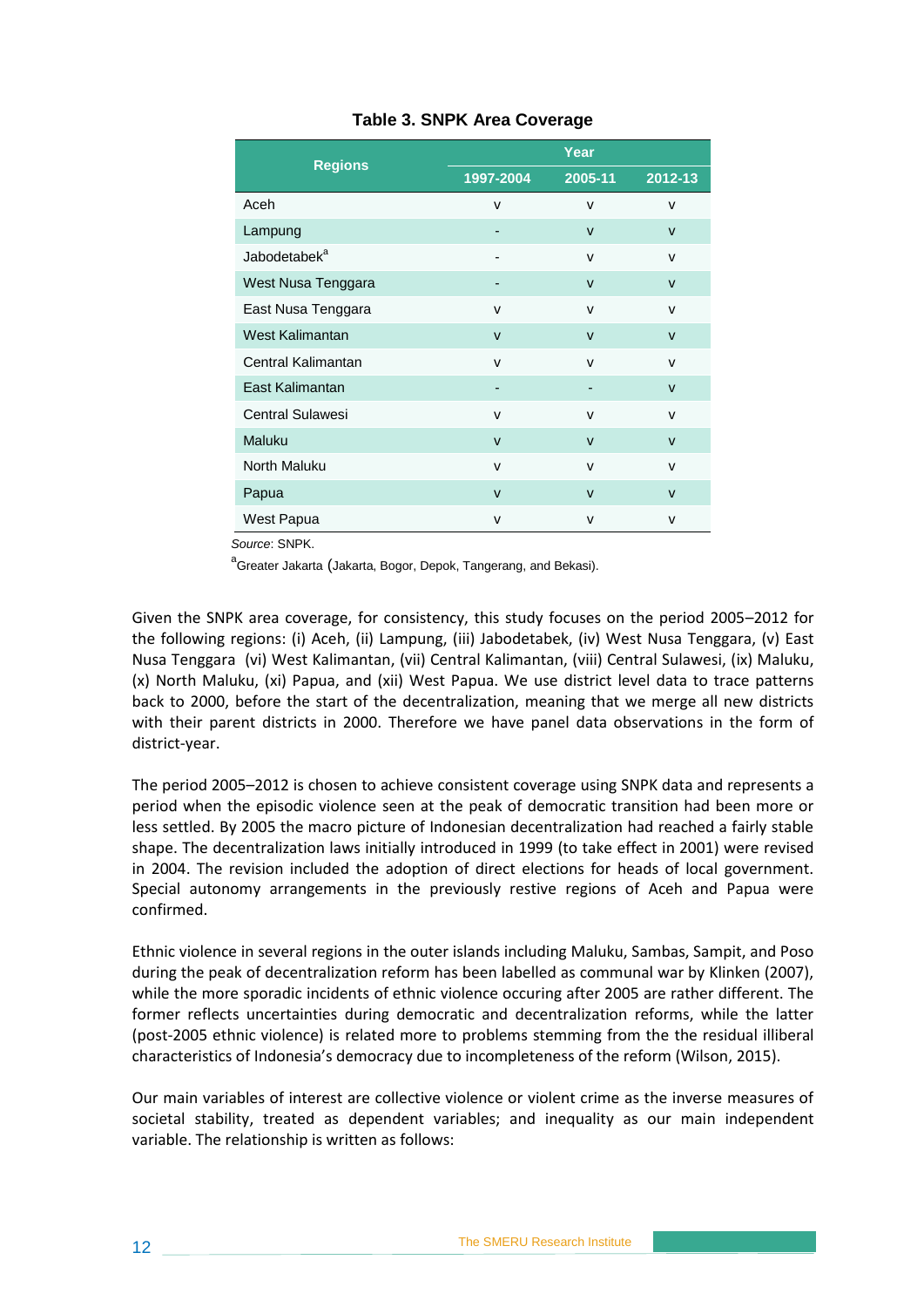$$
VIO_{ii} = \alpha_0 + \alpha_1 INEQ_{ii} + \alpha_n X_{ni} + \varepsilon_i
$$

*VIO* represents an inverse measure of societal stability that includes routine violence, ethnic violence and violent crime. Routine and ethnic violence includes incidents and fatalities, while for violent crime we only consider the number of incidents. *INEQ* is the inequality variable. We consider both types of inequality, vertical and horizontal; the former is relevant for routine violence and violent crime, and the latter is more suitable to explain ethnic violence. The Gini index of consumption expenditure, based on Susenas data, is used as the vertical inequality measure, while group Gini (GGINI) and weighted group coefficient of variation (wGCOV) of years of schooling (education) across ethnic and religious groups, (based on the decadal population census), are used as the horizontal inequality measures. $9$ 

For the independent variables, in addition to the INEQ variable, we include *X* vector, representing a series of potential determinants of violence, as controls. They include economic growth, income (per capita regional gross domestic product—RGDP), poverty rate (percentage of population living below the poverty line), education (years of schooling), young (proportion of young population aged 15–24), urban (share of urban village in a district), ethnic/religious fractionalization and population size.

The inclusion of most of the independent variables is based on the opportunity/feasibility hypothesis on violence (Collier, Hoeffler and Rohner, 2009). Economic growth indicates recent and current economic situations that reflect hope for continuous increases in the income levels in the long run; therefore, growth should be negatively associated with violence (Tadjoeddin and Murshed, 2007). Level of income reflects the overall level of development. Both lower growth and income indicate lower opportunity costs to engage in violence for participants. There is a consensus that per capita GDP is the most robust predictor of civil war risk, and it is almost always included in any cross country conflict regression (Hegre and Sambanis, 2006; Ross, 2004). Fearon and Laitin (2003) use per capita GDP as a proxy for state strength, arguing that state weakness, such as limited policing capacity and poor infrastructure, provides the opportunity for rebels to sustain insurgency.

The logic of poverty as a determinant of violence is also closely linked to the opportunity hypothesis. However, different to lower average incomes, poverty measures are concerned with the relative size of the population living below a certain income threshold. Poverty was found be positively correlated with routine violence across districts in Java during 1993–2003 (Tadjoeddin and Murshed, 2007) and local electoral violence across districts in Indonesia during 2005–2007 (Tadjoedin, 2011). Education is another variable to gauge level of development, where a lower level of education is associated with lower opportunity cost to engage in violence (Østby and Urdal, 2010).

We also consider several demographic variables. The proportion of young people aged between 15 and 24, popularly referred to as youth bulge, is another control variable since the majority of participants in violent events are youths (Urdal, 2006, 2008). Then, we include an urban variable referring to the share of villages in a district classified as urban. A higher proportion of urban villages implies a higher population density; this indicates population pressure, making violence more likely (Ostby et al., 2011; Urdal, 2012). Next, ethnic and religious fractionalizations are control variables that account for grievances based on identity frames (Esteban, Mayoral and Ray, 2012). The last variable is population size, which serves purely as a control variable. We do not convert the dependent variables, either incident or fatality measures, into incident or death per

1

 $^{9}$ See Mancini, Stewart, and Brown (2008) for a detailed formula for GGINI and wGCOV.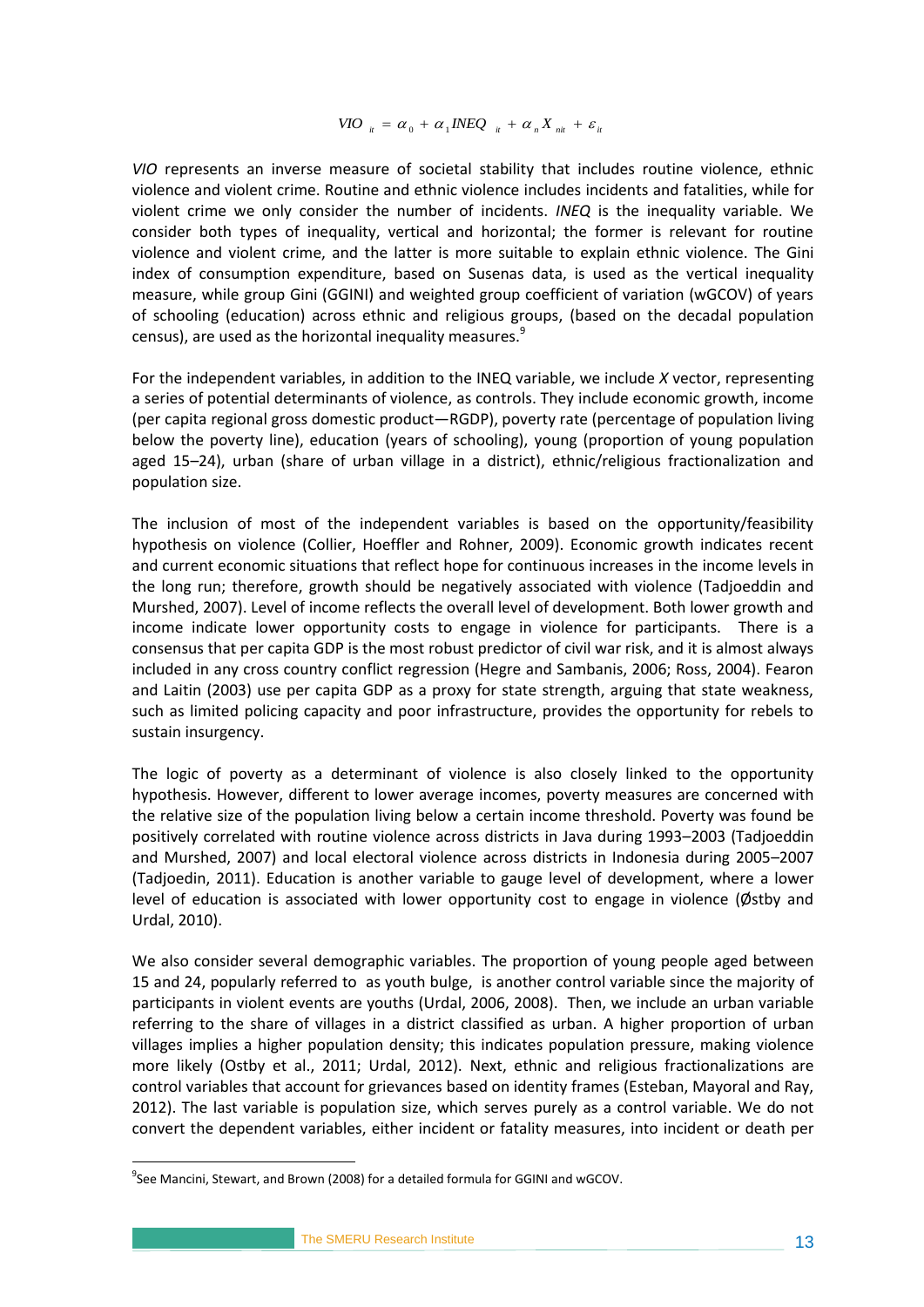population in order to retain the original nature of our dependent variable as count data. This enables us to consistently use count data regression, negative binomial, to estimate the model.<sup>10</sup>

Data on vertical inequality (Gini index of consumption expenditure), years of schooling and proportion of young people are calculated from Susenas. Growth and per capita RGDP (Regional Gross Domestic Product) are derived from the 2010 Regional Income Account. Data on horizontal inequalities and fractionalization are calculated from the population census. All of this data is collected by Statistics Indonesia (BPS).

## <span id="page-21-0"></span>VI. RESULTS

This section details our results, presented in the order of our dependent variables (routine violence, ethnic violence, and violent crime). A robustness check is offered in the final part of this section.

### <span id="page-21-1"></span>6.1 Routine Violence

We begin with routine violence, the dominant type of collective violence since 2005. Vertical inequality is found to be positively correlated with incidents of routine violence (Table 4, Columns 3 and 4). The statistically significant and sizable magnitude of the Gini variable is obtained after treating inequality as endogenous to the level of income, following Kuznets' bell-shaped curve relationship between inequality and income (Kuznets, 1955). A Kuznets-type relationship between inequality and income in Indonesia has also been confirmed by a recent cross district panel study (Tadjoeddin, 2013c).

The positive and highly significant coefficients of income in Columns (1) and (2) are against our initial expectation, as studies show that that level of income is the most robust predictor of conflict (Hegre and Sambanis, 2006). We check a quadratic (bell-shaped curve) relationship between violence and income and found that the quadratic relationship is highly significant. This is to reconcile the contrasting views about the linear and nonlinear relationships between violence and income, as detailed in Tadjoeddin and Murshed (2007). An increase in prosperity may encourage predatory behavior in the form of private violence (akin to our concept of routine violence) stemming from grievances among the less fortunate or the greed of the more fortunate. Once growth progresses further, violence has to decline to sustain security of investment, and the state has to perform a regulatory function. If everyone's prosperity is lifted up to a certain level, they would be less envious and less prone to routine violence.

These two key findings, the violence-increasing effect of inequality and the bell-shape relationship between violence and income, are obtained after controlling for province and time-fixed effects, ethnic and religious fractionalization, and a series of usual suspected variables found to contribute to violence in the opportunity hypothesis. The three way relationship among the three variables inequality (Gini), income, and routine violence—are summarized in Figure 5. These results

<u>.</u>

<sup>&</sup>lt;sup>10</sup>The basic model for estimating count data is the Poisson regression model for rare events. However, the Poisson model usually suffers from the problem of over-dispersion. In this case, a popular alternative is the negative binomial regression. See Cameron and Trivedi (1998) for more details on count data regressions that are common in certain types of empirical research, such as criminology.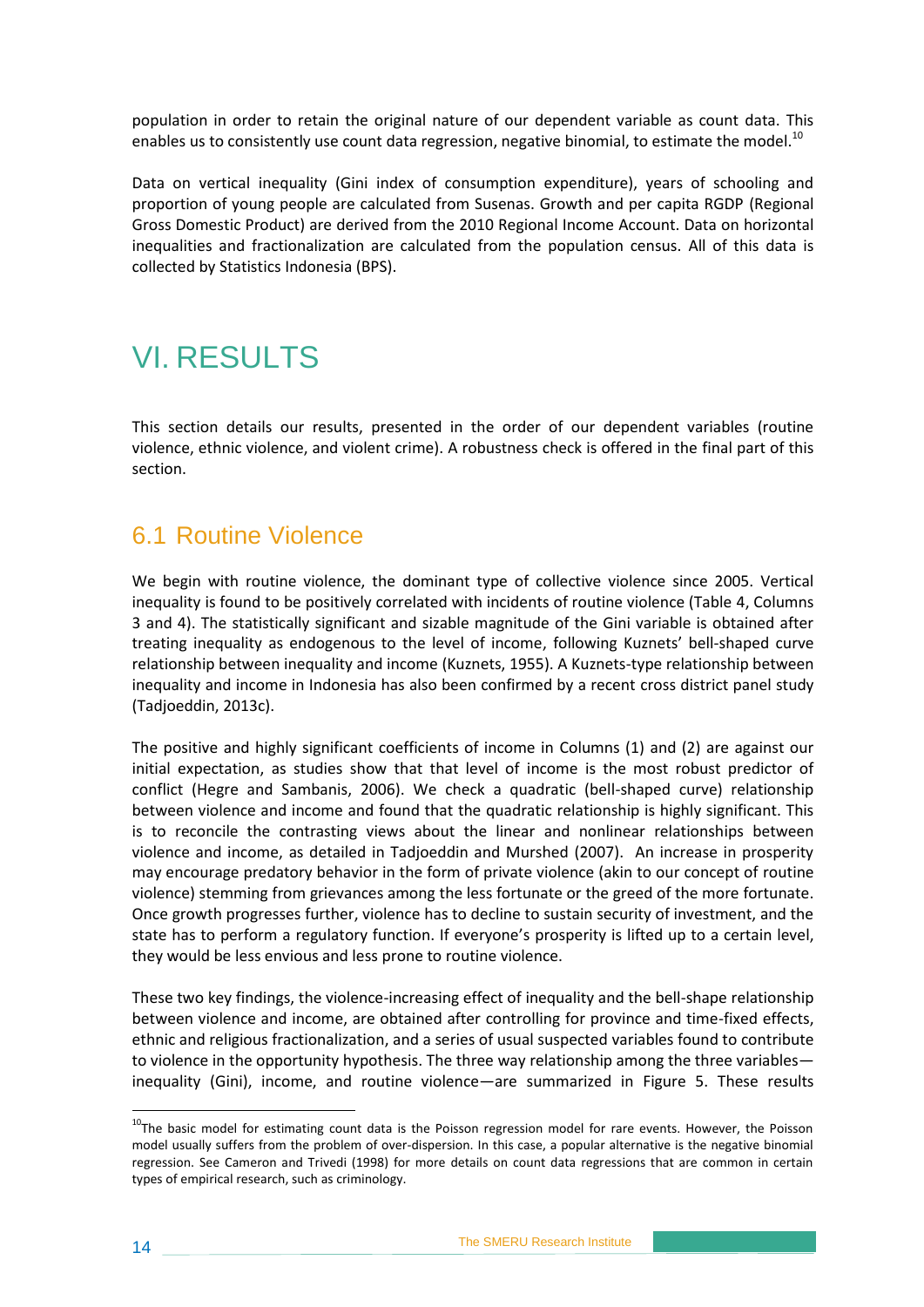reaffirm the findings of previous studies by Tadjoeddin and Murshed (2007) and Tadjoeddin, Chowdhury, and Murshed (2012) on routine violence across districts in the Indonesian island of Java during 1993–2003.

Compared with the two previous studies that focused on districts in West, Central, and East Java and covering mainly the democratic transition period, the current study makes several improvements. First, its unit of analysis is across district in regions previously categorized as high conflict regions during the transition. However, the period of analysis is during 2005–2012, after uncertainties related to the democratic transition had been largely settled. This, in particular, relates to the changing nature of collective violence from the episodic one in pre-2005 to the routine one in post-2005. Second, it controls for time and province fixed effects simultaneously and a series of usual determinants of violence under the opportunity hypothesis.

<span id="page-22-0"></span>

| <b>Variable</b>            | (1)         | (2)         | (3)        | (4)         | (5)           | (6)         |
|----------------------------|-------------|-------------|------------|-------------|---------------|-------------|
| Gini                       | 0.634       | 0.682       |            |             |               |             |
| Predicted_Gini             |             |             | $15.7***$  | $15.4***$   |               |             |
| Percapita RGDP             | $.021***$   | $.021***$   |            |             | $.048***$     | $.047***$   |
| Percapita RGDP_squared     |             |             |            |             | $-2.3e-04***$ | -2.2e-04*** |
| Fractionalization ethnic   | $-.594*$    |             | $-.569*$   |             | $-.585*$      |             |
| Fractionalization_religion |             | 0.613       |            | 0.565       |               | 0.495       |
| Growth of RGDP             | $-0.563$    | $-0.681$    | $-0.56$    | $-0.674$    | $-0.547$      | $-0.667$    |
| Poverty                    | $-.021**$   | $-.019*$    | $-.02**$   | $-.019*$    | $-.021**$     | $-.019*$    |
| Years of schooling         | $.11*$      | 0.101       | $.105*$    | 0.097       | 0.091         | 0.085       |
| Young population (15-24)   | 2.24        | 2.09        | 2.24       | 2.11        | 2.51          | 2.41        |
| Urban dummy                | .958*       | 0.778       | 0.861      | 0.694       | $.905*$       | 0.737       |
| Population (million)       | .576***     | .596***     | $.44***$   | $.462***$   | $.543***$     | $.561***$   |
| Constant                   | 0.56        | 0.484       | $-3.44*$   | $-3.42*$    | 0.665         | 0.569       |
| Province_fixed effect      | yes         | yes         | yes        | yes         | yes           | yes         |
| Year fixed effect          | ves         | ves         | ves        | ves         | ves           | ves         |
| Over-dispersions           | $-0.699***$ | $-0.683***$ | $-0.66***$ | $-0.646***$ | $-.714***$    | $-0.697***$ |
| <b>Observations</b>        | 664         | 664         | 664        | 664         | 664           | 664         |

#### **Table 4. Vertical Inequality and Routine Violence (Negative Binomial Regressions)**

*Note*: Significant at: \*10, \* \*5, \* \* \*1 percent levels; regressions are with robust standard errors clustered at district level; the variable of "predicted\_Gini" is derived from the Kuznets-type relationship between inequality and income, controlled for province and time-fixed effects.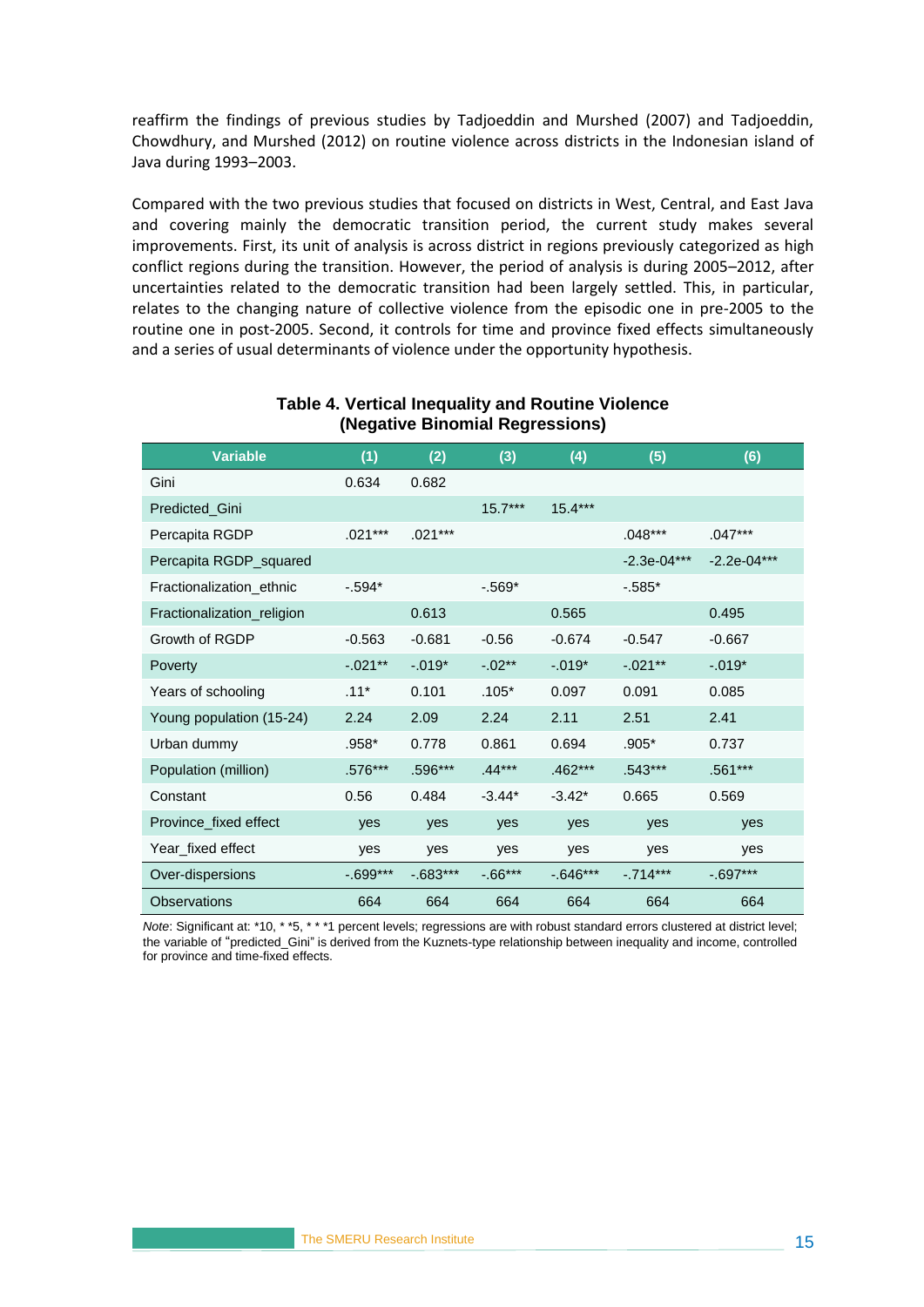

<span id="page-23-1"></span>**Figure 5. Vertical inequality (Gini), income, and violence**

Several important results from the control variables should also be highlighted. The variable of economic growth consistently turns up negative, albeit insignificant, which is still in accordance with the opportunity-for-violence hypothesis. Slower growth indicates a lower opportunity cost to engage in violence for its participants. The series of demographic variables are also in line with the opportunity hypothesis. Levels of violence tend to be higher in districts with higher population density and a larger proportion of young people. However, the negative and significant coefficients of the poverty variable across the six models are against our expectation.

### <span id="page-23-0"></span>6.2 Violent Crime

Now, let us consider violent crime for which data is made available by the SNPK. Our hypothesis on the relationship between inequality and violent crime is similar to that on routine violence as the two have a close resemblance. Although routine violence must contain a criminal dimension, it cannot simply be labelled as crime since its collective nature points to a deeper social context. In essence, violent crime is more confined to rather individualistic criminal behaviors and its social context is weaker than that of routine violence. In relation to routine violence, we find a statistically significant crime-increasing effect of higher vertical inequality, and a bell-shape relationship between crime and income (Table 5). Our finding on the positive effect of inequality on crime is consistent with the findings of two recent studies in Colombia and Mexico (Poveda, 2011; Enamorado, et al. 2014).

The results of other control variables are also strongly supportive of the opportunity hypothesis. A higher incidence of violent crime is more likely to be experienced by districts with slower economic growth, a higher poverty rate, and a larger youth population. The significant and positive effect of education on violent crime should be interpreted with caution. We suspect the relationship is in the form of bell-shape curve as in the case of income. Therefore, as in the case of income, in the long-run, achieving a higher level of education should correlate with a lower frequency of violent crime.<sup>11</sup> However, as in the case of routine violence, the negative and significant coefficients of the poverty variable are against our expectation.

1

 $11$ This is an interesting avenue for further research, but beyond the scope of the current study.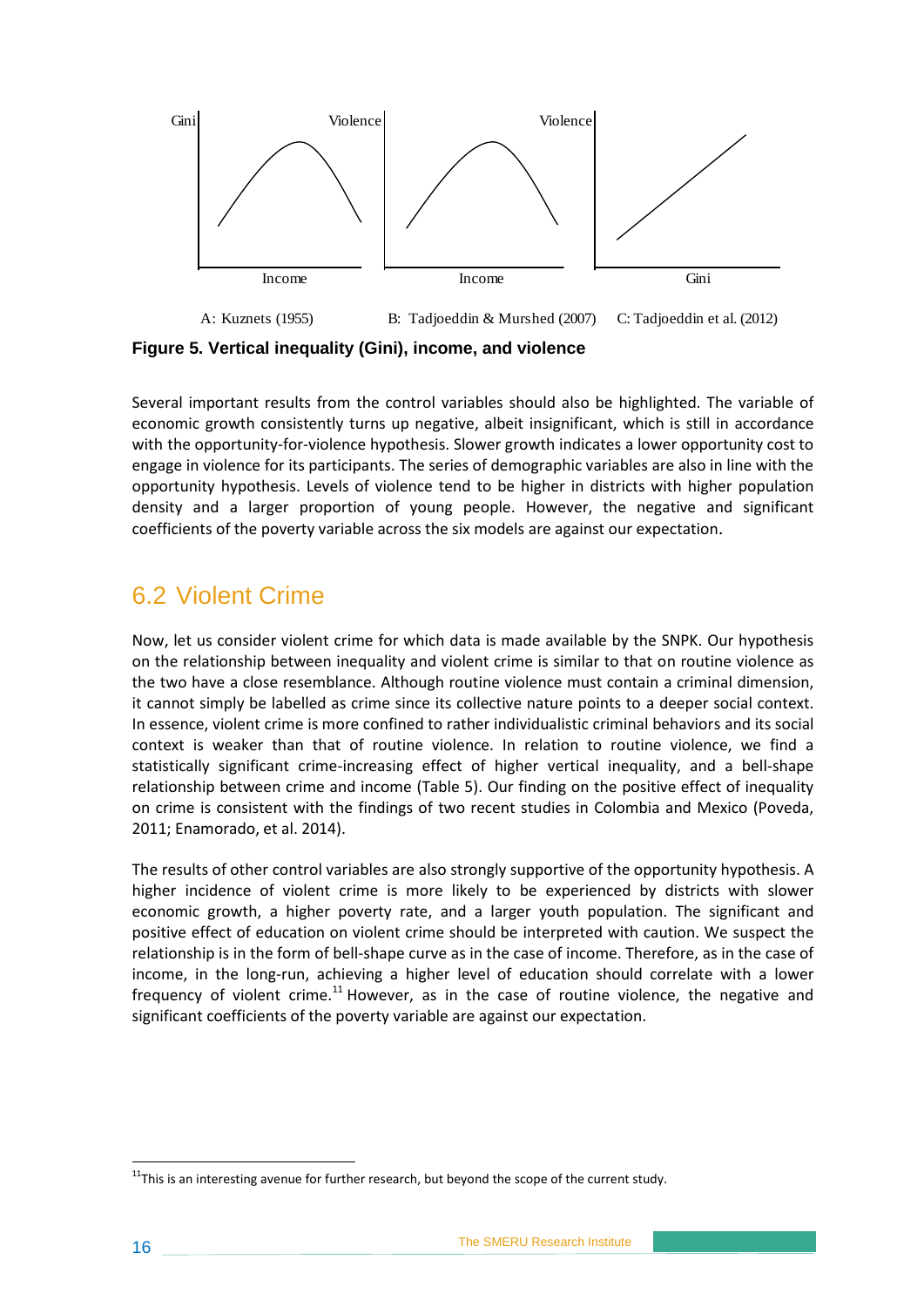#### <span id="page-24-1"></span>**Table 5. Vertical Inequality and Violent Crime (Negative Binomial Regressions)**

| <b>Variable</b>            | (1)         | (2)         | (3)        | (4)         | (5)           | (6)           |
|----------------------------|-------------|-------------|------------|-------------|---------------|---------------|
| Gini                       | 0.878       | 0.703       |            |             |               |               |
| Predicted Gini             |             |             | $29.7***$  | $27.4***$   |               |               |
| Percapita RGDP             | $.025***$   | $.022***$   |            |             | $.074***$     | $.069***$     |
| Percapita RGDP_squared     |             |             |            |             | $-4.5e-04***$ | $-4.1e-04***$ |
| Fractionalization ethnic   | $-0.177$    |             | $-0.222$   |             | $-0.207$      |               |
| Fractionalization_religion |             | $-1.62***$  |            | $-1.58***$  |               | $-1.53***$    |
| Growth of RGDP             | $-1.34***$  | $-1.21***$  | $-1.42***$ | $-1.29***$  | $-1.42***$    | $-1.3***$     |
| <b>Poverty</b>             | $-0.025**$  | $-.018*$    | $-0.026**$ | $-.019*$    | $-0.026**$    | $-.02**$      |
| Years of schooling         | $.183***$   | $.202***$   | $.164***$  | $.187***$   | $.153***$     | $.175***$     |
| Young population (15-24)   | $3.51**$    | $3.97**$    | $3.8**$    | $4.18**$    | $4.04***$     | $4.4***$      |
| Urban                      | 0.672       | 0.762       | 0.488      | 0.581       | 0.537         | 0.622         |
| Population (million)       | $.698***$   | $.646***$   | $.549***$  | $.517***$   | $.625***$     | .586***       |
| Constant                   | 0.152       | $-0.328$    | $-7.76***$ | $-7.67***$  | 0.277         | $-0.228$      |
| Province fixed effect      | yes         | yes         | yes        | yes         | yes           | yes           |
| Year_fixed effect          | yes         | yes         | yes        | yes         | yes           | yes           |
| Over-dispersions           | $-0.757***$ | $-0.812***$ | $-.776***$ | $-0.827***$ | $-.804***$    | $-.854***$    |
| <b>Observations</b>        | 664         | 664         | 664        | 664         | 664           | 664           |

*Note*: Significant at: \*10, \* \*5, \* \* \*1 percent levels; regressions are with robust standard errors clustered at district level; the variable "predicted\_Gini" is derived from the Kuznets-type relationship between inequality and income, controlled for province and time-fixed effects.

Our findings on the positive effect of vertical inequality on routine violence and violent crime are largely consistent. Furthermore, the coefficients of the vertical inequality variable appear to be more consistent and more significant compared with the series of control variables across several alternative regression models. This indicates the superiority of an inequality variable in explaining violence and crime. Therefore, a key policy message that can be drawn from this finding is that rising inequality is bad for societal stability. The next section examines the role of inequality in ethnic violence.

### <span id="page-24-0"></span>6.3 Ethnic Violence

1

Previous studies have linked ethnic violence with horizontal inequality, but not vertical inequality as the latter is more relevant to routine violence, as explained earlier (Otsby et al., 2011; Tadjoeddin, Chowdhury, and Murshed, 2012).<sup>12</sup> In this section we examine the effect of both vertical as well as horizontal inequality on ethnic violence. We start with vertical inequality. To the best of our knowledge, this is the first examination of the link between vertical inequality and ethnic violence in Indonesia.

<sup>&</sup>lt;sup>12</sup>Fjelde and Østby (2012) examined horizontal inequality and communal conflict across regions (subnational units) in Africa and found that regions with strong horizontal economic inequalities have a significantly higher risk of experiencing intergroup conflict.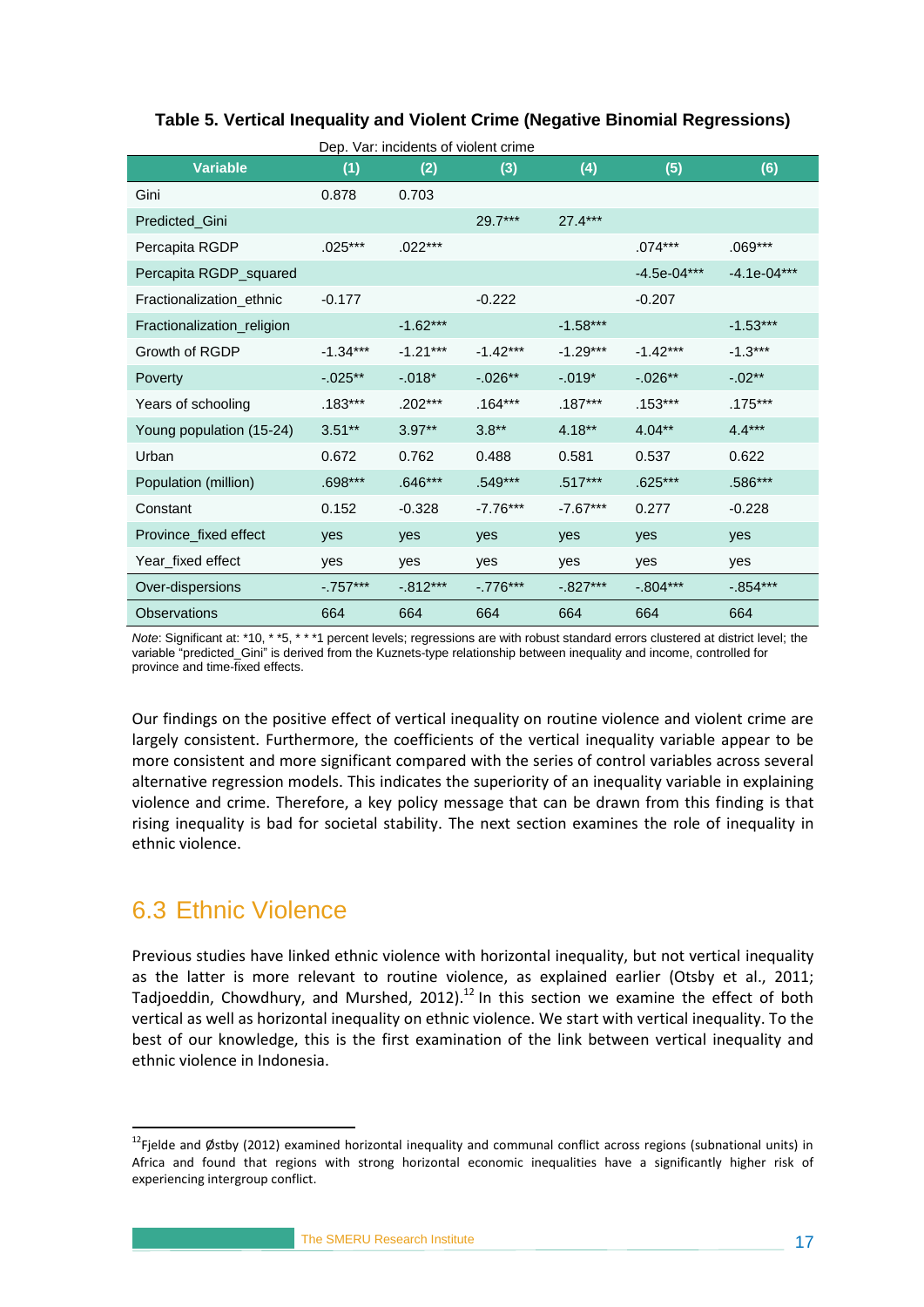The previous two key findings on routine violence, namely (i) the violence-increasing effect of vertical inequality, and (ii) the bell-shape relationship between violence and income, are also found to be relevant in the case of ethnic violence (Table 5). These results are found after controlling for province and time-fixed effects, ethnic and religious fractionalization, and a series of potentials for violence as per the opportunity hypothesis. This finding is interesting as it points to the fact that post-2005 ethnic violence in Indonesia has characteristics similar to routine violence, while ethnic violence during the democratic transition of late 1990s was clearly episodic. In contrast to routine violence, the opportunity hypothesis also seems to be less relevant in the case of ethnic violence, where only the urban variable turns up significant.

The effects of horizontal inequality on ethnic violence presented in Table 7 appear to be stronger than that of vertical inequality presented in Table 6. This is because the effect of horizontal inequality on ethnic violence is a direct one, while the effect of vertical inequality (Gini) is through the predicted value of Gini derived from a Kuznets regression.

In summary, this exercise has established the relevance of both vertical as well as horizontal inequalities in the case of post-2005 ethnic violence in Indonesia. As expected, however, the predictive power of horizontal inequality is stronger than that of vertical inequality in explaining ethnic violence. The relevance of vertical inequality in explaining ethnic violence is something new and this reminds us of the changing characteristics of recent incidents of ethnic violence as they have come to more closely resemble those of routine violence, in terms of not demonstrating clear regional and timing concentrations.

|                            |           |           | Dep. Var: incidents of ethnic violence |           |               |               |
|----------------------------|-----------|-----------|----------------------------------------|-----------|---------------|---------------|
| <b>Variable</b>            | (1)       | (2)       | (3)                                    | (4)       | (5)           | (6)           |
| Gini                       | 1.19      | 1.63      |                                        |           |               |               |
| Predicted Gini             |           |           | $26.6***$                              | $29.7**$  |               |               |
| Percapita RGDP             | $.029***$ | $.032***$ |                                        |           | $.073***$     | $.081***$     |
| Percapita RGDP_squared     |           |           |                                        |           | $-3.7e-04*$   | $-4.2e-04***$ |
| Fractionalization ethnic   | $-1.71**$ |           | $-1.64**$                              |           | $-1.55**$     |               |
| Fractionalization_religion |           | $2.94**$  |                                        | $2.86*$   |               | $2.73*$       |
| Growth of RGDP             | $-1.69$   | $-2.18$   | $-1.41$                                | $-1.84$   | $-1.34$       | $-1.75$       |
| Poverty                    | 0.019     | 0.014     | 0.016                                  | 0.01      | 0.018         | 0.013         |
| Years of schooling         | 0.041     | 0.017     | $-4.80E - 03$                          | $-0.037$  | $-2.20E - 03$ | $-0.031$      |
| Young population (15-24)   | $-2.67$   | $-3.24$   | $-2.46$                                | $-2.91$   | $-2.29$       | $-2.73$       |
| Urban                      | $1.6***$  | 0.942     | $1.46**$                               | 0.85      | $1.49**$      | 0.898         |
| Population (million)       | .925***   | $1.11***$ | $.687***$                              | .835***   | .869***       | $1.03***$     |
| Constant                   | $-1.91$   | $-1.84$   | $-8.31**$                              | $-8.91**$ | $-1.57$       | $-1.38$       |
| Province_fixed effect      | yes       | yes       | yes                                    | yes       | yes           | yes           |
| Year_fixed effect          | ves       | yes       | yes                                    | yes       | yes           | yes           |
| Over-dispersions           | .944***   | $.95***$  | .949***                                | $.95***$  | $.927***$     | .927***       |
| <b>Observations</b>        | 664       | 664       | 664                                    | 664       | 664           | 664           |

#### <span id="page-25-0"></span>**Table 6. Vertical Inequality and Ethnic Violence (Negative Binomial Regressions)**

*Note*: Significant at: \*10, \* \*5, \* \* \*1 percent levels; regressions are with robust standard errors clustered at district level; the variable of "predicted\_Gini" is derived from the Kuznets type relationship between inequality and income, controlled for province and time fixed effects.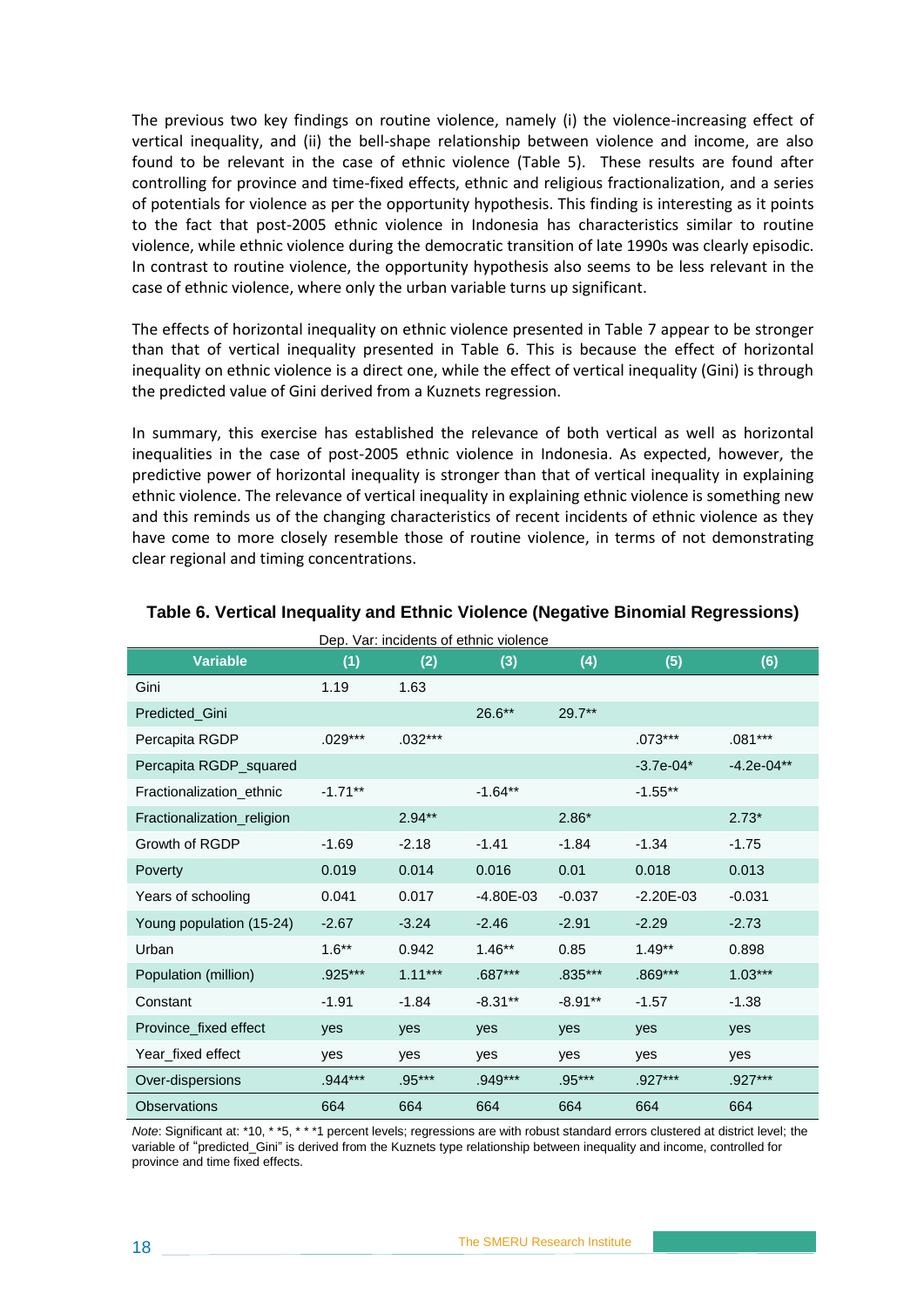|                            |             | Dep. Var: incidents of ethnic violence |               |               |
|----------------------------|-------------|----------------------------------------|---------------|---------------|
| <b>Variable</b>            | (1)         | (2)                                    | (3)           | (4)           |
| HI (w_GCOV_ethnic)         | $3.87***$   |                                        |               |               |
| HI (w_GCOV_religion)       |             | $6.81***$                              |               |               |
| HI (GGINI_ethnic)          |             |                                        | $5.53*$       |               |
| HI (GGINI_religion)        |             |                                        |               | $17.5***$     |
| Fractionalization_ethnic   | $-1.92**$   |                                        | $-2.08**$     |               |
| Fractionalization_religion |             | $2.43*$                                |               | 1.16          |
| Percapita RGDP             | $.07***$    | 0.038                                  | $.077***$     | 0.033         |
| Percapita RGDP_squared     | $-3.6e-04*$ | $-1.30E - 04$                          | $-4.0e-04***$ | $-2.00E - 04$ |
| Growth of RGDP             | $-1.32$     | $-0.822$                               | $-1.36$       |               |
| Poverty                    | 7.60E-04    | $-6.40E - 03$                          | 8.50E-03      |               |
| Years of schooling         | 0.103       | 0.193                                  | 0.046         |               |
| Young population (15-24)   | $-3.42$     | $-1.57$                                | $-3.06$       |               |
| Urban                      | 0.992       | $-0.093$                               | $1.3*$        |               |
| Population (million)       | $.823***$   | .958***                                | $.848***$     |               |
| Constant                   | $-1.7$      | $-3.06*$                               | $-1.44$       | $-1.54***$    |
| Province_fixed effect      | yes         | yes                                    | yes           | yes           |
| Year_fixed effect          | yes         | yes                                    | yes           | yes           |
| Over-dispersions           | $.863***$   | .782***                                | .902***       | .859***       |
| <b>Observations</b>        | 664         | 664                                    | 664           | 664           |

<span id="page-26-1"></span>**Table 7. Horizontal Inequality and Ethnic Violence (Negative Binomial Regressions)** 

*Note*: Significant at: \*10, \* \*5, \* \* \*1 percent levels; regressions are with robust standard errors clustered at district level.

### <span id="page-26-0"></span>6.4 Robustness Checks

As explained earlier, our findings on the violence-increasing effect of higher inequality hold after controlling for both province and year-fixed effects. The inclusion of province effects means that the regression has controlled for province-specific, time-invariant unobserved characteristics. Year effects control for time-variant unobserved characteristics not unique to any particular region, such as national election years and external shocks due to the global financial crisis (GFC). The model has also included several other variables usually suspected to have links with violence, based on the opportunity hypothesis.

While we rely on the incident measure of violence, we check the stability of our key findings by employing a fatality measure of routine and ethnic violence (see appendices 1, 2, and 3). Our key findings hold using the death measure after controlling for province and year-fixed effects, ethnic and religious fractionalization, and a series of other potential determinants of violence.

Another potential problem with our model is a possible reverse causality (endogeneity) between violence and inequality. While we consider the effect of inequality on violence, on the other direction, violence could have an impact on income distribution as only a small section of the society would usually be affected by physical destruction due to violence. This argument is likely to be true in the case of large scale incidents of episodic violence as experienced by Indonesia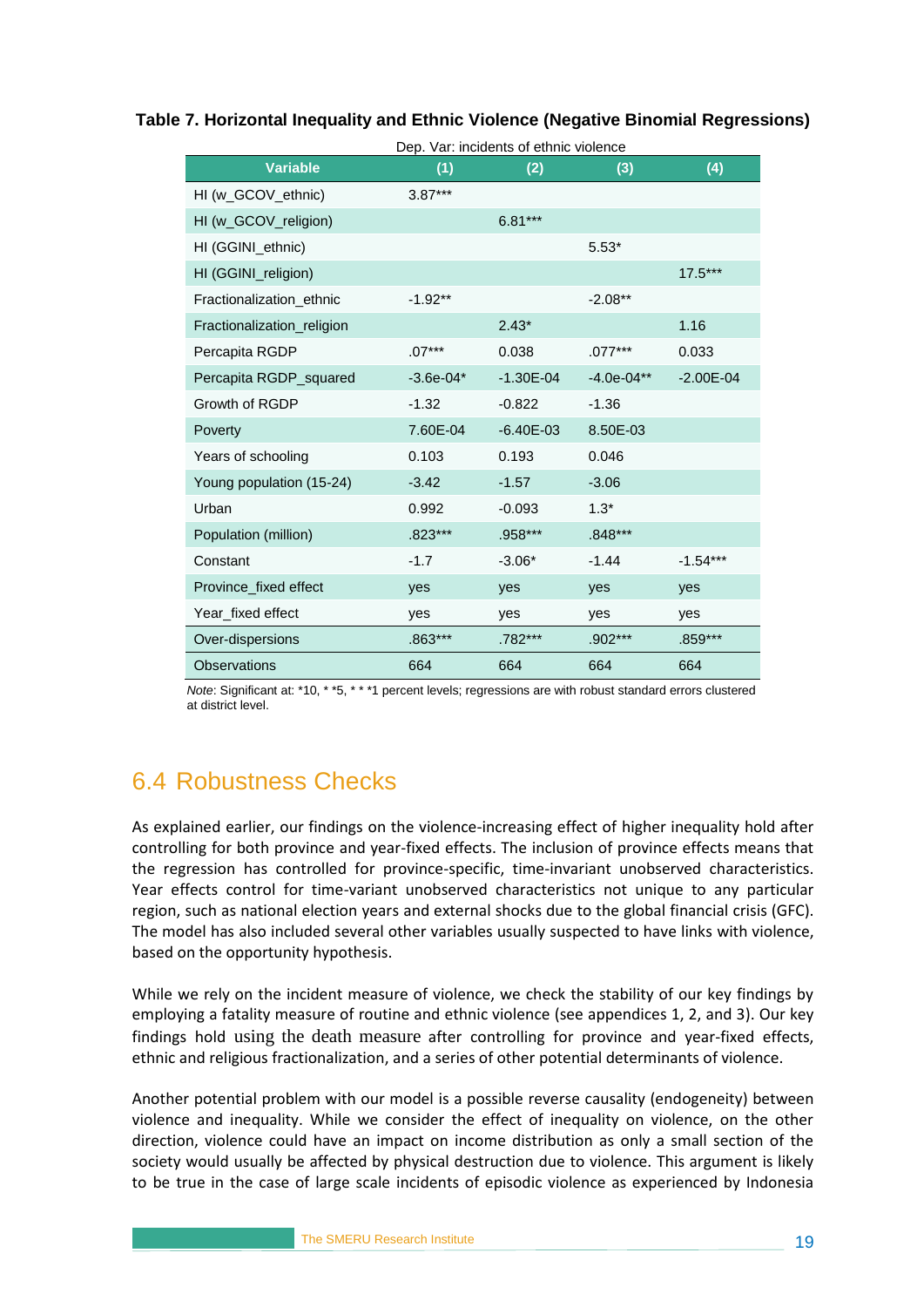during the democratic transition. However, we argue that this is an unlikely scenario in the case of small scale incidents of routine violence and the more routine kind of ethnic violence in post-2005 Indonesia, where small scale violent incidents would unlikely to have serious impacts on income distribution. To anticipate this concern, however, we run the key regressions with lag independent variables and our key finding hold (see appendices 4, 5, and 6).

## <span id="page-27-0"></span>VII. CONCLUSION

This study has located the problem of economic inequality in the development process and hypothesized that the violence-increasing effects of inequality may harm societal stability. Societal stability is something that cannot be overlooked in a large and diverse country like Indonesia with its young democracy. It has also been established that alternate types of inequality may differently affect each type of collective violence; therefore, unpacking inequality and violence into several categories is critical.

The empirical results have provided strong support for the hypothesis contending that rising inequality is harmful for societal stability based on data on routine violence, ethnic violence, and violent crime in several Indonesian provinces previously categorized as "high conflict" regions. The inequality variable appears to be more significant and consistent as a determinant of collective violence compared with a series of variables representing the opportunity for violence hypothesis. These findings are based on empirical analysis of data for the period 2005–2012. This period was comparatively much more stable in terms of democratization and decentralization, if one compares the situation with that of the late 1990s and early 2000s.

As Indonesia aspires to continuously grow, achieve a higher level of development, become a more significant regional player and, more importantly, to further consolidate its democracy, something must be done to tackle rising inequality. This new evidence implies that continuously increasing inequality is indeed something to be worried about. Therefore, as an initial measure we have to ensure that tackling inequality is included as an explicit focus in the development agenda.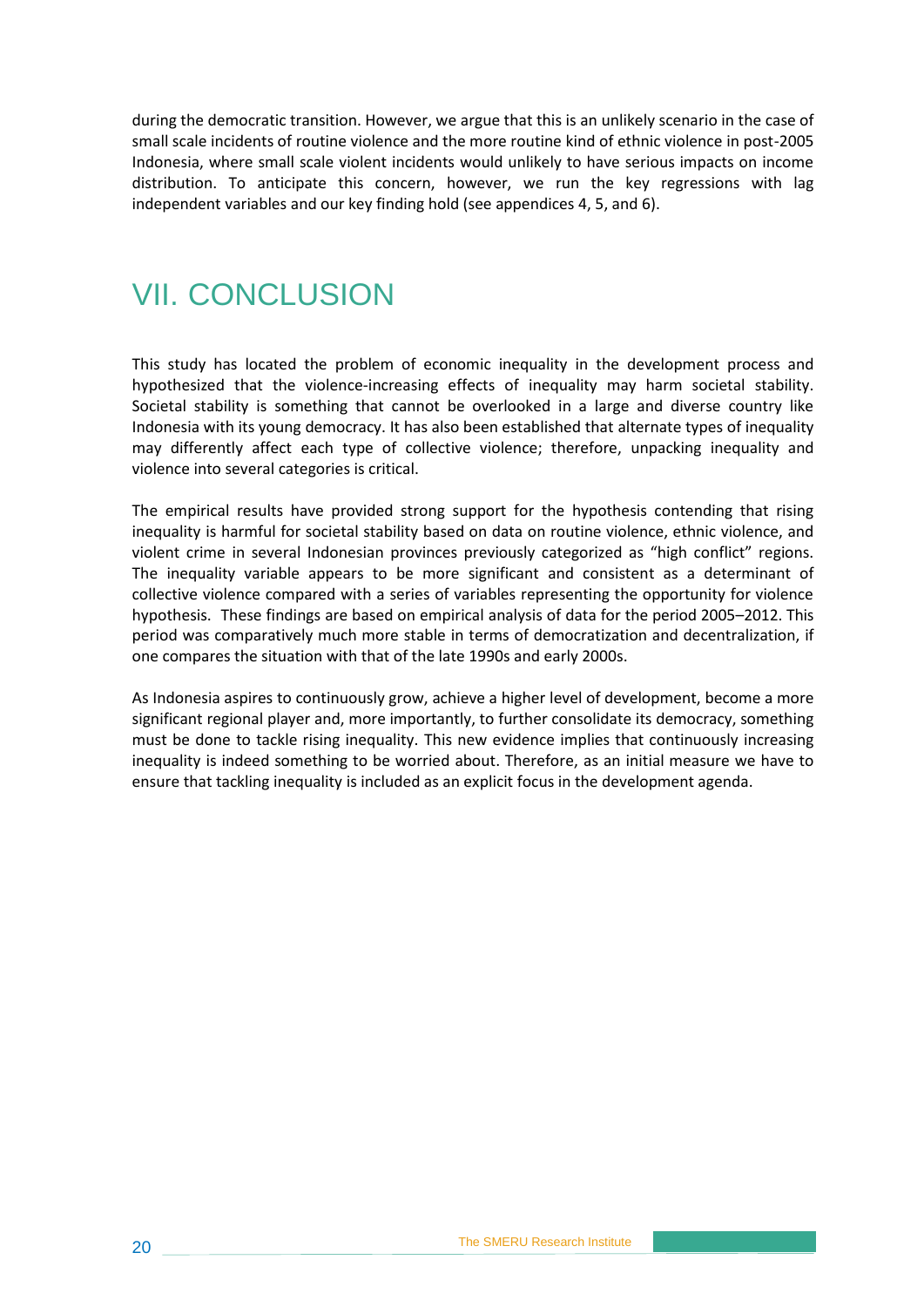## <span id="page-28-0"></span>LIST OF REFERENCES

- Acemoglu, Daron and James A. Robinson (2006) *Economic Origins of Dictatorship and Democracy.* New York: Cambridge University Press.
- Alesina, Alberto and Roberto Perotti (1996) 'Income Distribution, Political Instability, and Investment.' *European Economic Review* 40 (6): 1203–28 [online] <http://homepage. ntu.edu.tw/~kslin/macro2009/Alesina%20&%20Perotti%201996EER.pdf> [23 February 2014].
- Barron, Patrick, Ashutosh Varshney, Blair Palmer, and Sana Jaffrey (2009) 'Understanding Violent Conflict in Indonesia: A Mix Method Approach'. *Social Development Papers* 117. Washington, DC: World Bank [online] <http://siteresources.worldbank.org/EXTSOCIAL DEVELOPMENT/Resources/244362-1164107274725/sdp117.pdf> [8 January 2014].
- Barron, Patrick, Sana Jaffrey, and Ashutosh Varshney (2014). 'How Large Conflicts Subside: Evidence from Indonesia.' *Indonesian Social Development Papers*. Jakarta: World Bank [online] <https://asiafoundation.org/resources/pdfs/HowLargeConflictsSubside.pdf> [2 September 2014].
- Berg, Andrew, Jonathan D. Ostry and Jeromin Zettelmeyer (2012) 'What Makes Growth Sustained?' *Journal of Development Economics* 98 (2): 149–66. DOI: 10.1016/j.jdeveco. 2011.08.002 [5 February 2014].
- Booth, Anne (1999) 'Will Indonesia Break up?' *Inside Indonesia* 59 (July–September) [online] <http://www.insideindonesia.org/will-indonesia-break-up> [2 September 2014].
- Cameron, A. Colin and Pravin K. Trivedi (1998) *Regression Analysis of Count Data*. Cambridge: Cambridge University Press.
- Cederman, Lars-Erik, Kristian Skrede Gleditsch, and Halvard Buhaug (2013) *Inequality, Grievances, and Civil War*. Cambridge, UK: Cambridge University Press.
- Christian, Robert (2014) 'Pope Francis' Tweet about Equality is the Wake-up Call We All Need' *Time* May 2 [online] [<http://time.com/85864/pope-francis-tweet-about-inequality-is-the](http://time.com/85864/pope-francis-tweet-about-inequality-is-the-wake-up-call-we-all-need/)[wake-up-call-we-all-need/>](http://time.com/85864/pope-francis-tweet-about-inequality-is-the-wake-up-call-we-all-need/) [11 June 2014].
- Chua, Amy (2002) *World on Fire: How Exporting Free Market Democracy Breeds Ethnic Hatred and Global Instability*. New York: Doubleday.
- Claessens, Stijn, Simeon Djankov, and Larry H.P. Lang (1999) 'Who Controls East Asian Corporations?' *Policy Research Working Paper* No. 2054. Washington, DC: World Bank [online] <http://www-wds.worldbank.org/servlet/WDSContentServer/WDSP/IB/2000/02/ 24/000094946\_99031911113874/Rendered/PDF/multi\_page.pdf> [10 July 2014].
- Collier, Paul and Anke Hoeffler (2004) 'Greed and Grievance in Civil War' *Oxford Economic Papers* 56 (4): 563–95. DOI: 10.1093/oep/gpf064 [5 January 2014].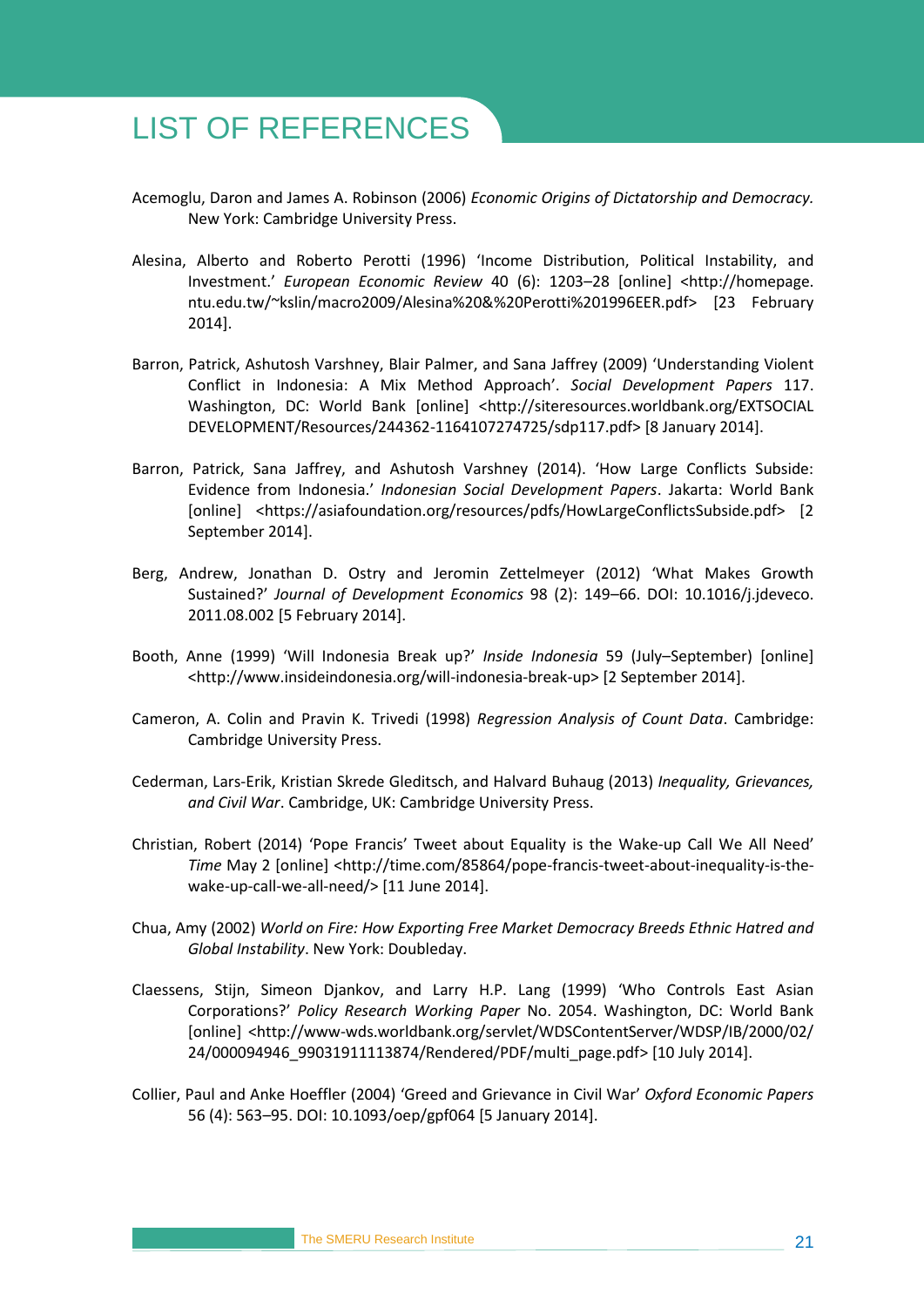- Collier, Paul, Anke Hoeffler, and Dominic Rohner (2009) 'Beyond Greed and Grievance: Feasibility and Civil War'. *Oxford Economic Papers* 61 (1): 1–27. DOI: 10.1093/oep/gpn029 [5 January 2014].
- Cramer, Christopher (2005) 'Inequality and Conflict: A Review of an Age-Old Concern.' *Identities, Conflict and Cohesion Programme Paper* 11. Geneva: UNRISD [online] <http:// www.unrisd.org/80256B3C005BCCF9/httpNetITFramePDF?ReadForm&parentunid=0501D 4F6B3083076C12570B4004F0D5B&parentdoctype=paper&netitpath=80256B3C005BCCF9 /%28httpAuxPages%29/0501D4F6B3083076C12570B4004F0D5B/\$file/cramer.pdf> [5 January 2014].
- Cribb, Robert (1999) 'Not the Next Yugoslavia: Prospect for Disintegration of Indonesia' *Australian Journal of International Affairs* 53 (2): 169–78. DOI 10.1080/00049919993944 [4 February 2014].
- Dhanani, S., I. Islam and A. Chowdhury (2009) *The Indonesia Labour Market: Challenge and Changes*. London: Routledge.
- Dube, Arindrajit and Ethan Kaplan (2012) 'Occupy Wall Street and the Political Economy of Inequality.' The Economists' Voice 9 (3) [online] <http://people.umass.edu/adube/ DubeKaplan\_EV\_OWS\_2012.pdf> [3 May 2014].
- Easterly, William (2007) 'Inequality Does Cause Underdevelopment: Insights from a New Instrument.' *Journal of Development Economics* 84 (2): 755–76. <http://www.biu.ac.il/ soc/ec/students/teach/509/data/EasterlyJDE2007.pdf> [26 April 2014].
- Esteban, Joan, Laura Mayoral, and Debraj Ray (2012) 'Ethnicity and Conflict: An Empirical Study.' *American Economic Review* 102 (4): 1310–1342 [online] <http://www.nyu.edu/econ/ user/debraj/Papers/EstebanMayoralRayAER.pdf> [5 January 2014].
- Fearon, James D. and David D. Laitin (2003) 'Ethnicity, Insurgency, and Civil War' *American Political Science Review* 97 (1):75–90 [online] <http://www.uky.edu/~clthyn2/PS439G/ readings/fearon\_laitin\_2003.pdf> [5 January 2014].
- Fjelde, Hanne and Gudrun Østby (2012) 'Economic Inequality and Intergroup Conflicts in Africa.' Paper prepared for presentation at the Democracy as Idea and Practice conference, Oslo, January 12–13 [online] <http://www.uio.no/english/research/interfaculty-research-areas/ democracy/news-and-events/events/conferences/2012/papers-2012/Fjelde-Oestbywshop7.pdf> [5 January 2014].
- Frankema, Ewout and Daan Marks (2009) 'Was It Really "Growth with Equity" under Soeharto? A Theil Analysis of Indonesian Income Inequality in 1961–2002.' *Economics and Finance in Indonesia* 57 (1): 47–76.
- Goda, Thomas (2013) 'The Role of Income Inequality in Crisis Theories and in the Subprime Crisis.' *Post Keynesian Economics Study Group Working Paper* 1305 [online] <https://www.Post keynesian.net/downloads/wpaper/PKWP1305.pdf> [2 May 2014].
- Gurr, Ted R. (1970) *Why Men Rebel*. Princeton, N.J.: Princeton University Press.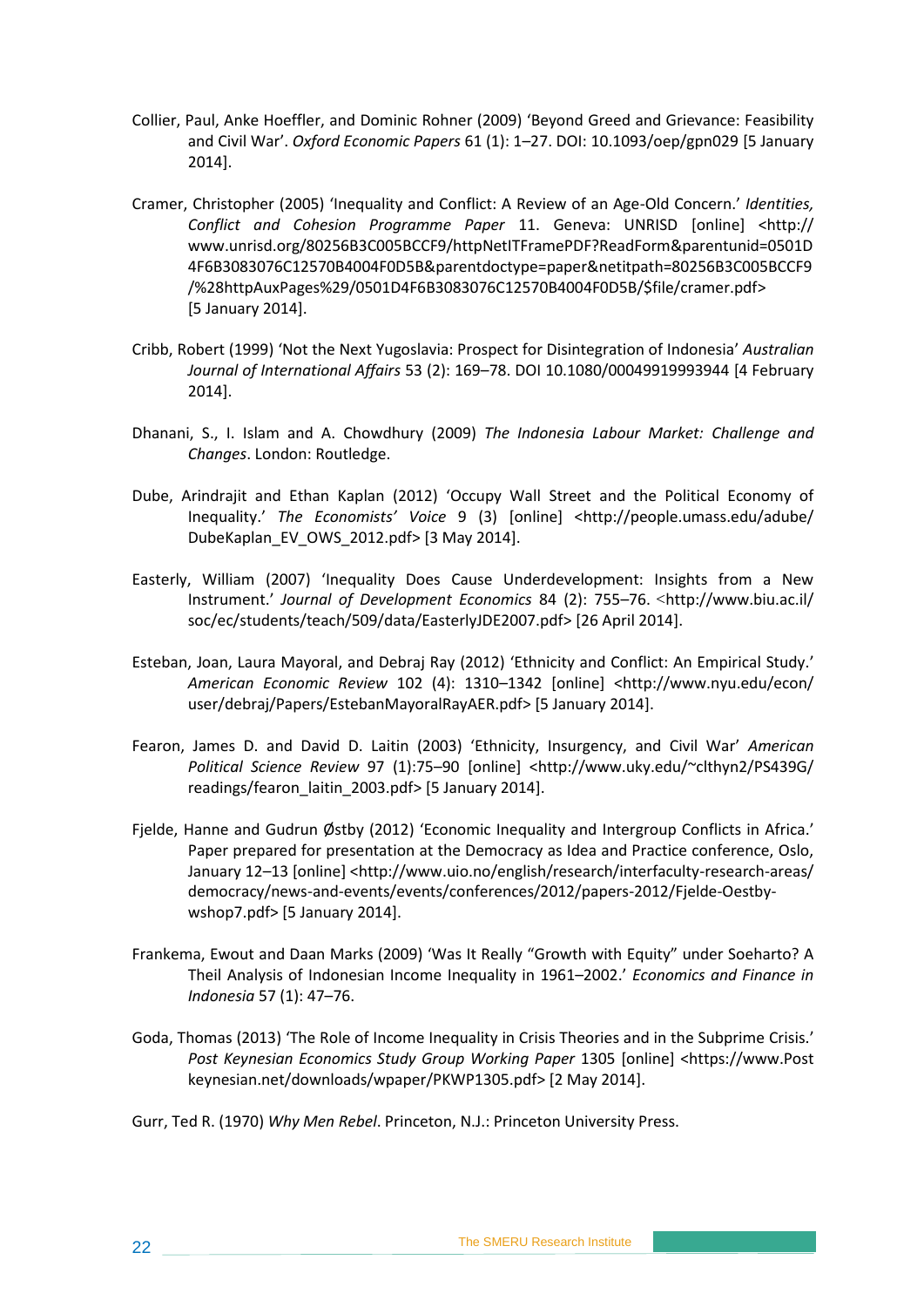- Hegre, Håvard and Nicholas Sambanis (2006) 'Sensitivity Analysis of Empirical Results on Civil War Onset.' *Journal of Conflict Resolution* 50 (4): 508–35. DOI: 10.1177/0022002706289303 [10 April 2014].
- Hegre, Håvard, Tanja Ellingsen, Scott Gates, and Nils Petter Gleditsch (2001) 'Toward a Democratic Civil Peace? Democracy, Civil Change, and Civil War 1816–1992.' *American Political Science Review* 95 (1): 33–48? [online] <http://www.uky.edu/~clthyn2/PS439G/ readings/hegre\_et\_al\_2001.pdf> [26 April 2014].
- Hirschman, Albert O. (1973) 'The Changing Tolerance for Income Inequality in the Course of Economic Development.' *World Development* 1 (12): 29–36. DOI: 10.1016/0305-750X(73) 90109-5 [11 April 2014].
- Horowitz, Donald (1985) *Ethnic Groups in Conflict*. Berkeley: University of California Press.
- Huntington, Samuel P. (1968) *Political Order in Changing Societies*. New Haven and London: Yale University Press.
- Kanbur, Ravi (2007) 'Poverty, Inequality and Conflict.' *AEM Working Paper 2007-01*. Ithaca, N.Y.: Cornell University [online] <http://publications.dyson.cornell.edu/research/researchpdf/ wp/2007/Cornell\_Dyson\_wp0701.pdf> [5 January 2014].
- Kaplan, Robert D. (2000) *The Coming Anarchy: Shattering the Dreams of the Post Cold War*. New York: Random House.
- Kumhof, Michael and Romain Rancière (2010) 'Inequality, Leverage and Crises.' *IMF Working*  Paper 10/268. Washington, D.C: International Monetary Fund [online] <https://www. imf.org/external/pubs/ft/wp/2010/wp10268.pdf> [22 June 2014].
- Kuznets, Simon (1955) 'Economic Growth and Income Inequality.' *American Economic Review* 45 (1): 1–28 [online] <https://www.aeaweb.org/aer/top20/45.1.1-28.pdf> [29 January 2014].
- Lewis, W. Arthur (1976) 'Development and Distribution.' In *Employment, Income Distribution and Development Strategy*. A. Cairncross, M. Puri (eds.) London: Macmillan.
- Lina, Yang (2013) 'Gini Coefficient Release Highlights China's Resolve to Bridge Wealth Gap.' *Biz China Weekly* No. 81 [online] [<http://news.xinhuanet.com/english/china/2013-01/21/c\\_](http://news.xinhuanet.com/english/china/2013-01/21/c_132116852.htm) [132116852.htm>](http://news.xinhuanet.com/english/china/2013-01/21/c_132116852.htm) [2 September 2014].
- Mancini, Luca, Frances Stewart, and Graham Brown (2008) 'Approaches to the Measurement of Horizontal Inequalities' In *Horizontal Inequalities and Conflict: Understanding Group Violence in Multiethnic Societies*. F. Stewart (ed.) Basingstoke, UK: Palgrave Macmillan.
- Mitra, Anirban and Debraj Ray (2013) 'Implications of an Economic Theory of Conflict: Hindu-Muslim Violence in India.' *NBER Working Paper* No. 19090 [online] <http://www.nber.org /papers/w19090> [2 September 2014].
- Muller, Edward N. (1997) 'Economic Determinants of Democracy.' In *Inequality, Democracy and Economic Development*. M. I. Midlarsky (ed.) Cambridge, U.K.: Cambridge University Press.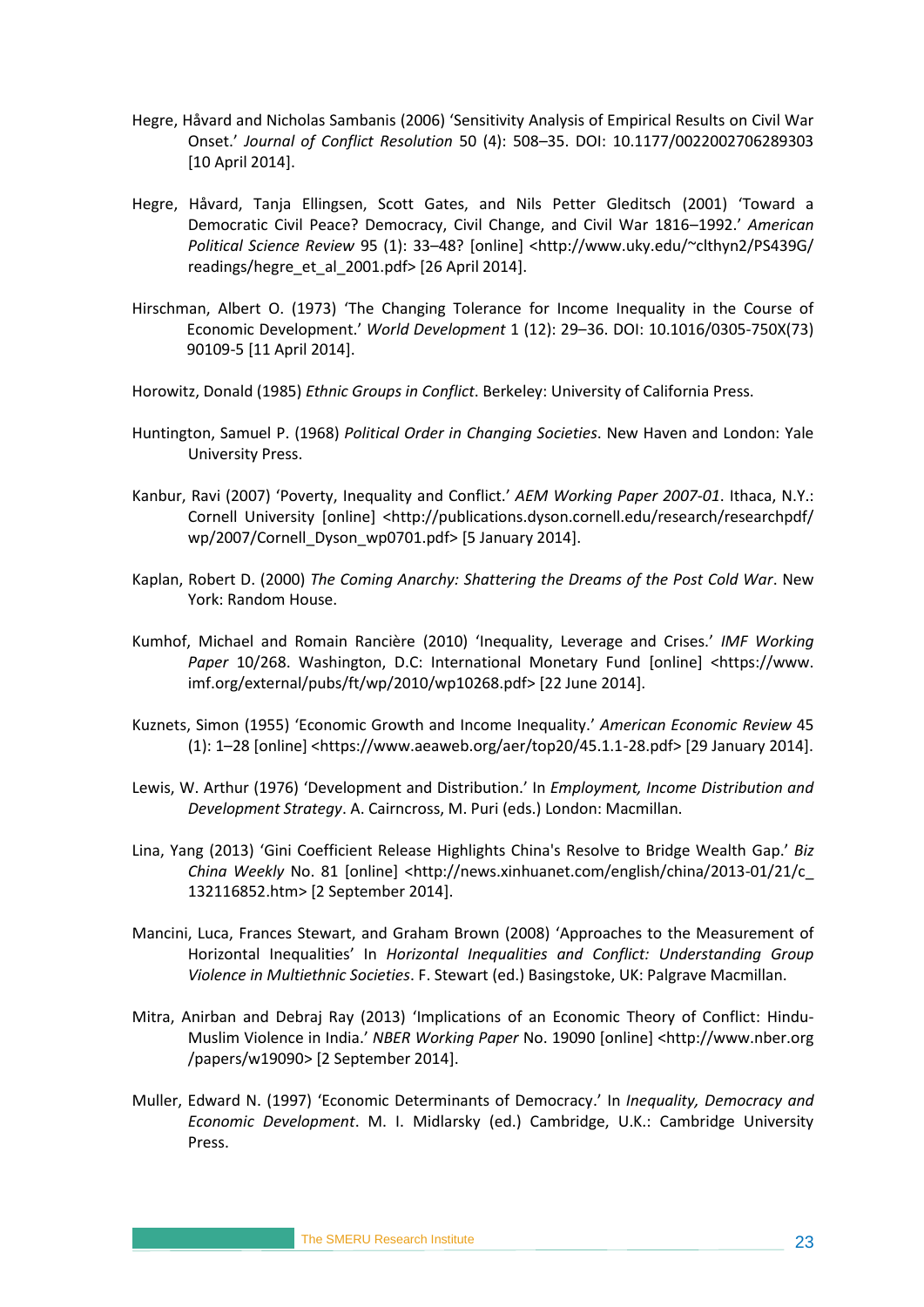- Nafziger, E. Wayne and Juha Auvinen (2002) 'Economic Development, Inequality, War and State Violence.' *World Development* 30 (2): 153–63. [DOI: 10.1016/S0305-750X\(01\)00108-5](http://dx.doi.org/10.1016/S0305-750X%2801%2900108-5) [2 May 2014].
- Newell, Jim (2013) 'Obama: Income Inequality is 'Defining Challenge of Our Time.'' *The Guardian*  December 4 [online] [<http://www.theguardian.com/world/2013/dec/04/obama-income](http://www.theguardian.com/world/2013/dec/04/obama-income-inequality-minimum-wage-live)[inequality-minimum-wage-live>](http://www.theguardian.com/world/2013/dec/04/obama-income-inequality-minimum-wage-live) [21 May 2014].
- Olson, Mancur (1965) *The Logic of Collective Action*. Cambridge, M.A.: Harvard University Press.
- Østby, Gudrun and Henrik Urdal (2010) 'Education and Civil Conflict: A Review of the Quantitative, Empirical Literature.' Background paper prepared for the Education for All Global Monitoring Report: The Hidden Crisis: Armed Conflict and Education [online] <http:// unesdoc.unesco.org/images/0019/001907/190777e.pdf> [11 April 2014].
- Østby, Gudrun, Henrik Urdal, Mohammad Zulfan Tadjoeddin, Syed Mansoob Murshed, and Havard Strand (2011) 'Population Pressure, Horizontal Inequality and Political Violence: A Disaggregated Study of Indonesian Provinces, 1990–2003' *Journal of Development Studies* 47(3): 377–98. DOI: 10.1080/00220388.2010.506911 [11 April 2014].
- Østby, Gudrun (2008) 'Polarization, Horizontal Inequalities and Violent Civil Conflict' *Journal of Peace Research* 45 (2): 143–62. DOI: 10.1177/0022343307087169 [11 April 2014].
- Przeworski, Adam, Michael Alvarez, José A. Cheibub, and Fernando Limongi (2000) *Democracy and Development: Political Institutions and Material Well-being in the World, 1950–1990*. New York: Cambridge University Press.
- Rajan, Raghuram (2010) *Fault Lines: How Hidden Fractures Still Threaten the World Economy*. Princeton, N.J.: Princeton University Press.
- Ravallion, Martin (2011) 'A Comparative Perspective on Poverty Reduction in Brazil, China, and India.' *The World Bank Research Observer* 26 (1): 71–104 [online] <http://documents. worldbank.org/curated/en/2011/02/17703274/comparative-perspective-povertyreduction-brazil -china-india> [6 March 2014].
- Ross, Michael L. (2004) 'What Do We Know about Natural Resources and Civil War?' *Journal of Peace Research* 41 (3): 337–56 [online] <http://www.sscnet.ucla.edu/polisci/faculty/ross/ whatdoweknow.pdf> [10 April 2014].
- Russett, Bruce M. (1964) 'Inequality and Instability: The Relation of Land Tenure to Politics' *World Politics* 16: 442–54. DOI: <http://dx.doi.org/10.2307/2009581> [4 March 2014].
- Snyder, Jack (2000) *From Voting to Violence: Democratization and Nationalist Conflict*. New York, London: W.W. Norton & Company.
- Stewart, Frances (ed.) (2008) *Horizontal Inequalities and Conflict: Understanding Group Violence in Multiethnic Societies*. Basingstoke, U.K.: Palgrave Macmillan.
- ———. (2000) 'Crisis Prevention: Tackling Horizontal Inequalities' *Oxford Development Studies* 28 (3): 245–62 [online] <http://csf.rrojasdatabank.info/crisisprevention2000.pdf> [21 May 2014].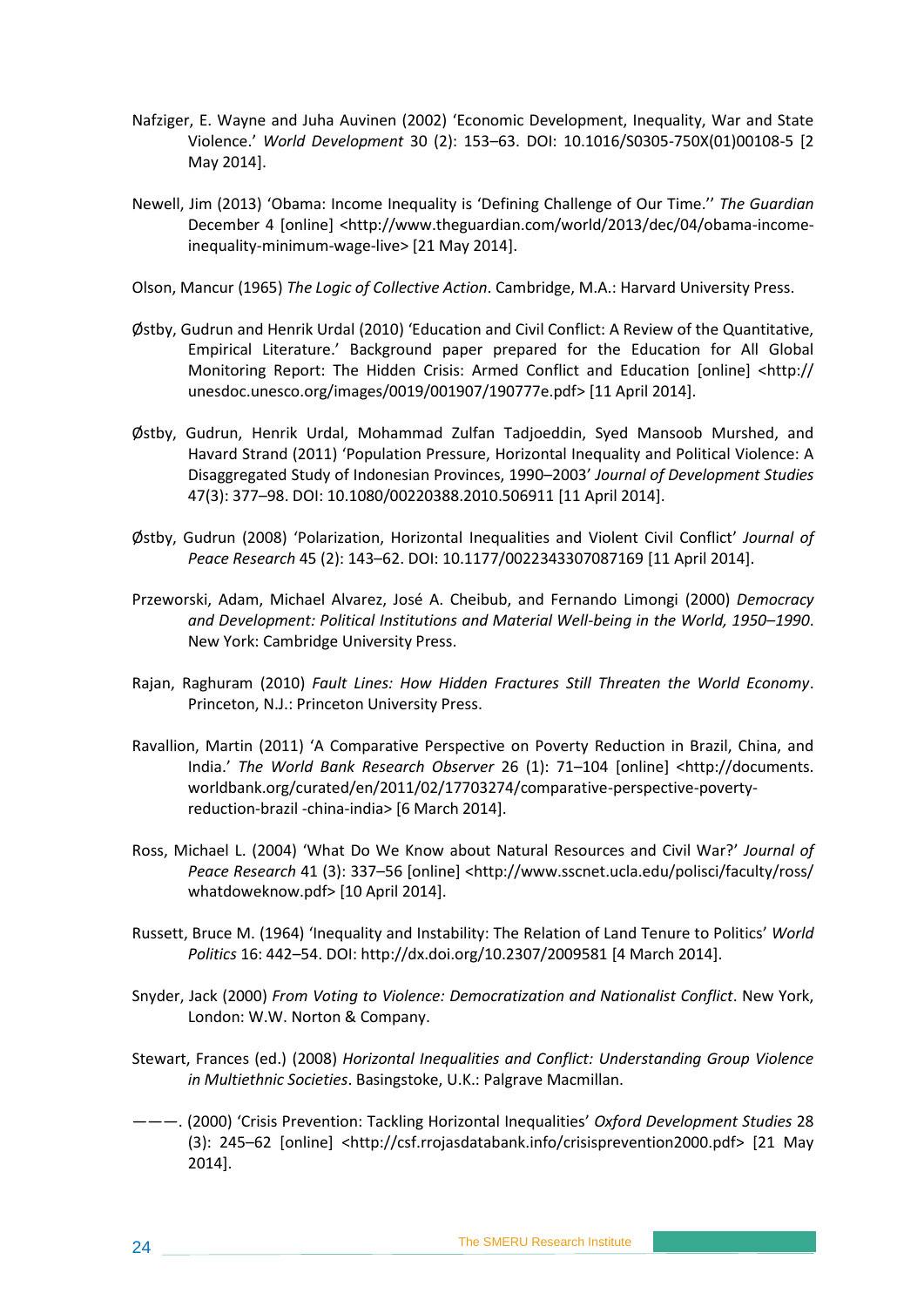Stiglitz, Joseph E. (2012) *The Price of Inequality*. New York: W.W. Norton.

- Tadjoeddin, Mohammad Zulfan (2014) *Explaining Collective Violence in Contemporary Indonesia: From Conflict to Cooperation*. Basingstoke, UK: Palgrave Macmillan.
- ———. (2013a) 'Educated but Poor: Localized Ethnic Violence during Indonesia's Democratic Transition' *International Area Studies Review* 16 (1): 24–49 [online] <http://www. academia.edu/10238140/Educated\_but\_poor\_Localized\_ethnic\_ violence\_during\_ Indonesia s\_democratic\_transition> [11 June 2014].
- ———. (2013b) 'Earnings, Productivity and Inequality in Indonesia.' Report for the ILO Jakarta.
- ———. (2013c) 'Miracle that Never Was: Disaggregated Level of Inequality in Indonesia.' *International Journal of Development Issues* 12 (1): 22–35. DOI: <http://dx.doi.org/ 10.1108/14468951311322091> [11 June 2014].
- ———. (2011) 'The Economic Origins of Indonesia's Secessionist Conflicts' *Civil Wars* 13 (3): 312– 32. DOI: 10.1080/13698249.2011.600009 [24 January 2014].
- ———. (2002) 'Anatomy of Social Violence in the Context of Transition: The Case of Indonesia 1990–2001.' *UNSFIR Working Paper* 02/01. Jakarta: UNSFIR [online] <http://www. academia.edu/10236474/Anatomy\_of\_Social\_Violence\_in\_the\_Context\_of\_Transition\_Th e\_case\_of\_Indonesia\_1990-2001> [24 January 2014].
- Tadjoeddin, Mohammad Zulfan, Anis Chowdhury, and S. Mansoob Murshed (2012) 'Routine Violence in the Island of Java, Indonesia: Neo-Malthusian and Social Justice Perspectives' In *Climate Change, Human Security and Violent Conflict*. J. Scheffran et al. (eds.) Berlin: Springer.
- Tadjoeddin, Mohammad Zulfan and Syed Mansoob Murshed (2007) 'Socio-Economic Determinants of Everyday Violence in Indonesia: An Empirical Investigation of Javanese Districts, 1994–2003' *Journal of Peace Research* 44 (6): 689–709. DOI: 10.1177/ 0022343307082063 [6 March 2014].
- The Jakarta Post (2014) 'RI 10th-largest Economy: WB' *The Jakarta Post*, 5 May [online] <http:// www.thejakartapost.com/news/2014/05/05/ri-10th-largest-economy-wb.html> [21 May 2014].
- ———. (2001) 'A Global Citizenship for Children.' *The Jakarta Post*, 20 November [online] <http://m.thejakartapost.com/news/2001/11/20/a-global-citizenship-children.html>[21 May 2014].
- Thee, Kian Wie (ed.) (2002) *Recollections: The Indonesian Economy, 1950s–1990s*. Singapore: Institute of Southeast Asian Studies.
- UN (2013) *Inequality Matters: Report of the World Social Situation 2013* New York: UN Department of Economic and Social Affair (UNDESA) [online] <http://www.un.org/esa/ socdev/documents/reports/InequalityMatters.pdf> [3 July 2014].
- UNCTAD (2012) 'Breaking the Cycle of Exclusion and Crisis.' *Policy Brief* No. 05, June [online] <http://unctad.org/en/PublicationsLibrary/uxiiipb2012d5\_en.pdf> [2 September 2014].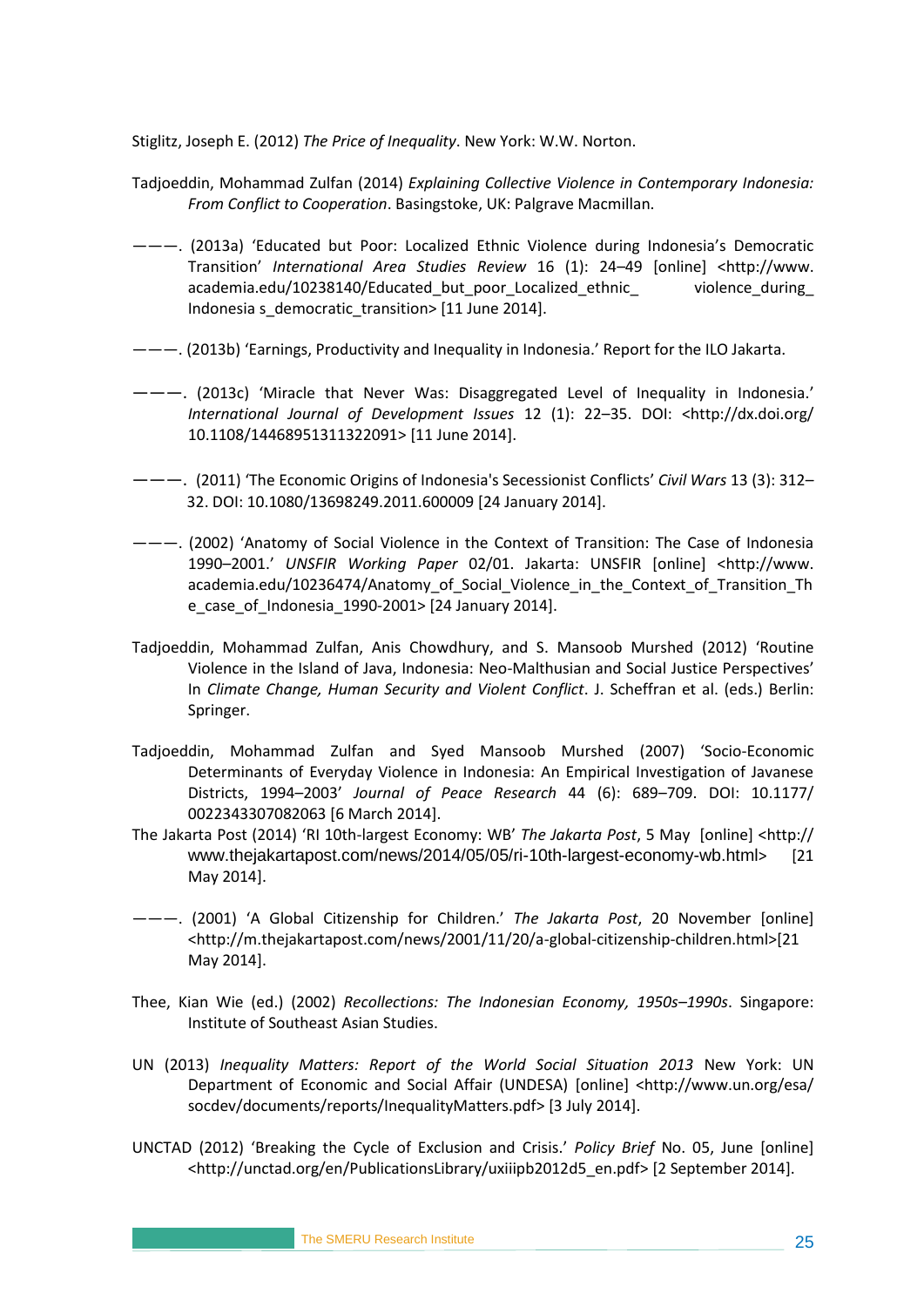- UNSFIR (2003) 'Revisiting Inequality and Growth in Indonesia.' Paper presented at the XV Congress of the Indonesian Economist Association (ISEI), Batu, Malang, 14 July.
- Urdal, Henrik (2012) 'Demography and Armed Conflict: Assessing the Role of Population' In *Elgar Companion to Civil War and Fragile States*. Graham Brown and Arnim Langer (eds.) Cheltenham, UK: Edward Elgar.
- ———. (2008) 'Population, Resources and Political Violence: A Sub-national Study of India 1956– 2002.' *Journal of Conflict Resolution* 52 (4): 590–617. DOI: 10.1177/00220027 08316741 [22 June 2014].
- ———. (2006) 'A Clash of Generations? Youth Bulges and Political Violence' *International Studies Quarterly*, 50 (3): 607–29 [online] <http://ernie.itpir.wm.edu/pdf/Unknown/ 4092795. pdf> [2 September 2014].
- Varshney, Ashutosh, Mohammad Zulfan Tadjoeddin, and Rizal Panggabean (2008) 'Creating Datasets in Information-Poor Environments: Patterns of Collective Violence in Indonesia (1990–2003)' *Journal of East Asian Studies* 8 (3): 361–94 [online] <http:// ashutoshvarshney.net/wp-content/files\_mf/creatingdatasetsininformationpoor environmentspatternsofcollectiveviolenceinindonesia19902003.pdf> [24 January 2014].
- Wilkinson, Richard G. and Kate Pickett (2009) *The Spirit Level: Why More Equal Societies Almost Always Do Better*. London: Allen Lane.
- Wilson, Chris (2015) 'Illiberal Democracy and Violent Conflict in Contemporary Indonesia.' In *Democratization* 22 (7): 1317-1337.
- Winters, Jeffrey A. (2013) 'Oligarchy and Democracy in Indonesia.' *Indonesia* 96 (October): 11–34 [online] [<http://cip.cornell.edu/DPubS?service=UI&version=1.0&verb=Display&handle=](http://cip.cornell.edu/DPubS?service=UI&version=1.0&verb=Display&handle=seap.indo/1381338363) [seap.indo/1381338363>](http://cip.cornell.edu/DPubS?service=UI&version=1.0&verb=Display&handle=seap.indo/1381338363) [3 September 2014].
- World Bank (1993) *The East Asian Miracle: Economic Growth and Public Policy*. Oxford: Oxford University Press.
- Yang, Chen (2013) 'China's 'Above Warning Level' Income Gap Shows Inequality.' *Global Times* [online] [<http://www.globaltimes.cn/ content/756786.shtml>](http://www.globaltimes.cn/content/756786.shtml) [10 April 2014].
- Yusuf, Arief Anshory (2014) 'Trend of Inequality in Indonesia.' Keynote address delivered in the workshop Mapping the Impact of Inequality in Indonesia, The SMERU Research Institute, 17 June, Jakarta.
- ———. (2006) 'On the Re-assessment of Inequality in Indonesia: Household Survey or National Account?' *Working Paper in Economics and Development Studies* No. 200605. Pajajaran University, Bandung [online] <http://core.ac.uk/download/pdf/9317784.pdf> [10 April 2014].
- Zakaria, Fareed (2003) *The Future of Freedom: Illiberal Democracy at Home and Abroad*. New York: WW. Norton.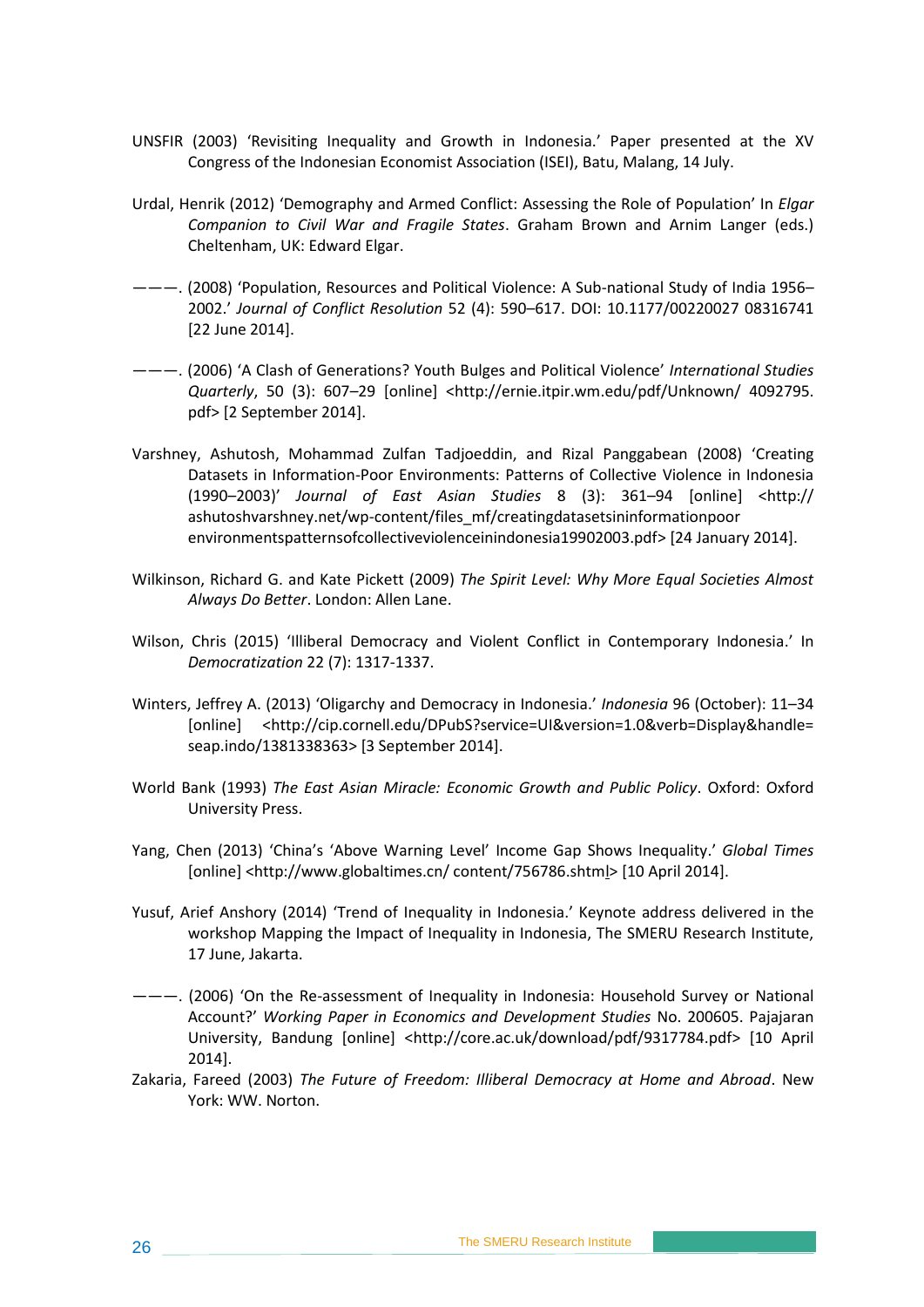# <span id="page-34-0"></span>APPENDICES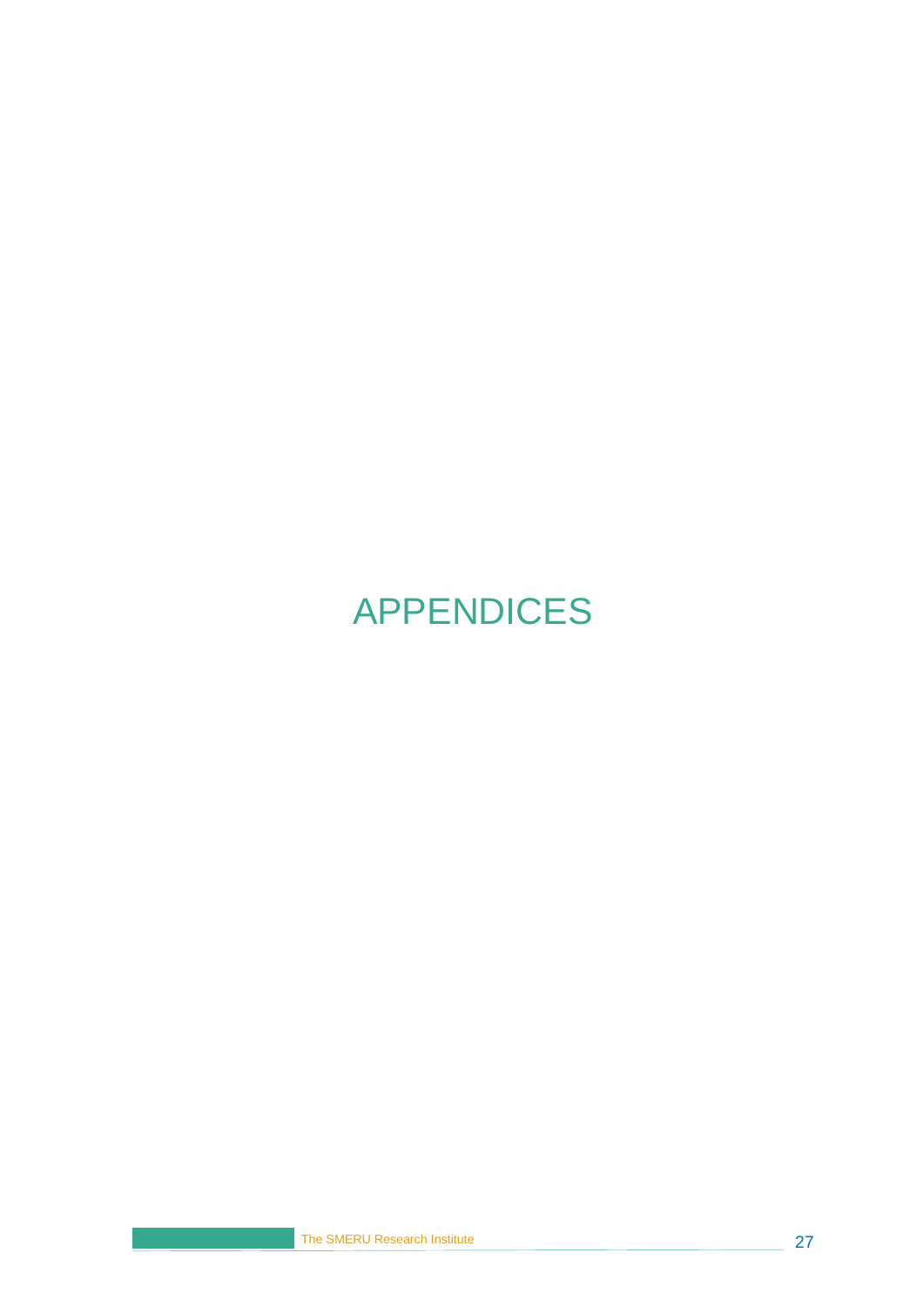#### **Table A1. Vertical Inequality and Routine Violence (Death Measure)**

<span id="page-35-0"></span>

| <b>Variable</b>            | (1)           | (2)           | (3)           | (4)           | (5)           | (6)           |
|----------------------------|---------------|---------------|---------------|---------------|---------------|---------------|
| Gini                       | $-1.15$       | $-0.926$      |               |               |               |               |
| Predicted Gini             |               |               | $10.1*$       | $12*$         |               |               |
| Percapita RGDP             | $.011**$      | $.012**$      |               |               | $.03***$      | $.035**$      |
| Percapita RGDP_squared     |               |               |               |               | $-1.60E - 04$ | $-1.9e-04*$   |
| Fractionalization ethnic   | $-781*$       |               | $-.718*$      |               | $-.703*$      |               |
| Fractionalization_religion |               | 0.294         |               | 0.174         |               | 0.11          |
| Growth of RGDP             | $-0.55$       | $-0.738$      | $-0.556$      | $-0.725$      | $-0.567$      | $-0.736$      |
| Poverty                    | $-2.60E - 03$ | 4.50E-05      | $-3.10E - 03$ | $-5.30E - 04$ | $-3.10E - 03$ | $-4.10E - 04$ |
| Years of schooling         | $-0.04$       | $-0.049$      | $-0.048$      | $-0.057$      | $-0.054$      | $-0.063$      |
| Young population (15-24)   | $-0.863$      | $-0.835$      | $-1.03$       | $-0.899$      | $-0.83$       | $-0.667$      |
| Urban                      | 0.172         | $-5.30E - 03$ | 0.039         | $-0.129$      | 0.055         | $-0.106$      |
| Population (million)       | $.609***$     | $.639***$     | .539***       | .562***       | .591***       | $.615***$     |
| Constant                   | 0.556         | 0.273         | $-2.34$       | $-3.09*$      | 0.272         | $-7.40E - 03$ |
| Province_fixed effect      | yes           | yes           | yes           | yes           | yes           | yes           |
| Year fixed effect          | yes           | yes           | yes           | yes           | yes           | yes           |
| Over-dispersions           | $-0.333*$     | $-.31*$       | $-.331*$      | $-312*$       | $-.343*$      | $-.325*$      |
| Observations               | 664           | 664           | 664           | 664           | 664           | 664           |

*Note*: Significant at: \*10, \* \*5, \* \* \*1 percent levels; regressions are with robust standard errors clustered at district level; the variable of "predicted\_Gini" is derived from the Kuznets type relationship between inequality and income, controlled for province and time fixed effects.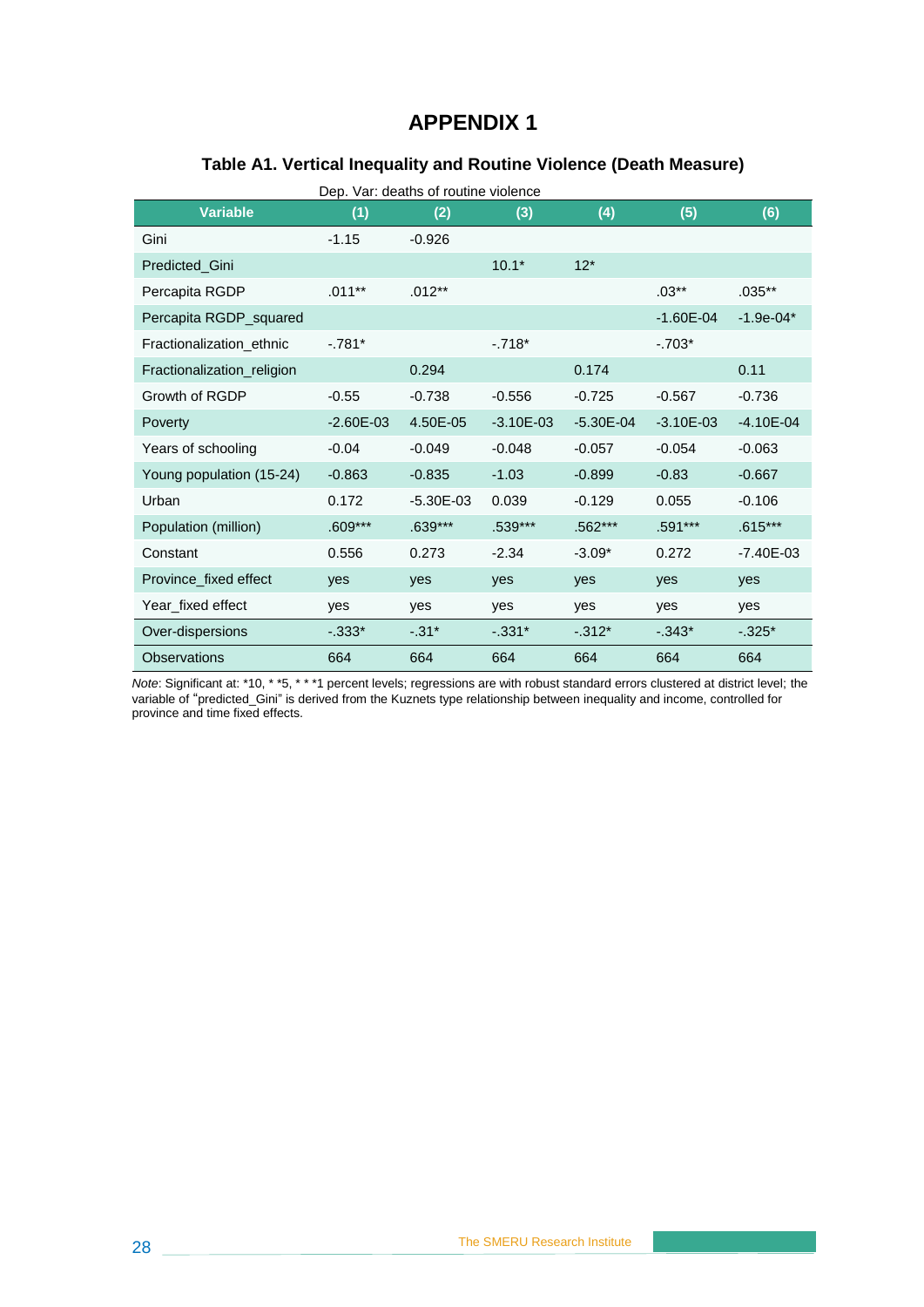#### **Table A2. Vertical Inequality and Ethnic Violence (Death Measure)**

<span id="page-36-0"></span>

| <b>Variable</b>            | (1)       | (2)        | (3)        | (4)        | (5)           | (6)           |
|----------------------------|-----------|------------|------------|------------|---------------|---------------|
| Gini                       | 3.16      | 3.49       |            |            |               |               |
| Predicted_Gini             |           |            | 14.6       | $33**$     |               |               |
| Percapita RGDP             | $-0.01$   | 0.012      |            |            | 0.047         | $.097**$      |
| Percapita RGDP_squared     |           |            |            |            | $-5.80E - 04$ | $-9.4e-04***$ |
| Fractionalization ethnic   | $-3.34**$ |            | $-2.83*$   |            | $-2.91*$      |               |
| Fractionalization_religion |           | $-1.68$    |            | $-1.86$    |               | $-1.92$       |
| Growth of RGDP             | $-7.3***$ | $-8.61***$ | $-6.69***$ | $-7.45***$ | $-6.69***$    | $-7.43***$    |
| Poverty                    | 0.109     | $.099*$    | $.112*$    | $.105*$    | $.11*$        | $.105*$       |
| Years of schooling         | 0.12      | 0.236      | 0.032      | 0.092      | 0.024         | 0.083         |
| Young population (15-24)   | $-4.4$    | $-2.86$    | $-2.92$    | $-1.07$    | $-3.21$       | $-1.28$       |
| Urban                      | 2.81      | 1.02       | 2.86       | 1.26       | 2.82          | 1.2           |
| Population (million)       | $1.68**$  | $2.15*$    | $1.75***$  | $1.94**$   | $1.54*$       | $1.75*$       |
| Constant                   | $-6.69*$  | $-8.62**$  | $-9.92*$   | $-16.3***$ | $-5.83*$      | $-7.46**$     |
| Province fixed effect      | yes       | yes        | yes        | yes        | yes           | yes           |
| Year fixed effect          | yes       | yes        | yes        | yes        | yes           | yes           |
| Over-dispersions           | $2.55***$ | $2.57***$  | $2.55***$  | $2.56***$  | $2.55***$     | $2.55***$     |
| <b>Observations</b>        | 664       | 664        | 664        | 664        | 664           | 664           |

*Note*: Significant at: \*10, \* \*5, \* \* \*1 percent levels; regressions are with robust standard errors clustered at district level; the variable of "predicted\_Gini" is derived from the Kuznets type relationship between inequality and income, controlled for province and time fixed effects.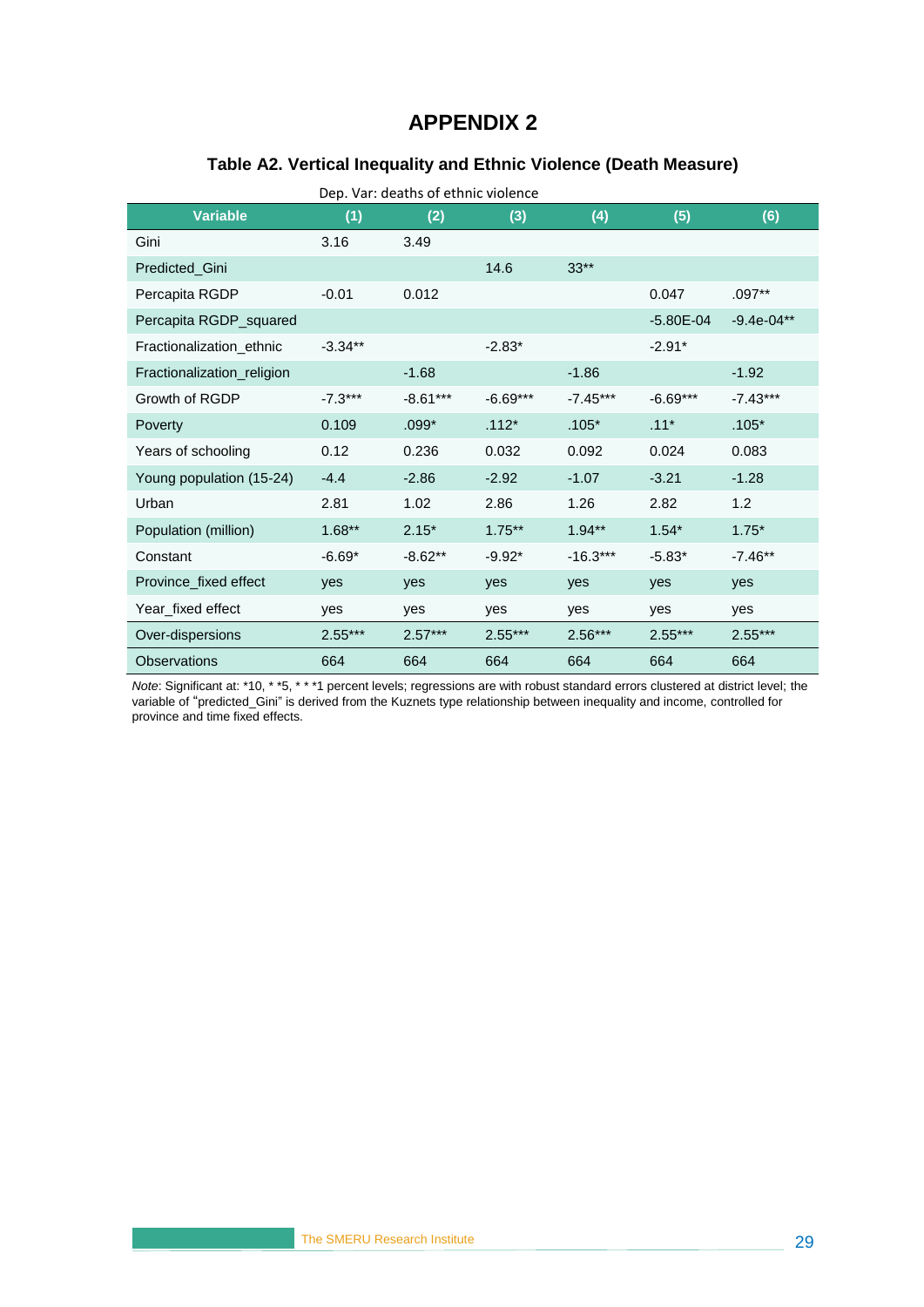### <span id="page-37-0"></span>**Table A3. Horizontal Inequality and Ethnic Violence (Death Measure)**

|                            | Dep. Var: deaths of ethnic violence |               |             |            |  |
|----------------------------|-------------------------------------|---------------|-------------|------------|--|
| <b>Variable</b>            | (1)                                 | (2)           | (3)         | (4)        |  |
| HI (w_GCOV_ethnic)         | 9.95***                             |               |             |            |  |
| HI (w_GCOV_religion)       |                                     | $17.7***$     |             |            |  |
| HI (GGINI_ethnic)          |                                     |               | 20.3***     |            |  |
| HI (GGINI_religion)        |                                     |               |             | 49.2***    |  |
| Fractionalization_ethnic   | $-4.14**$                           |               | $-4.89***$  |            |  |
| Fractionalization_religion |                                     | $-4.31$       |             | $-7.47**$  |  |
| Percapita RGDP             | 0.05                                | 0.029         | 0.077       | $-0.048$   |  |
| Percapita RGDP_squared     | $-5.80E - 04$                       | $-4.80E - 04$ | $-7.7e-04*$ | 6.80E-05   |  |
| Growth of RGDP             | $-6.23***$                          | $-4.14**$     | $-6.55***$  | $-1.96$    |  |
| Poverty                    | 0.053                               | 0.064         | 0.06        | 0.088      |  |
| Years of schooling         | 0.218                               | .705**        | 0.144       | $.467**$   |  |
| Young population (15-24)   | $-11.1$                             | 2.53          | $-11.2$     | $-2.06$    |  |
| Urban                      | 2.2                                 | $-1.47$       | 2.61        | 0.561      |  |
| Population (million)       | 1.88E+00                            | 1.6           | $1.92*$     | $1.59*$    |  |
| Constant                   | $-3.6$                              | $-13.1***$    | $-2.92$     | $-9.39***$ |  |
| Province fixed effect      | yes                                 | yes           | yes         | yes        |  |
| Year_fixed effect          | yes                                 | yes           | yes         | yes        |  |
| Over-dispersions           | $2.46***$                           | $2.35***$     | $2.48***$   | $2.36***$  |  |
| <b>Observations</b>        | 664                                 | 664           | 664         | 664        |  |

*Note*: Significant at: \*10, \* \*5, \* \* \*1 levels; regressions are with robust standard errors clustered at district level.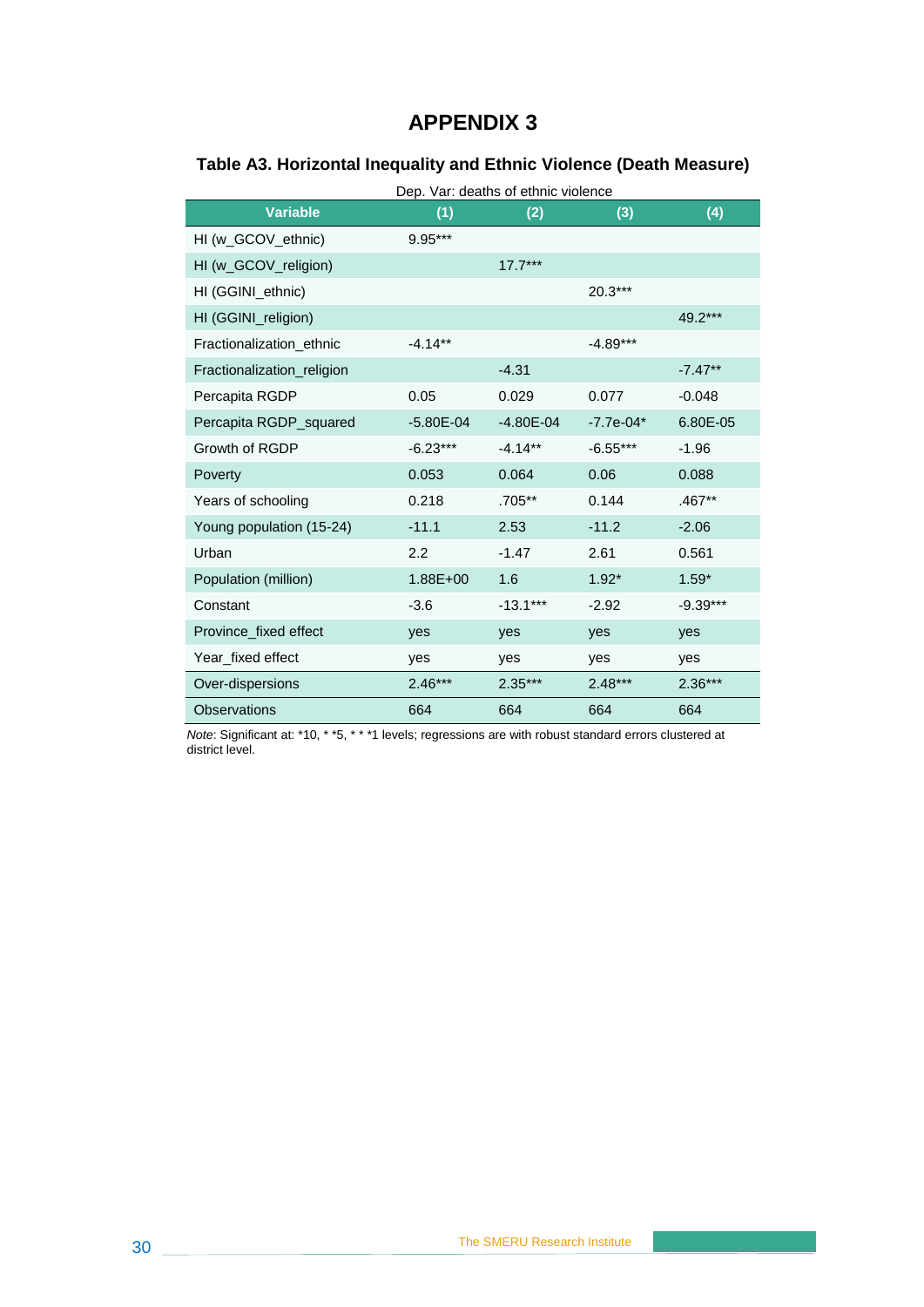### <span id="page-38-0"></span>**Table A4. Vertical Inequality and Routine Violence (Lag Independent Variables)**

|                            | Dep. Var: incidents of routine violence |     |              |              |              |              |
|----------------------------|-----------------------------------------|-----|--------------|--------------|--------------|--------------|
| <b>Variable</b>            | (1)                                     | (2) | (3)          | (4)          | (5)          | (6)          |
| Gini                       |                                         |     |              |              |              |              |
| Predicted Gini             |                                         |     | $12.1***$    | $10.9**$     |              |              |
| Percapita RGDP             |                                         |     |              |              | $.039***$    | $.036***$    |
| Percapita RGDP_squared     |                                         |     |              |              | $-1.8e-04**$ | $-1.6e-04**$ |
| Fractionalization ethnic   |                                         |     | $-0.16$      |              | $-0.15$      |              |
| Fractionalization_religion |                                         |     |              | 1.38         |              | 1.28         |
| Growth of RGDP             |                                         |     | $-1.02***$   | $-1.1***$    | $-1.04***$   | $-1.12***$   |
| Poverty                    |                                         |     | $-0.016$     | $-0.017$     | $-0.016$     | $-0.017$     |
| Years of schooling         |                                         |     | $.09*$       | 0.072        | 0.08         | 0.064        |
| Young population (15-24)   |                                         |     | 2.29         | 2.01         | 2.65         | 2.37         |
| Urban                      |                                         |     | 0.549        | 0.452        | 0.545        | 0.454        |
| Population (million)       |                                         |     | $3.4e-07***$ | $3.6e-07***$ | $4.1e-07***$ | 4.3e-07***   |
| Constant                   |                                         |     | $-2.33$      | $-1.81$      | 1.14         | 1.27         |
| Province_fixed effect      |                                         |     | yes          | yes          | yes          | yes          |
| Year_fixed effect          |                                         |     | yes          | yes          | yes          | yes          |
| Over-dispersions           |                                         |     | $-.479***$   | $-0.501***$  | $-0.513***$  | $-0.533***$  |
| <b>Observations</b>        |                                         |     | 663          | 663          | 663          | 663          |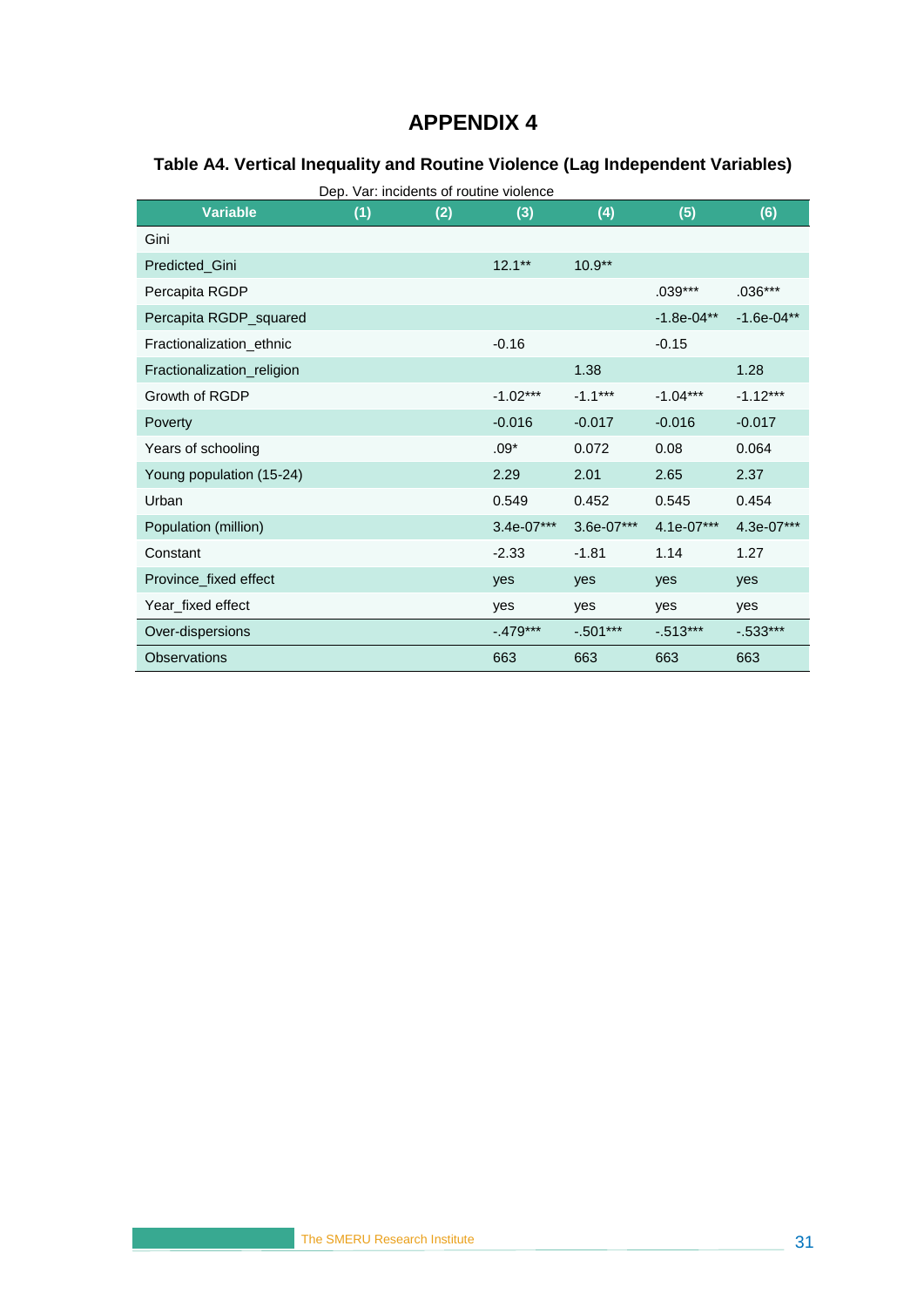#### <span id="page-39-0"></span>**Table A5. Vertical Inequality and Ethnic Violence (Lag Independent Variables)**

| <b>Variable</b>            | (1) | (2) | (3)        | (4)         | (5)           | (6)           |
|----------------------------|-----|-----|------------|-------------|---------------|---------------|
| Gini                       |     |     |            |             |               |               |
| Predicted_Gini             |     |     | $32.7***$  | $35.2***$   |               |               |
| Percapita RGDP             |     |     |            |             | $.1***$       | $.105***$     |
| Percapita RGDP_squared     |     |     |            |             | $-6.4e-04***$ | $-6.8e-04***$ |
| Fractionalization_ethnic   |     |     | $-1.34*$   |             | $-1.21*$      |               |
| Fractionalization_religion |     |     |            | $3.02***$   |               | $2.9*$        |
| Growth of RGDP             |     |     | $-1.38***$ | $-1.55***$  | $-1.55***$    | $-1.71***$    |
| Poverty                    |     |     | 1.10E-04   | $-1.50E-03$ | 1.30E-03      | $-2.50E - 04$ |
| Years of schooling         |     |     | $-0.104$   | $-0.125$    | $-0.102$      | $-0.119$      |
| Young population (15-24)   |     |     | 1.39       | 0.817       | 1.55          | 0.993         |
| Urban                      |     |     | 0.467      | 3.70E-03    | 0.403         | $-0.031$      |
| Population (million)       |     |     | 4.3e-07*** | 5.6e-07***  | 5.4e-07***    | 6.6e-07***    |
| Constant                   |     |     | $-11.2**$  | $-12**$     | $-1.71$       | $-1.77$       |
| Province_fixed effect      |     |     | yes        | yes         | yes           | yes           |
| Year_fixed effect          |     |     | yes        | yes         | yes           | yes           |
| Over-dispersions           |     |     | $.993***$  | $.952***$   | .964***       | $.924***$     |
| <b>Observations</b>        |     |     | 663        | 663         | 663           | 663           |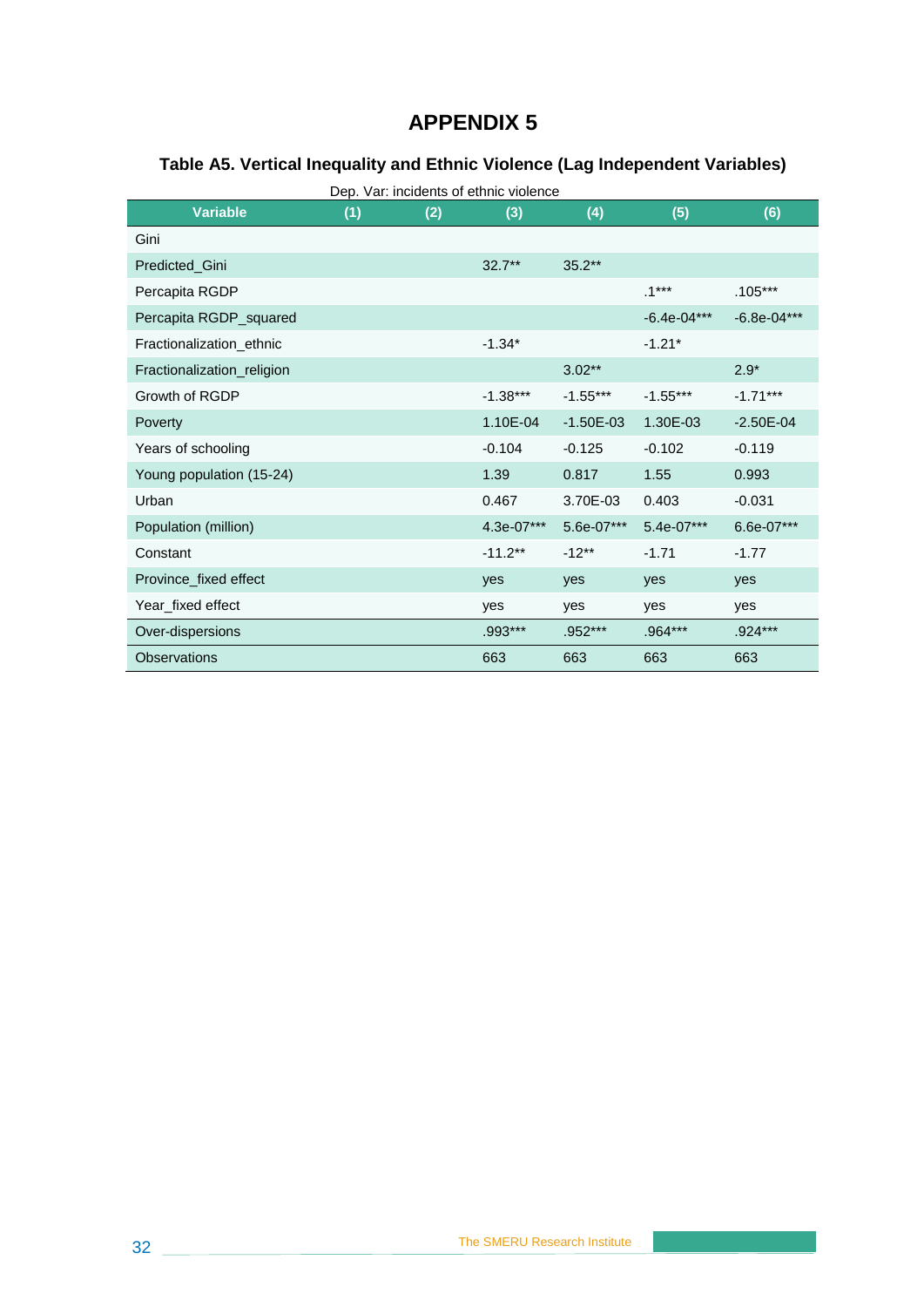#### <span id="page-40-0"></span>**Table A6. Vertical Inequality and Violent Crime (Lag Independent Variables)**

Dep. Var: incidents of violent crime

| <b>Variable</b>            | (1) | (2) | (3)        | (4)         | (5)           | (6)           |
|----------------------------|-----|-----|------------|-------------|---------------|---------------|
| Gini                       |     |     |            |             |               |               |
| Predicted_Gini             |     |     | $14.4***$  | $12.6***$   |               |               |
| Percapita RGDP             |     |     |            |             | .049***       | $.045***$     |
| Percapita RGDP_squared     |     |     |            |             | $-2.8e-04***$ | $-2.6e-04***$ |
| Fractionalization_ethnic   |     |     | 0.078      |             | 0.066         |               |
| Fractionalization_religion |     |     |            | $1.92*$     |               | $1.84*$       |
| Growth of RGDP             |     |     | $-1.29***$ | $-1.32***$  | $-1.31***$    | $-1.34***$    |
| Poverty                    |     |     | $-.022**$  | $-.023**$   | $-.022**$     | $-.023**$     |
| Years of schooling         |     |     | $.128**$   | $.114**$    | $.115***$     | $.103**$      |
| Young population (15-24)   |     |     | $3.46**$   | $3.12***$   | $3.81**$      | $3.46**$      |
| Urban                      |     |     | 0.359      | 0.239       | 0.339         | 0.22          |
| Population (million)       |     |     | 4.4e-07*** | 4.5e-07***  | 4.8e-07***    | 4.9e-07***    |
| Constant                   |     |     | $-2.73*$   | $-1.98$     | $1.46**$      | $1.64***$     |
| Province_fixed effect      |     |     | yes        | yes         | yes           | yes           |
| Year_fixed effect          |     |     | yes        | yes         | yes           | yes           |
| Over-dispersions           |     |     | $-.479***$ | $-0.517***$ | $-0.502***$   | $-0.538***$   |
| Observations               |     |     | 663        | 663         | 663           | 663           |